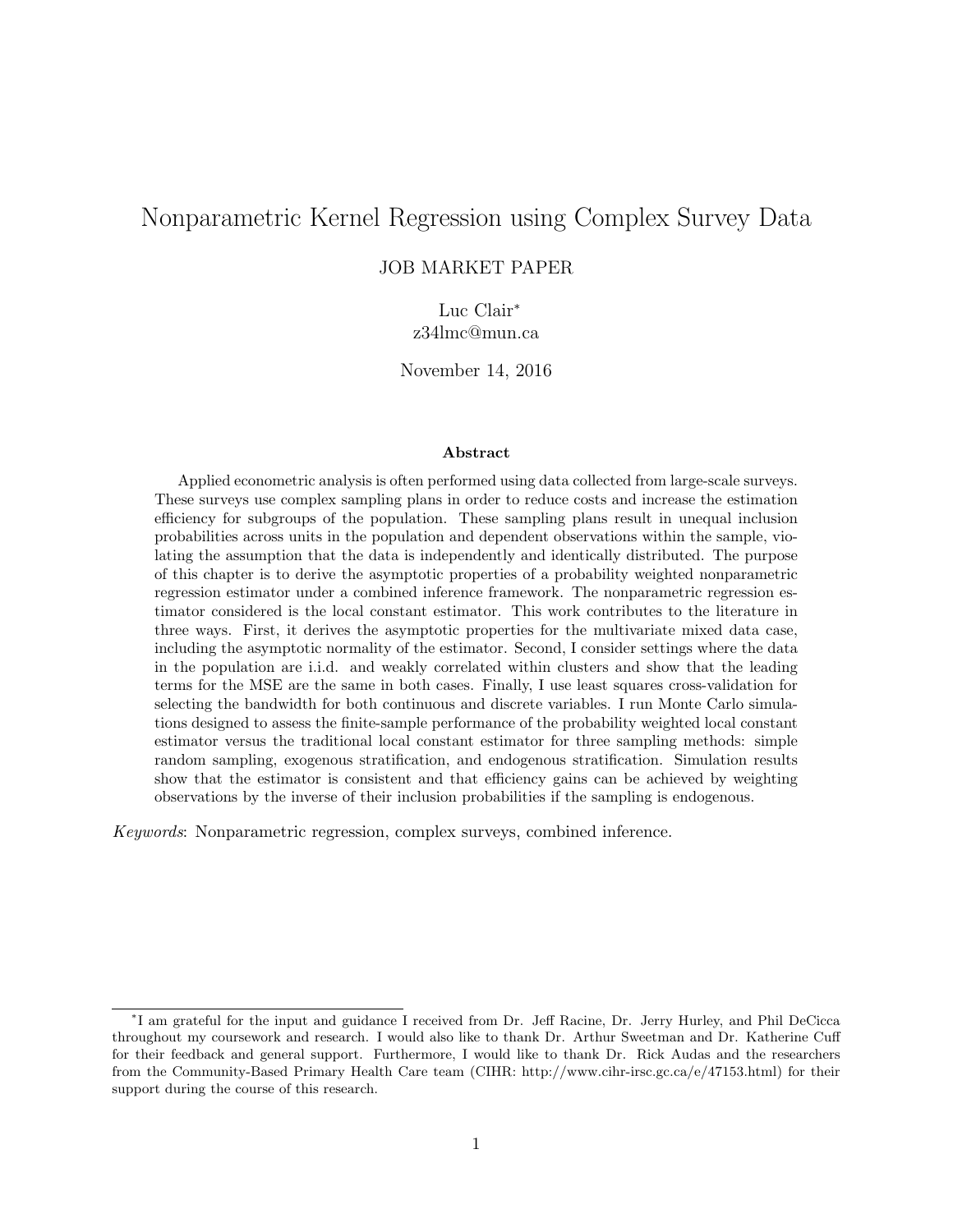# 1 Introduction

In the statistics literature, auxiliary variables refer to additional independent or predictor variables in a regression analysis. These variables offer additional information and may be used to improve estimation of population parameters. Microeconometric research is frequently performed using data collected by surveys, which contain auxiliary information for every unit of the population of interest (Breidt & Opsomer 2000). Many of these surveys use complex sampling plans in order to reduce costs and increase the estimation efficiency for subgroups of the population. Each individual  $i$  in the population has a probability  $\pi_i$  of being included in the sample and this probability of being surveyed depends on what sampling methods are implemented. Complex sampling designs lead to unequal sampling probabilities for the units in the sample and create data with correlations between observations, violating the assumption that the data are independently and identically distributed (i.i.d.).

Survey datasets include a weight variable,  $w_i$ , which is interpreted as the number of people the respondent represents in the total population, with larger weights given to individuals who belong to groups that are sampled less frequently. As an example, the Canadian Community Health Survey includes a master weight variable WTS M in the last column of the dataset and provides detailed methodology for computing the weight, including sampling design. The survey weight for each unit in the sample is equal to the inverse of the inclusion probability, i.e.  $w_i = \pi_i^{-1}$ .

The decision to include these weights in one's analysis has been a source of confusion, even for accomplished researchers (Solon, Haider & Wooldridge 2013). Many researchers adopt a modelbased approach where they assume the data  $(y, x)$  is generated according to a given model, which describes the relationship between y and the auxiliary variables,  $x = \{x_1, ..., x_q\}$ , for all units of the finite population. Asymptotic results are based on the assumption that the population is itself a subset of nested superpopulations that grow to infinity. Once a model has been selected, usual inferential methods can then be applied (Lohr 2010).

More recently, economists have begun to specify when the use of survey weights is appropriate (Solon et al. 2013, Lohr 2010, Cameron & Trivedi 2009). If one's goal is to generate descriptive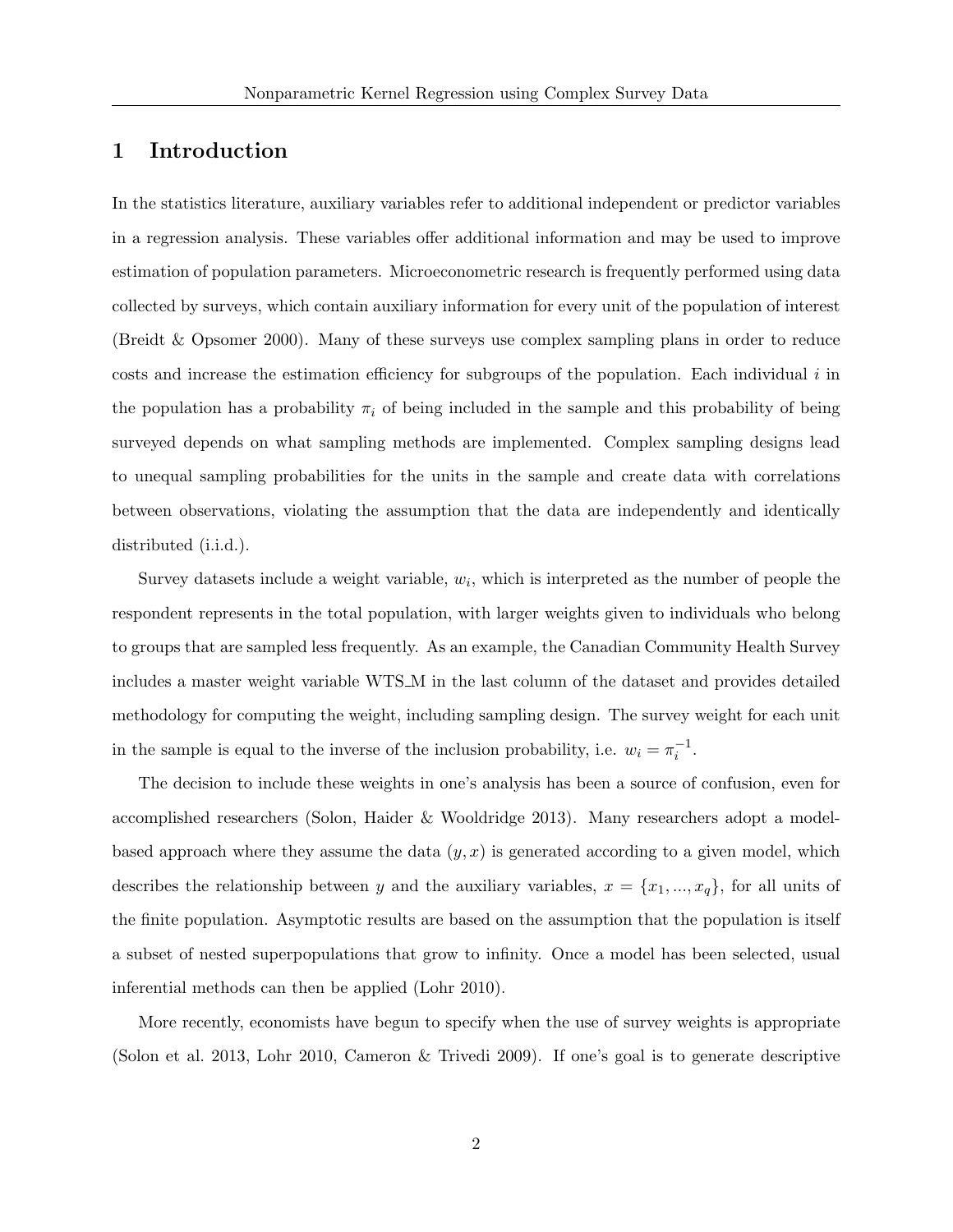statistics that will be used for public policy, including population totals and averages, it is recommended that weights be used. Solon et al. (2013) described a sample of units with unequal probability of inclusion as viewing the reflection of a representative sample through a 'funhouse mirror,' where oversampled subgroups will be exaggerated. Using weights clarifies the image and returns more precise estimates.

For estimating causal effects, the need to incorporate sampling design depends on the sampling criterion, the variable by which the sampling scheme was designed. As an example, consider a survey in which the sample was drawn based on income levels in which low income individuals were sampled at a higher rate than other individuals. If income is an explanatory variable, the sampling is exogenous and inclusion of survey weights will not improve estimation, and instead may reduce efficiency (Cameron & Trivedi 2009, p. 820). If, however, income is the dependent variable, survey weights should be included to control for *endogenous sampling*. Endogenous sampling is present when the sampling criterion is related to the error term; including survey weights is needed to ensure consistent results (Magee, Robb & Burbidge 1998). In this case, the use of modelbased estimators will result in inconsistent estimates. Furthermore, by adopting a superpopulation model, a researcher is making the strong assumption that the model applies to population units who are not in the sample. Surveys contain a limited amount of auxiliary information, making it possible that key variables related to y were unobserved by the survey, and therefore, it is unlikely a theoretical model that holds for all observations exists. The inclusion probabilities then hold additional information for estimating regression parameters (Lohr 2010, p. 450).

In situations that warrant the use of survey weights, researchers turn to design-based methods. Purely design-based estimators make no modelling assumptions about the finite population of interest and are therefore free of misspecification. Inferences are based on the probability distribution induced by repeated sampling from the finite population, and the probability structure used for inference is that defined by a specified random sampling plan (Buskirk & Lohr 2005). Purely design-based estimators use only the design information and ignore additional auxiliary information provided for the sample. In order to utilize the auxiliary information, model-assisted estimators have been developed that retain superpopulation model assumptions but estimation is based on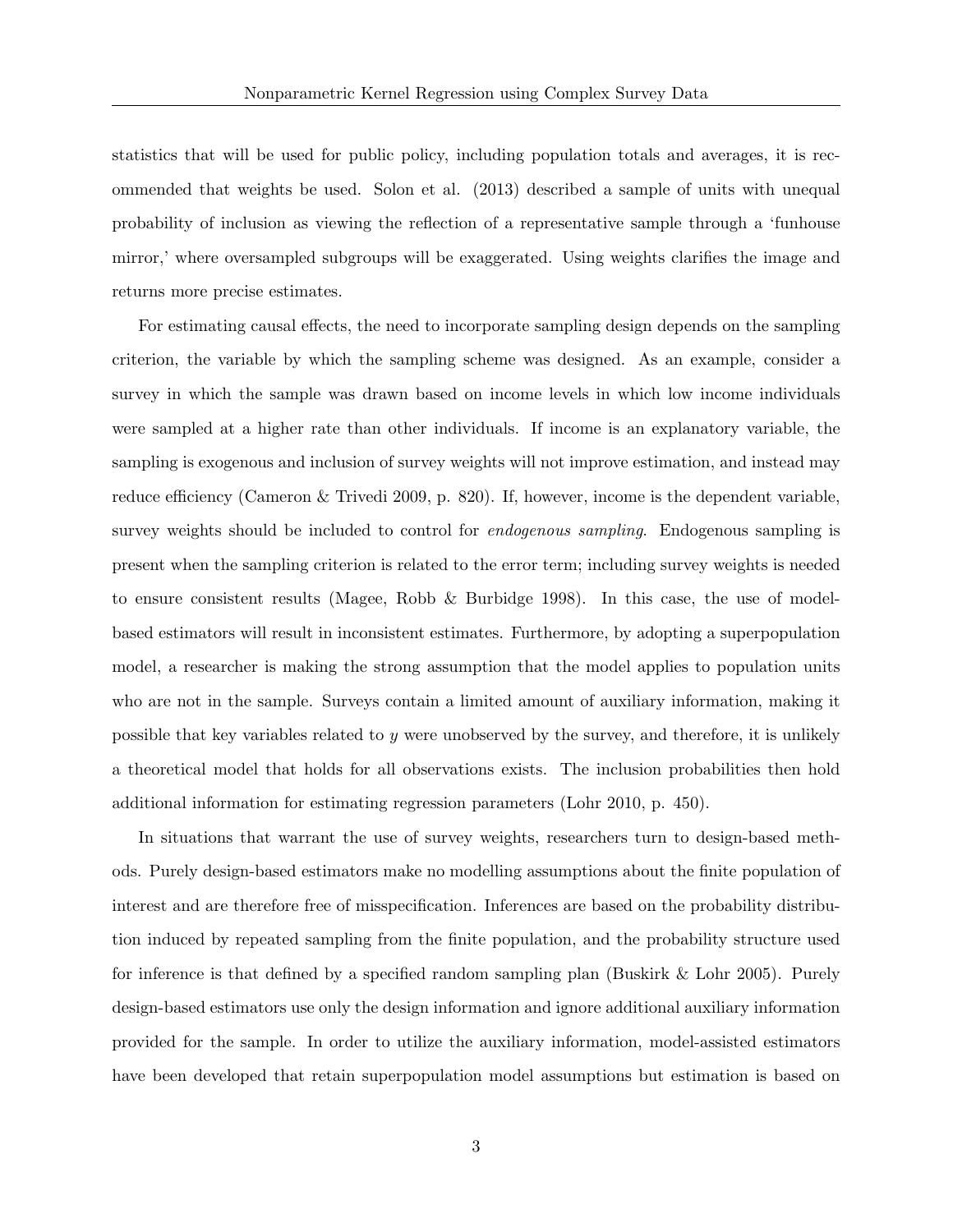survey design. Model-assisted estimators often resemble model-based estimators, only offset by the sample weight. Since model-assisted estimators include survey weights, they fall under the category of design-based estimators.

The properties of model-assisted estimators can be derived in three seetings: with model-based inference, with design-based inference, and with a combined inference. Model-based inference ignores sample design and results are the same as the i.i.d. case. Design-based inference only considers the random sampling plan and is not influenced by any relationship between  $y$  and  $x$ . Design consistency implies that the estimator approaches the true value after repeated sampling (Breidt & Opsomer 2000). In the combined apporach, it is assumed that a finite population is generated based on a selected model, where the predictor variables and outcome variable are assumed to follow a joint probability distribution. Then, a sample is drawn from this population based on a probability sampling design (Pfeffermann 1993). Model-assisted estimators are constructed so that the finite population quantities are estimated using design-consistent estimators, which are then used to estimate superpopulation parameters (Buskirk  $&$  Lohr 2005). This type of estimation can be thought of having two stages: a model stage and a design stage. In the model stage, a model is selected based on the belief that it has generated the population. Nonparametric regression models are attractive in this case as they are consistent under minimal restrictions on the underlying function. The relationship between the outcome and predictor variables is estimated in the design stage; a sample is drawn according to a specified sampling plan and the corresponding weights are included in the model.

Design-based methods have been well-developed in a parametric framework and have received growing attention in the nonparametric framework. The study of kernel density estimation with complex survey data has offered important insights (Breunig 2008, Buskirk & Lohr 2005, Breunig 2001, Bellhouse & Stafford 1999). Breunig (2001) and (2008) developed methods for kernel density estimation using data from clustered and stratified samples, respectively. Breunig (2008)'s approach was to divide the sample into strata, estimate the within stratum density, and sum across strata. Similarly, Breunig (2001) summed within cluster densities across clusters, including the inverse of the inclusion probability as the weight. While the within cluster inclusion probabilities may not be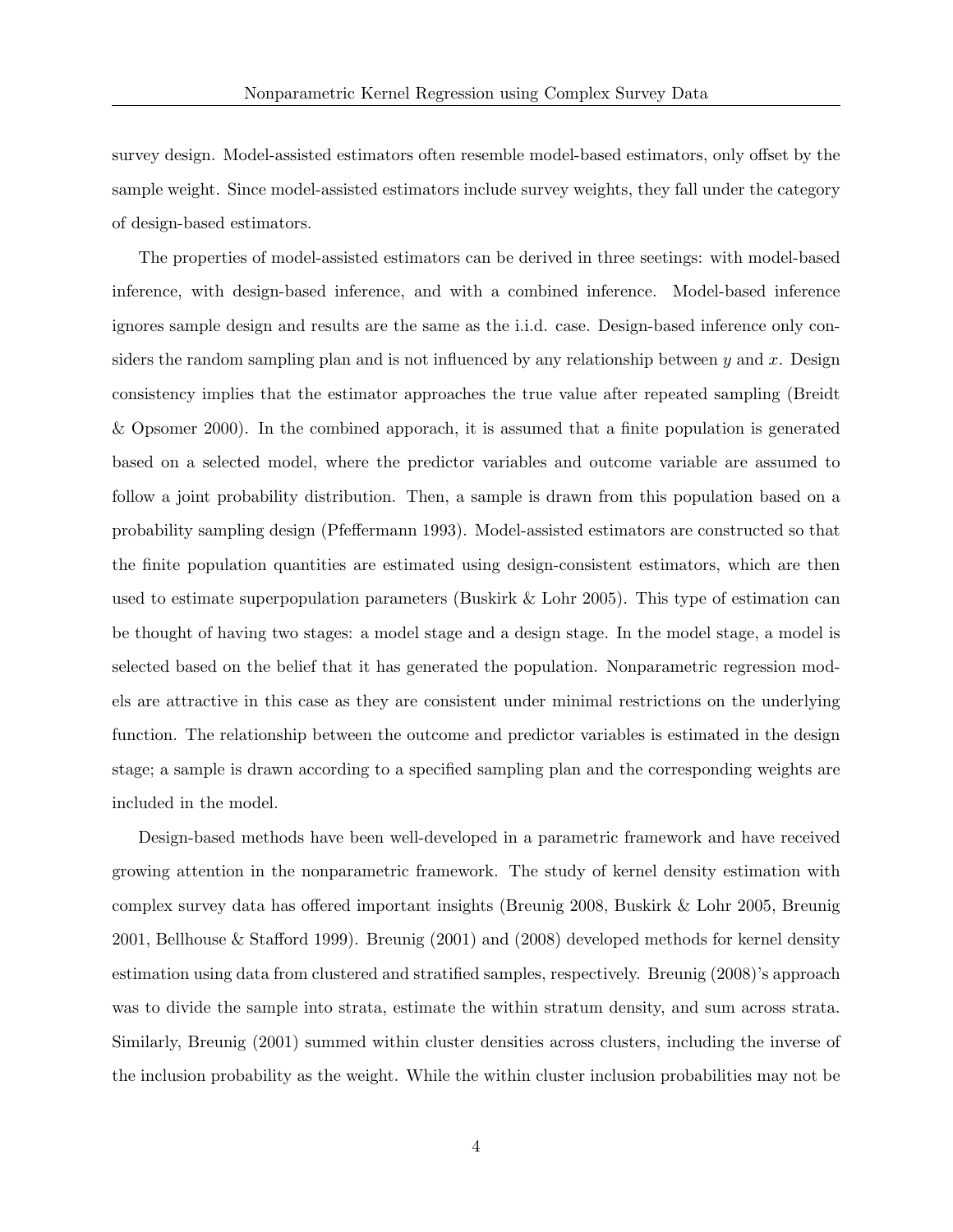available in all surveys, Breunig's (2011) paper highlighted a common problem found in econometric analysis: dealing with clustered data adds a degree of complexity as units within clusters may be correlated. Buskirk and Lohr (2005) derived the properties for the kernel density estimator for stratified samples under the three modes of inference outlined above. For the combined approach, they allowed for clustering in the population, resulting in dependent sample data. Their approach towards introducing within-cluster dependence was to assume the finite population was generated by a one-way random effects model.

Traditionally, population totals and averages were the quantities of interest in survey sampling. The population total,  $t_y$ , is simply the sum of  $y_i$  across all N units of a population, U, for a given variable y:  $t_y = \sum_i^N y_i$ . After taking a sample s of size n from the population,  $t_y$  can be estimated by  $\hat{t}_y = \sum_{i \in s} y_i$ . If the sample was designed to target subpopulations and is systematically unrepresentative of the population,  $\hat{t}_y$  is biased and inconsistent. The Horvitz-Thompson estimator,  $t_{y,HT}$ , was developed to estimate population totals incorporating sampling design (Horvitz & Thompson 1952). The Horvitz-Thompson estimator simply weights each unit by the inverse of their inclusion probability:

$$
\hat{t}_{y,HT} = \sum_{i=1}^{n} \frac{y_i}{\pi_i} \tag{1.1}
$$

While this estimator is design unbiased and design consistent, it is a pure design-based estimator and ignores any available auxiliary variables. This motivated Breidt and Opsomer (2000), who estimated population totals using nonparametric regression techniques. Their estimator had the form:

$$
\hat{t}_{y,BO} = \sum_{i=1}^{n} \frac{y_i - g_i}{\pi_i} + \sum_{i=1}^{N} g_i
$$
\n(1.2)

and

$$
g_i = e_1^T (X_{Ui}^T W_{Ui} X_{Ui})^{-1} X_{Ui}^T W_{Ui} y_U
$$
\n(1.3)

the local polynomial estimator for the population.  $X$  is univariate and continuous and the subscript U denotes a population value. When working with survey data; however, one only has data from the sample and not the population. In order to estimate  $g_i$ , Breidt and Opsomer used a modified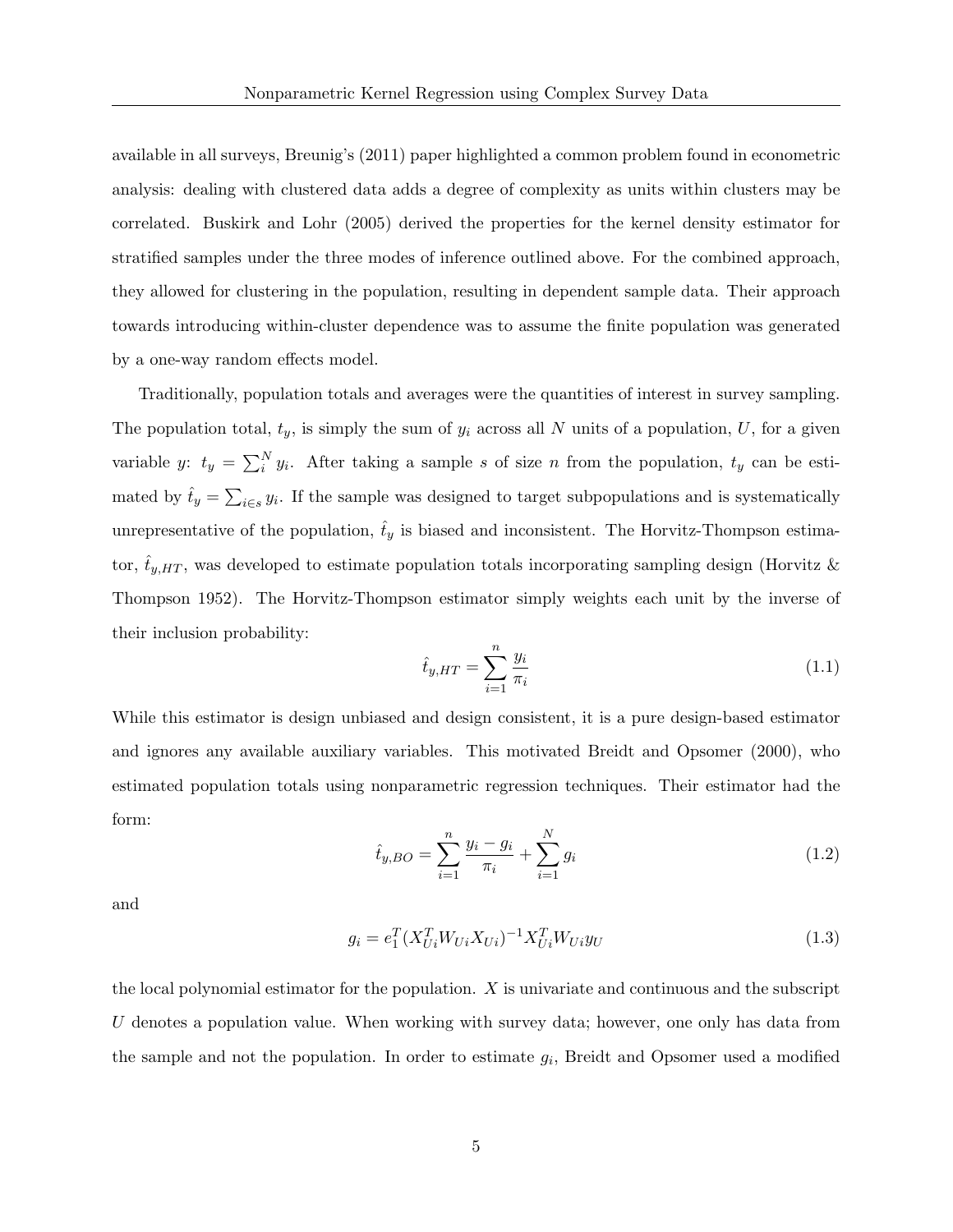local polynomial estimator that included a survey weight component in the weighting matrix:

$$
\hat{g}_i = e_1^T (X_{si}^T W_{si} X_{si})^{-1} X_{si}^T W_{si} y_s \tag{1.4}
$$

where  $W_{si} = \text{diag}\{(\pi_j h)^{-1} K((x_j - x_i)/h)\}, K(\cdot)$  is a kernel function, and h is the bandwidth. The authors proved that this estimator is asymptotically design unbiased and consistent. This estimator was later revisited by Opsomer and Miller (2005) who provided a data-driven method for selecting the bandwidth for the local polynomial regression component under a design-based inference framework. The authors tested this estimator only in i.i.d. settings, which is unlikely to hold for data collected in complex surveys. Harms and Duchesne (2009) derived the asymptotic properties of the model-assisted local linear estimator under the combined inference framework. They showed that the bias of  $\hat{g}(\cdot)$  is the same as in the i.i.d. case but the variance equaled that from the i.i.d. case multiplied by a correction factor derived from the sampling scheme. Using a modified plug-in method for selecting the bandwidth based on the MSE criterion, they examined the performance of  $\hat{g}$  under exogenous and endogenous stratification. Unfortunately, this method only applies to the one continuous predictor variable case and cannot be used in the mixed variable case. Sánchez-Borrego et al. (2014) extended  $\hat{t}_{y,BO}$  for the mixed variable case, estimating  $g_i$  using a modified local constant estimator.[1](#page-5-0) This estimator was only evaluated under i.i.d. data and the bandwidth was selected using plug-in values and a survey cross-validation criterion which selected the optimal set of bandwidths from the plug-in values.

This chapter develops the asymptotic properties of the estimator proposed by Sánchez-Borrego et al. (2014) under the combined inference framework and tests the performance of the estimator against the traditional model-based local constant estimator. My research is guided by the following question: Does the use of survey weights improve the mean squared error (MSE) compared to models that do not take into account sampling design?

A common assumption when adopting a combined inference framework is that the realizations of the predictor variables in the superpopulation are i.i.d. (Harms & Duchesne 2010, Bellhouse

<span id="page-5-0"></span><sup>&</sup>lt;sup>1</sup>Local polynomial with degree zero.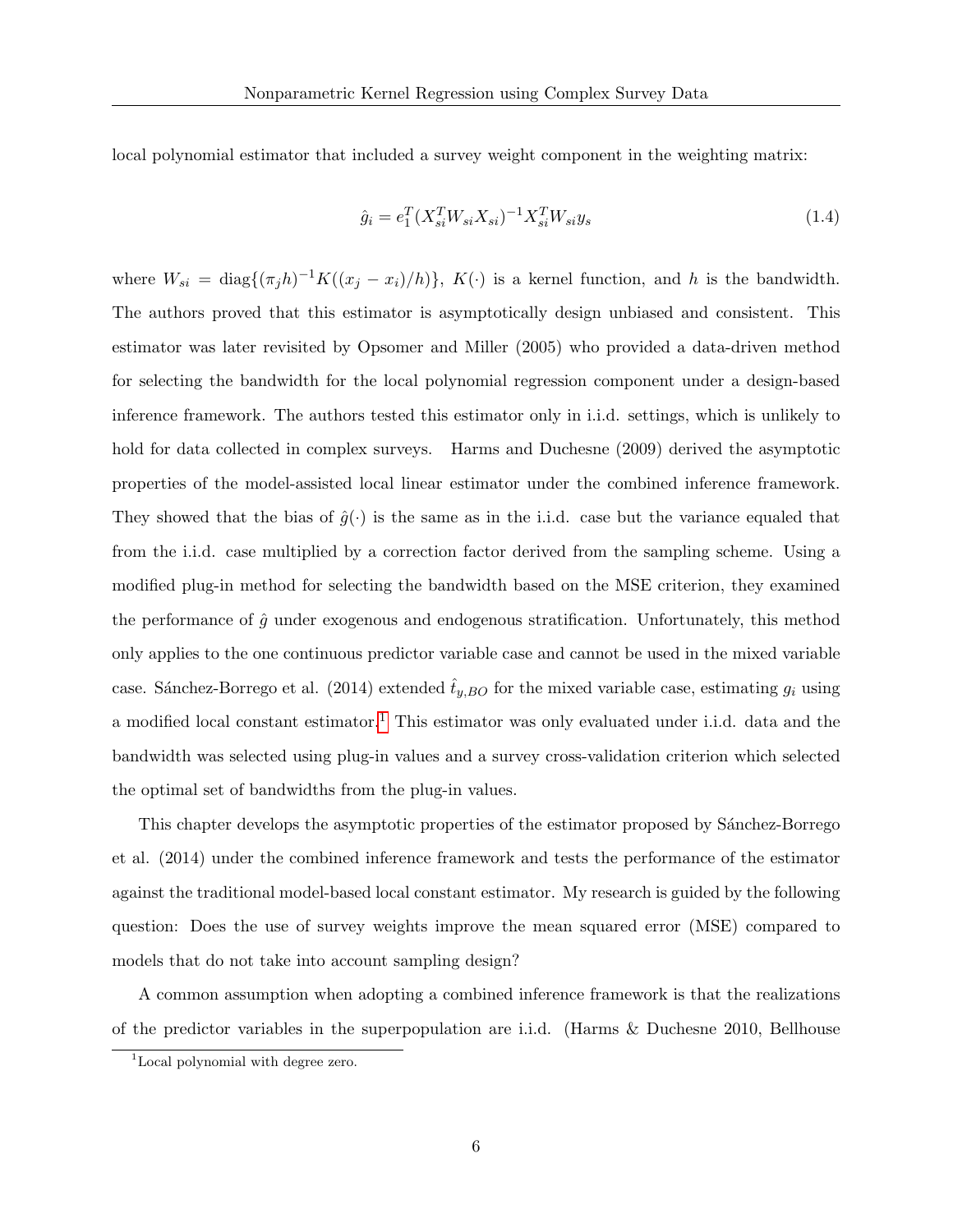& Stafford 1999). This assumption may not be appropriate for survey sampling as it rules out clustering in the superpopulation. Clusters are subgroups of the population in which member units are likely to share characteristics. It is reasonable to assume that there is dependence between observations within the same cluster. Therefore, I consider two cases for the superpopulation model: one where the realization of the predictor variables are i.i.d. and one where the data are weakly dependent within clusters. Weak dependence implies that the dependence between two observations i and  $i + \tau$  goes to zero as  $\tau$  grows to infinity (Li & Racine 2007). At the design-stage for both cases, I assume that a sample is drawn based on a complex sampling plan.

As in any nonparametric setting the properties of this regression estimator depends on the choice of smoothing parameters; i.e. bandwidths for kernel estimators. It is preferable to adopt data-driven approaches for the selection of smoothing parameters (rather than subjective or ad hoc ones); therefore, I propose using least-squares cross-validation for selecting the bandwidths of both continuous and discrete regressors. To test the finite-sample properties of the modified local constant estimator, I run Monte Carlo simulations for four data generating processes (DGP) under three sampling schemes: simple random sampling (SRS), exogenous stratification, and endogenous stratification.

The rest of this paper is divided into eight sections. Following this introduction, I provide an overview of sampling methods used in complex surveys and how to derive the overall inclusion probability and weight for each unit. Next, I summarize parametric methods for analyzing complex survey data, including weighted least squares (WLS) and other methods for dealing with endogenous stratification and clustering. Section four derives the properties of the estimator developed by S´anchez-Borrego et al. (2014) under the combined framework. I show that the bias under the combined inference framework has the same leading terms as the model-based inference framework for both i.i.d. and cluster populations. The variance is equal to that under model-based inference multiplied by a correction factor, with the leading terms being equal for both the i.i.d. and cluster population settings. Section five presents the cross-validation method used for selecting the bandwidth. Section six presents the simulation results for SRS, exogenous stratification, and endogenous stratification. Results show that efficiency gains can be made by including survey weights when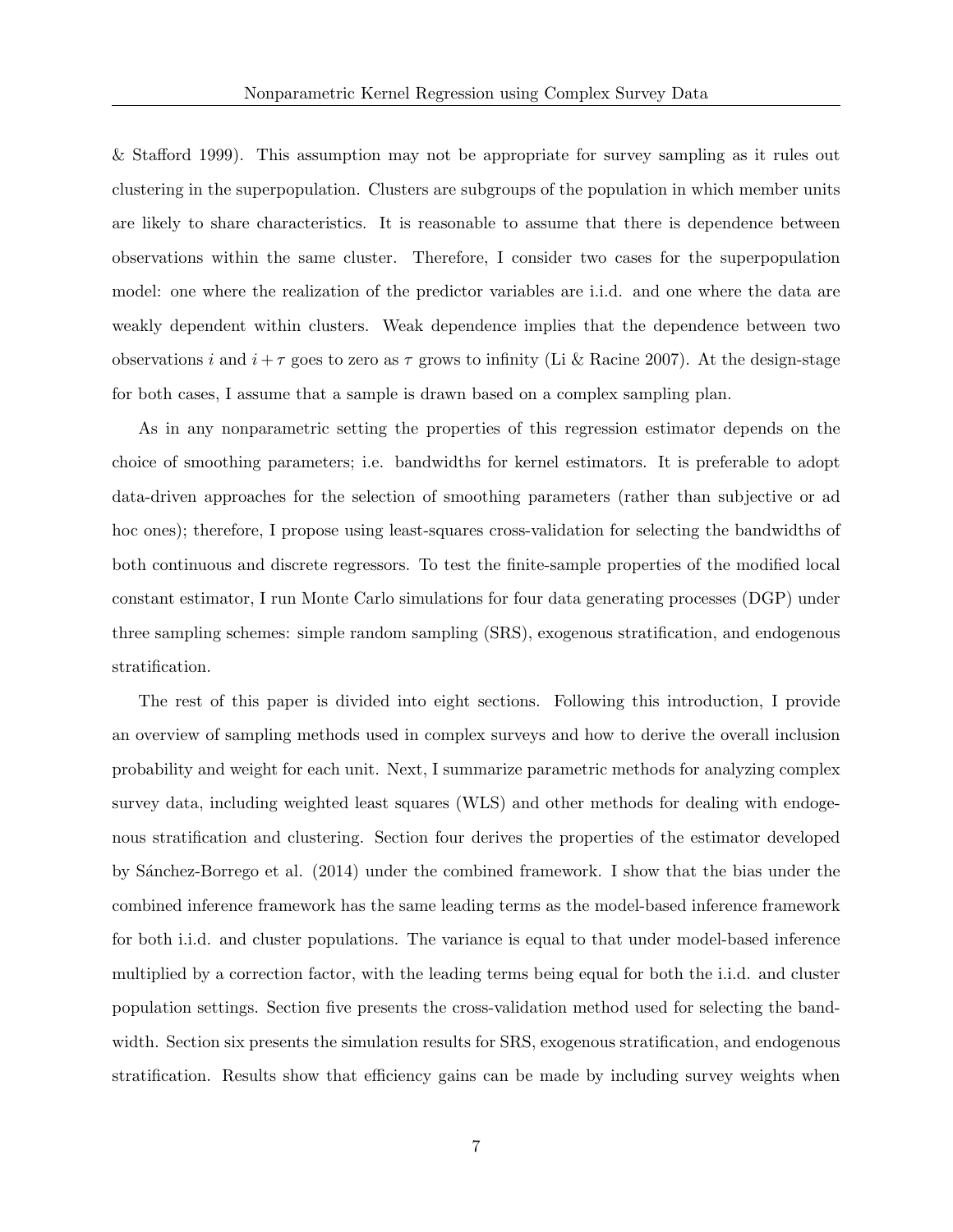the sampling is endogenous. Furthermore, by varying the sample size, I provide evidence that the modified local constant is consistent. The application in section seven uses Survey of Labour and Income Dynamics data to look at the relationship between labour market duration and age, controlling for gender. Finally, I conclude with a brief summary.

# 2 Sampling methods

The three main categories of sampling methods are: SRS, stratified sampling, and clustered sampling. Survey designers utilize the latter two methods in order to reduce the costs of implementing the survey and increase the estimation efficiency for subgroups of the population of interest. By using these methods, however, the probability of each object being sampled may not be equal across observations. The most basic sampling technique is SRS without replacement. Without replacement implies that no unit can be selected twice or more, which is common in survey situations. The prefix "simple" is added because other sampling schemes include random design elements (Cameron & Trivedi 2009). The following describes different sampling techniques used in probability sampling and how inclusion probabilities are calculated for each method.

#### 2.1 SRS without replacement

A SRS of size  $n$  from a population of size  $N$  is one where observations are drawn from the population at random and with equal probability. There are  $P(N, n) = N!/(N - n)!$  samples of size n in the population, where "!" denotes the factorial operation. To calculate the inclusion probabilities,  $\pi_i$ , one simply divides the sample size by the size of the population:

$$
\pi_i = \pi = \frac{n}{N}
$$

<span id="page-7-0"></span>for this reason, SRSs are called self-weighting. If SRS without replacement is used, then it is reasonable to assume that the data  $(y, x)$  are i.i.d.. In this case, we can use model-based estimators without loss of consistency.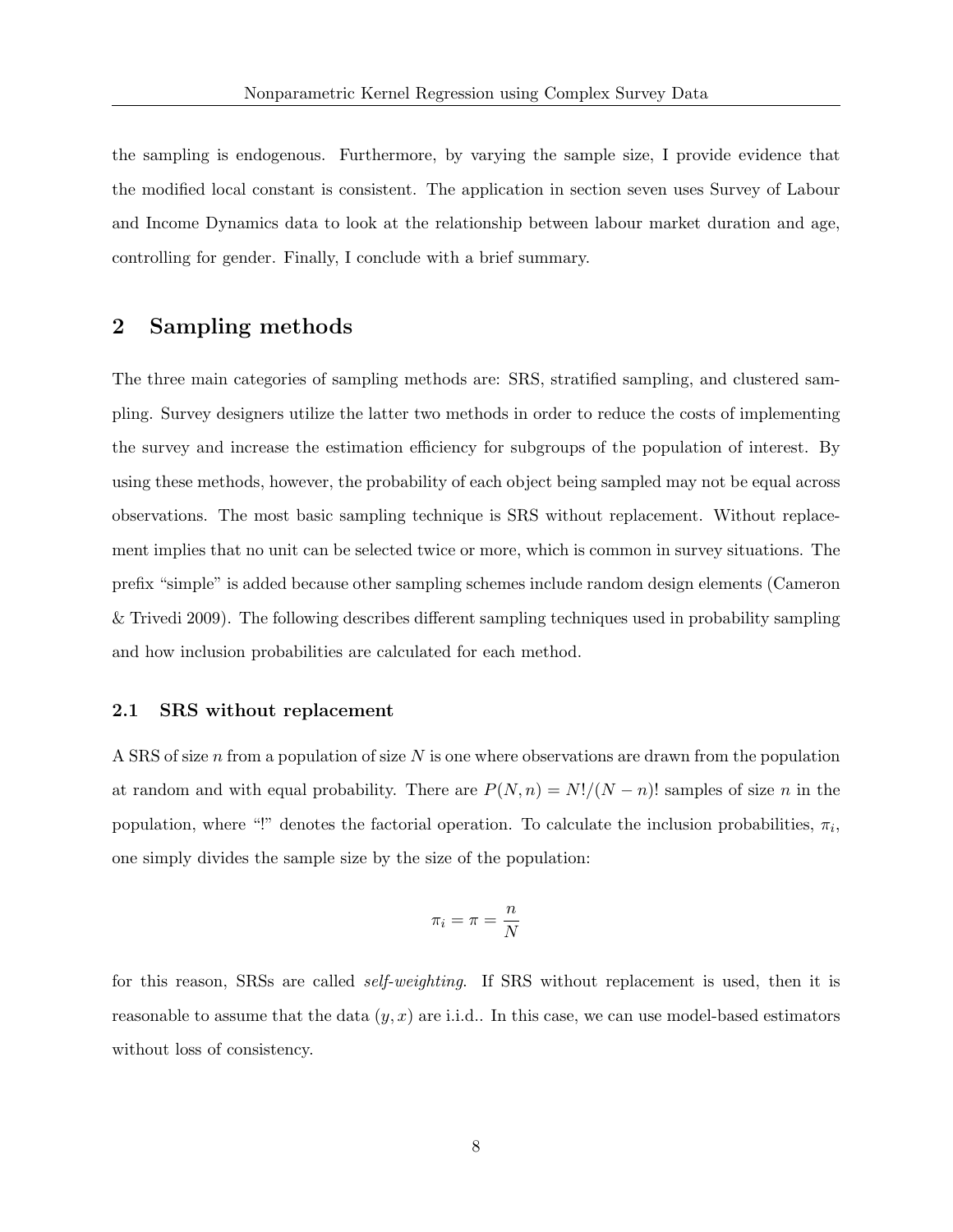Example 2.1 (Weighted Least Squares). The WLS estimator is of the form:

$$
\hat{\beta}_{WLS} = (X^T W X)^{-1} X^T W Y \tag{2.1}
$$

In the context of sampling, the weight matrix  $W$  is derived based on the sampling design, i.e.  $W = diag(\pi_i^{-1})$ . If SRS is used,  $\pi_i = \pi$  and  $\hat{\beta}_{WLS} = \hat{\beta}_{OLS}$ .

SRS is rarely used in large surveys because it would be too costly to implement. Instead, researchers divide the population into strata and/or clusters and take SRSs within these subgroups.

#### 2.2 Stratification

Stratification uses supplementary information to help design samples. If characteristics differ between subpopulations, it is possible to obtain more precise estimates of population quantities by dividing the population into subgroups, called strata, and taking a probability sample from each subgroup. These strata are mutually exclusive, i.e. each sample unit can belong to only one stratum. By dividing the population based on similar characteristics, the units within each stratum are more homogeneous than the rest of the population. Common variables used for stratification include age, gender, geographical location, size of units, socio-economic status, education level, and occupational status.

The use of stratified sampling is important if it is possible that a particular subgroup could be excluded from a sample. Selecting a specified number from each strata ensures the representation of units across the entire population. Furthermore, an analyst may want to study subgroups of the population and compare results from both subsamples, e.g. males and females. By reducing sampling error, stratification offers greater precision in the estimates of underlying population parameters. Stratified samples may also be more convenient to administer, reducing the cost of implementing the survey (Lohr 2010, p. 73).

Stratification can occur at two stages: the design stage and the analysis stage. Stratification at the design stage is when analysts stratify when selecting the sample. In contrast, analysts may be presented with a SRS and wish to increase precision of populations of interest. Post-stratification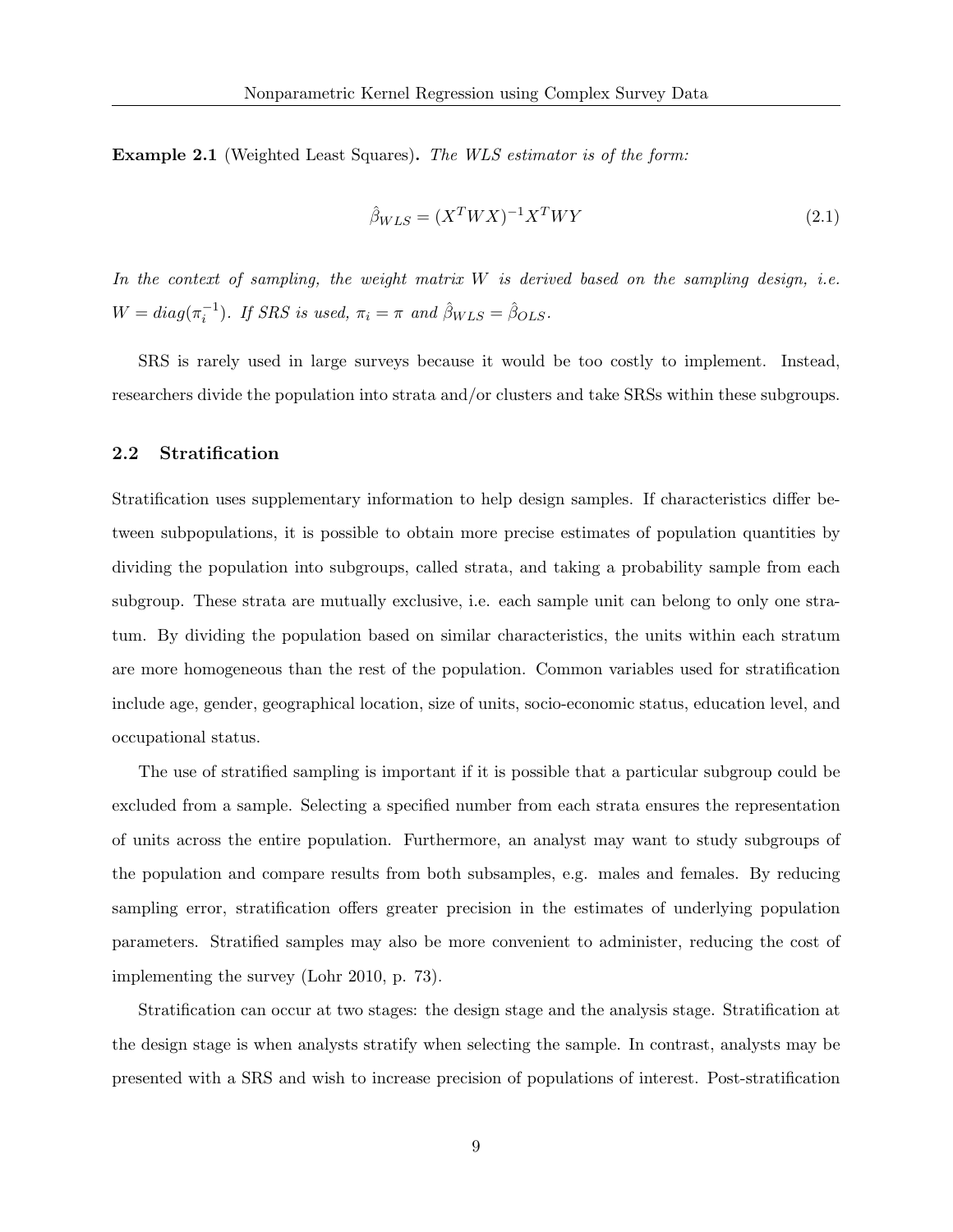is the process of partitioning non-stratified data. While this method does increase precision, it is not as effective as stratification in the design stage.

To calculate the weights used in stratification, first divide the N population into  $H$  strata. Denote  $N_h$  as the number of sampling units in stratum h. The strata constitute the entire population, so we must have:  $N_1 + N_2 + ... + N_H = N$ . Survey designers then decide the number of units to be sampled from each strata. The total sample size is then:  $n = n_1 + n_2 + ... + n_H$ . If each  $n_h$ ,  $h = 1, ..., H$  is selected by SRS, the population total  $t<sub>y</sub>$  can be estimated by:

$$
\hat{t}_{y,str} = \sum_{h=1}^{H} \sum_{i \in S_h} \frac{N_h}{n_h} y_{hi}
$$
\n(2.2)

where  $S_h$  is the set of  $n_h$  units in the SRS for stratum h and  $y_{hi}$  is the value of the ith unit in stratum h. The term  $N_h/n_h$  is the weight carried by the individual, as the probability of including unit i in stratum h is  $\pi_{hi} = n_h/N_h$ . If the size of strata differ and the number of units sampled from each strata differ, the probability of inclusion will differ across units from other strata. It is possible for the stratified sample to be self-weighting if the sampling fraction  $\pi_{hi}$  is the same for each stratum. In this case the sampling weights are the same under SRS; however, the bias and variance of  $\hat{t}_{y,str}$  must still take the stratification into account (Lohr 2010, p. 78-79).

#### 2.3 Clustering

In order to take a SRS or stratified sample from a population, all units must be known and clearly defined. In practice, creating a list of all available sampling units may be infeasible. A cluster sample is a probability sample in which the  $N$  population units are divided into several groups or clusters so that each cluster is representative of the entire population. The clusters are then sampled according to some sampling design. For example, one may want to sample punk rock fans in Ontario and be unable to identify all fans within the province. By identifying punk rock clubs, it would be possible to take a sample of these clubs and survey patrons to collect the desired data. In this example, the clubs are the clusters or primary sampling units (PSU) and patrons the observation units or secondary sampling units (SSU). While targeting the desired population,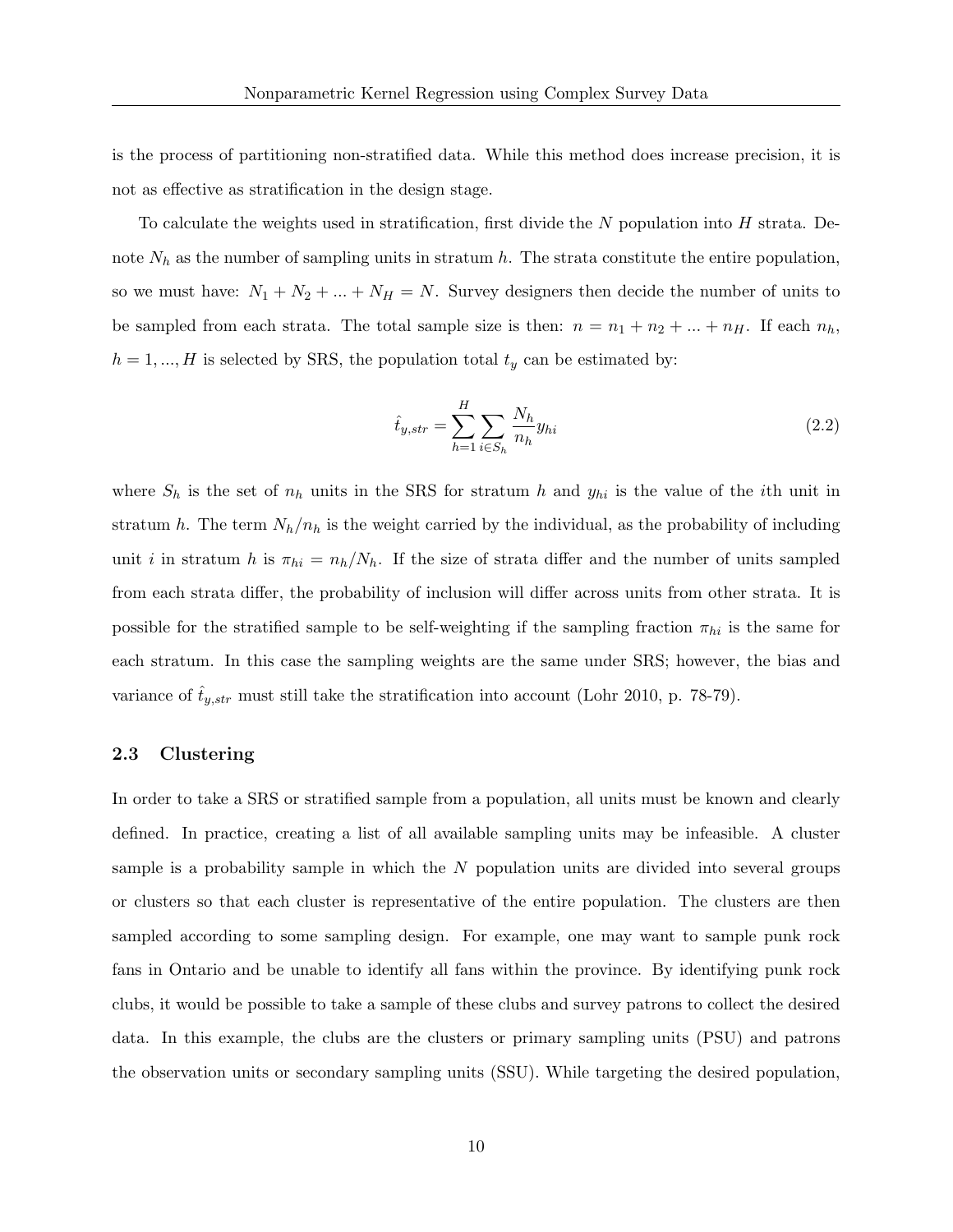patrons of the same club are likely to have more common characteristics than other clubs. From this example, two issues about using clustered sampling become clear: a cluster sample of size  $n$ may not be as informative as an SRS of size  $n$  and there may be correlation between observations within a cluster.

The widespread use of clustered sampling can be explained by it's ease of implementation. It saves time and other resources to focus on observation units within a group rather than sampling across all groups. This differs significantly from stratified samples; while both methods divide the population into groups, units from all strata are represented in stratified samples. Only units within sampled clusters are represented. Stratification helps to increase precision, cluster sampling tends to decrease it.

Two-stage cluster sampling is the process by which a sample of clusters is chosen, then observation units are sampled according to a sampling plan.[2](#page-10-0) Consider a population that can be divided into C clusters, each with size  $N_s$  for  $s = 1, ..., C$ . If a sample of c clusters is taken in the first stage, with  $n_i$  units sampled from each of cluster  $i = 1, ..., c$  in the second stage of sampling, the inclusion probabilities are calculated by:

$$
P(j\text{th} \text{ SSU}
$$
 in the *i*th PSU is selected) =  $\frac{c}{C}\frac{n_i}{N_i}$ 

#### 2.4 Complex Surveys

Complex surveys use multistage sampling with the option of using different sampling methods at each stage. Each unit at each stage has an associated probability of being sampled. The probability of an object being sampled in the last stage is the product of probabilities from each stage of sampling. Consider a population divided into  $H$  strata in which a two-stage cluster design sample of c clusters and  $n_i$  SSUs is drawn from each stratum. The inclusion probability of individual j in cluster  $i$  from stratum  $h$  is:

$$
\pi_{h|s|j} = \frac{N_h}{n_h} \frac{C}{c} \frac{N_i}{n_i}.
$$

<span id="page-10-0"></span><sup>2</sup>One-stage sampling interviews all units within a sampled cluster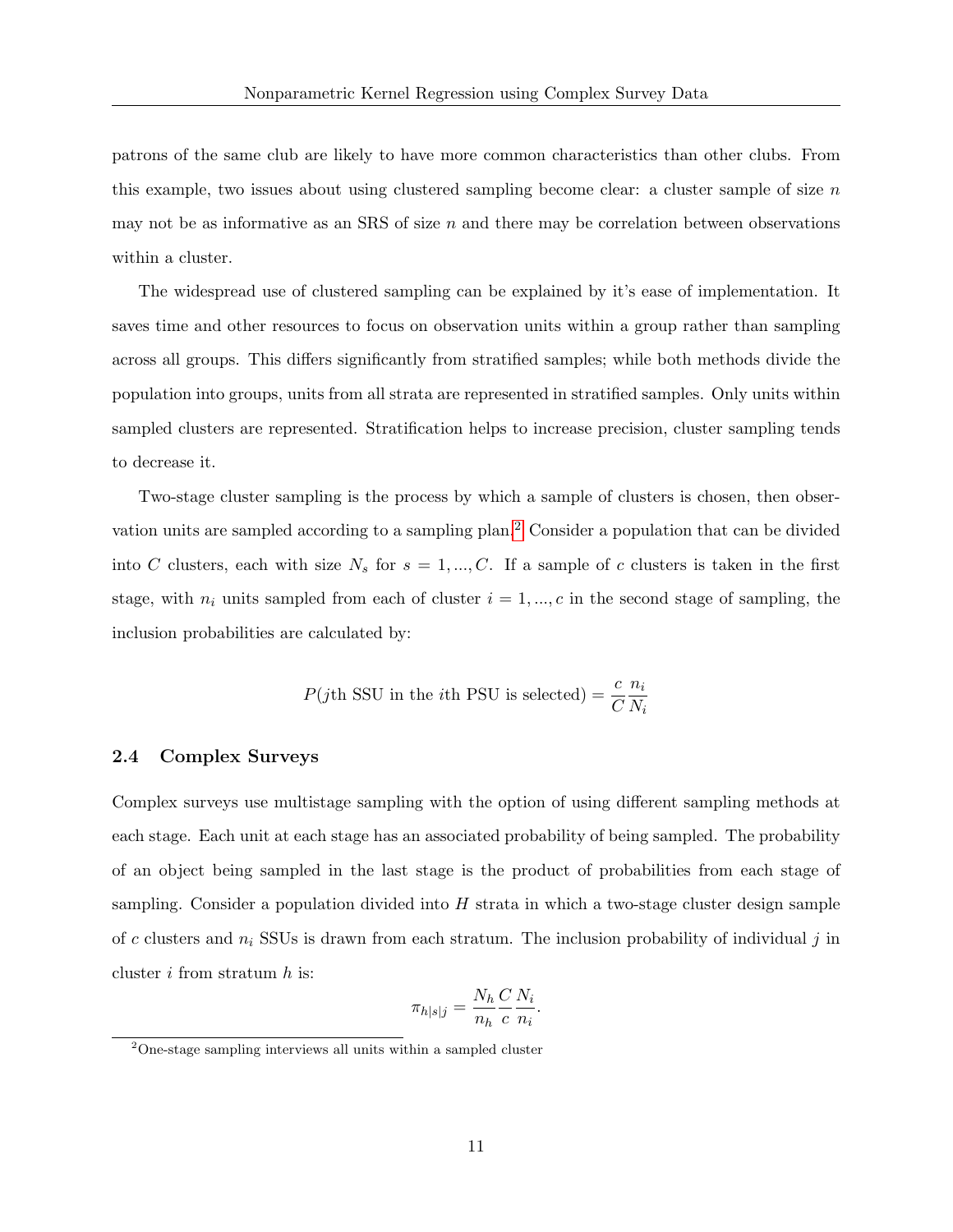Note that with multi-stage sampling designs, there are multiple sampling criteria. Analysts base samples on multiple characteristics, which are themselves influenced by multiple variables.

In most econometric studies, the object in the final stage of sampling is usually a household or individual; sampling from a heterogeneous population of individuals may lead to another problem: non-response. Individuals who fail to respond or refuse to respond may share common characteristics which must be taken into account when calculating the overall probabilities of being sampled. When using data from complex surveys, one must be aware of the sampling plan and its criteria at every stage to ensure consistent estimation.

### 3 Parametric methods

Before examining the properties and performance of the proposed method, it would be beneficial to review previous estimators to gain knowledge as to when and why we would include survey weights. The reference point for most economists in estimating the relationship between  $X$  and y variables is ordinary least squares (OLS). OLS estimates the population parameter  $\beta$  in the equation  $y_i = \mathbf{x}'_i \beta + u_i$  by  $\hat{\beta} = (X^T X)^{-1} X^T y$ .

When estimating descriptive statistics, the use of survey weights depends on the sampling scheme and whether the sample is representative of the population. If the sample perfectly represents the population, the population parameters can be consistently estimated using OLS (Magee et al. 1998). Example [2.1](#page-7-0) showed that under SRS,  $\hat{\beta}_{WLS}$  reduces to  $\hat{\beta}_{OLS}$ . As mentioned in the previous section, some sampling schemes are designed to obtain more precise information on subgroups that are of particular interest to analysts. By oversampling certain subpopulations, the sample presents a distorted view of the population as a whole and any estimation of descriptive statistics will be biased (Solon et al. 2013, Cameron & Trivedi 2009).

If one is trying to estimate causal effects between  $y$  and  $x$ , the decision to including sample weights is not as obvious. There may be times that it is preferable to ignore the sample design. Solon et al. (2013) described three settings where the inclusion of sample weights is necessary for consistent estimation: correction for heteroskedasticity, controlling for endogenous sampling and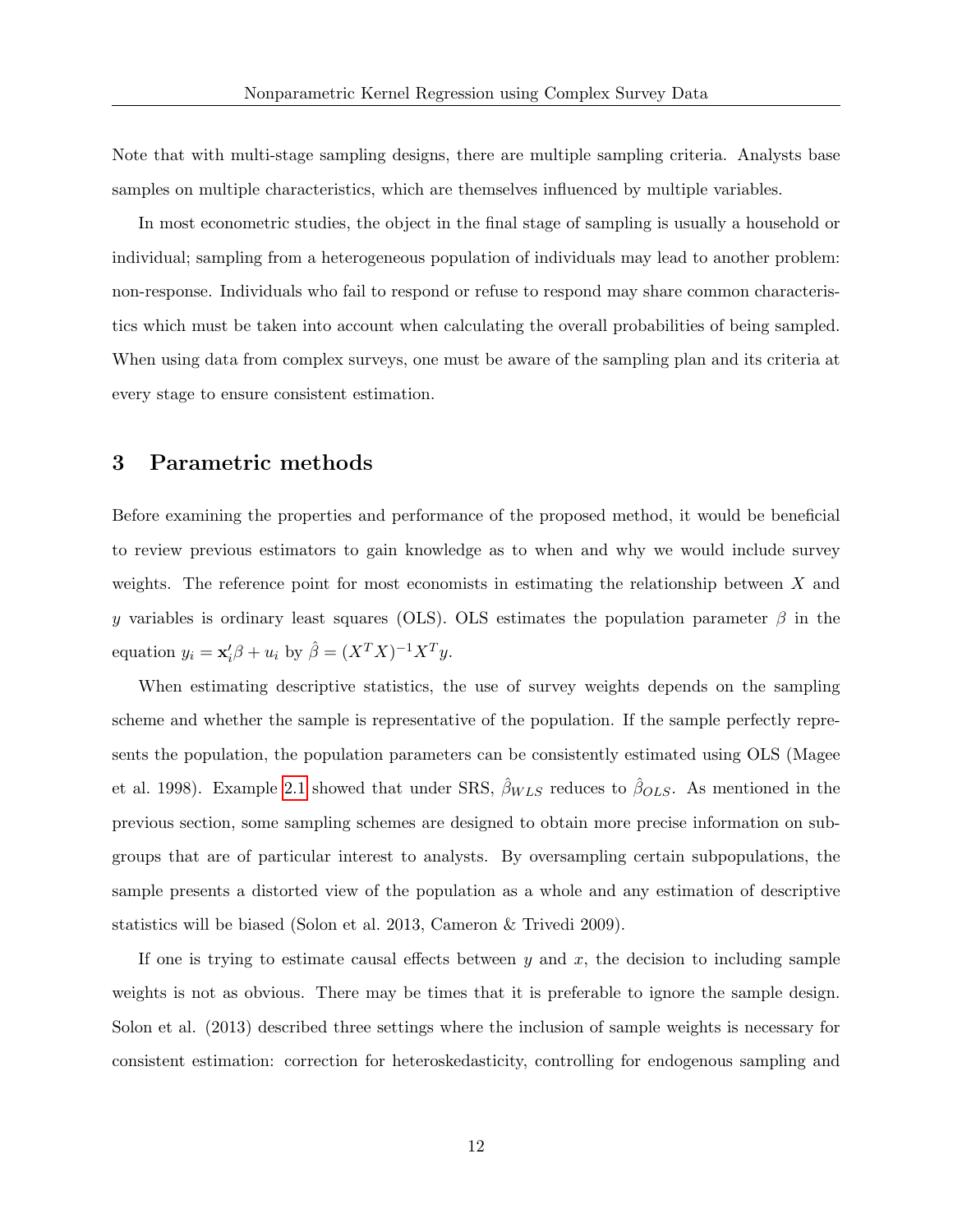identifying average partial effects. Here I focus on endogenous sampling.

It is helpful to define the indicator function as  $I_i = \mathbf{1}(i \in S)$  where  $I_i = 1$  if i is in the sample and  $I_i = 0$  otherwise. The expectation of  $E(I_i|\pi_i) = \pi_i$ ,  $i \in U$ . Assuming that  $\pi_i > 0$  for all  $i \in U$ , the OLS estimator can then be written as:

$$
\hat{\beta} = \left(\sum_{i \in S} x_i x_i^T\right)^{-1} \sum_{i \in S} x_i y_i = \left(\sum_{i \in U} I_i x_i x_i^T\right)^{-1} \sum_{i \in U} I_i x_i y_i.
$$
\n(3.1)

OLS is only consistent if  $E(E(I_ix_iu_i|\pi_i)|x) = E(\pi_ix_iu_i|x_i) = 0$ . In a model with exogenous predictor variables, it must be that  $E(x_i u_i | \pi_i) = E(x_i(y_i - x_i^T \beta | \pi_i)) = 0$ . The very definition of endogenous sampling is that the sample was drawn based on values of y, i.e.  $E(y_i|\pi_i) \neq 0 \Rightarrow E(x_i|y_i$  $x_i^T \beta |\pi_i)$   $\neq$  0. Therefore, under endogenous sampling, OLS estimates are inconsistent. The weighted least square estimator is given by  $\hat{\beta}_{WLS} = \left(\sum_{i \in U} I_i w_i x_i x_i^T\right)^{-1} \sum_{i \in U} I_i w_i x_i y_i$ , where the weights are equal to the inverse of the inclusion probability is consistent:

$$
\hat{\beta}_{WLS} = \beta + \left(\sum_{i \in U} I_i w_i x_i x_i^T\right)^{-1} \sum_{i \in U} I_i w_i x_i u_i
$$

and

$$
\text{plim}(\hat{\beta}_{WLS}) - \beta = [E(I_i \pi_i^{-1} x_i x_i^T)]^{-1} E(I_i \pi_i x_i u_i) = [E(x_i x_i^T)]^{-1} E(x_i u_i) = 0
$$

as long as  $E(x_ix_i^T)$  is finite and nonsingular. When the sampling is exogenous,  $E(\pi_ix_iu_i|x_i) = 0$ and OLS is consistent. In this case, WLS is still consistent; however, weighting variables may reduce efficiency (Greene 2012). It is at this point that we must be certain about our ability to control for endogenous sampling when using complex survey data. For multi-stage sampling, if the sample design is not based on the outcome variable, multiple sampling criteria from multiple sampling stages must be included as right-hand-side variables to ensure consistent estimation. Furthermore, misspecification because of omitted variables that were unavailable in the survey leads to inconsistent estimates. In this case, inclusion probabilities contain additional information for the estimation of the outcome variable (DuMouchel & Duncan 1983). It is often recommended to report both weighted and unweighted regression results. Next, I look at the properties of a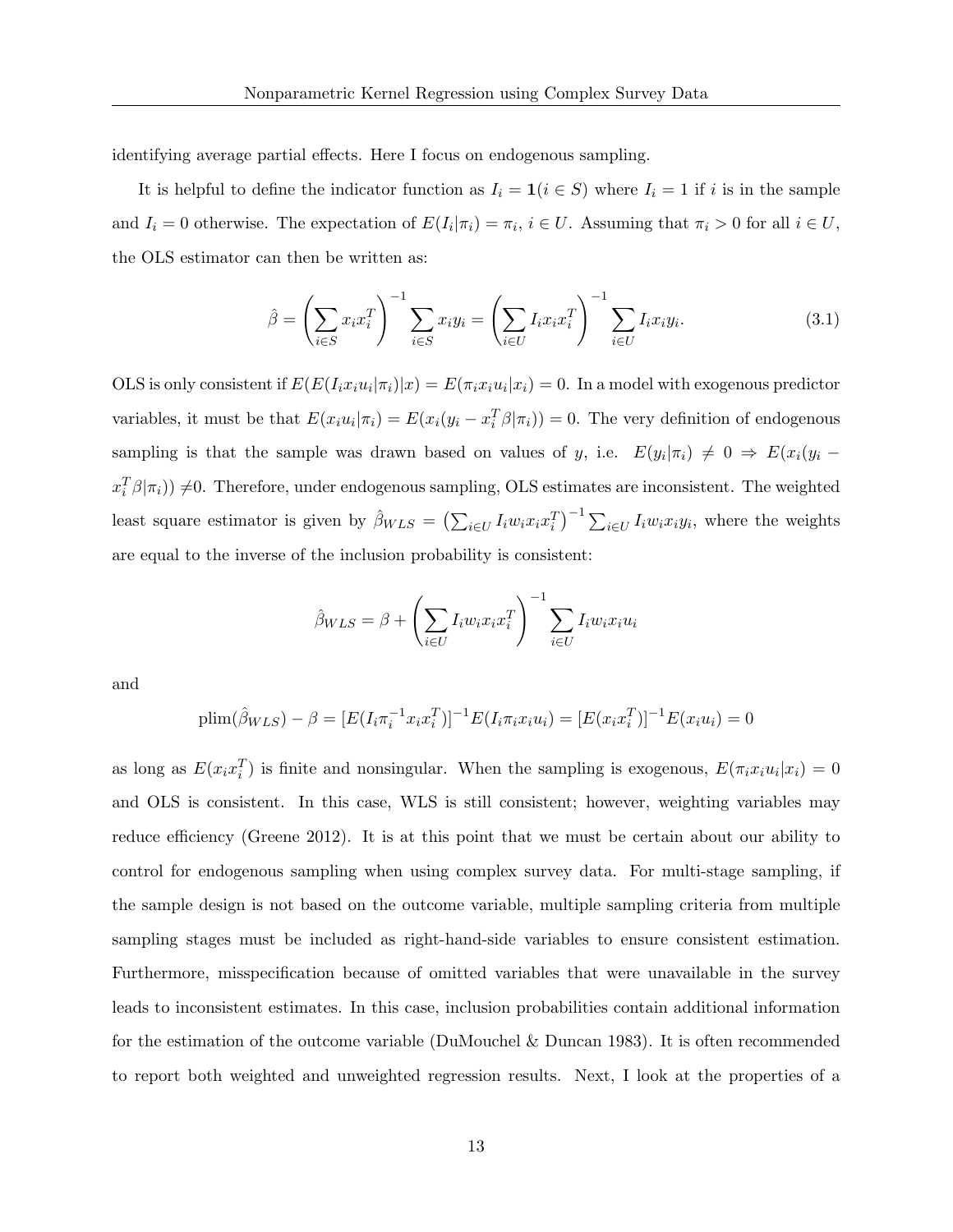probability weighted nonparametric regression estimator.

# 4 Modified Nonparametric Regression Estimator

The purpose of this estimator is to estimate the relationship between the outcome variable and the auxiliary variables from a given sample by incorporating the sampling design. First, consider a finite population  $U = \{1, ..., N\}$  of N units. For each  $j \in U$  the outcome variable  $y_j$  and auxiliary variables  $x_j = (x_j^d, x_j^c) = (x_{j1}^d, ..., x_{jr}^d, x_{j1}^c, ..., x_{jq}^c)$  are observed.  $x_j$  is a  $(q+r) \times 1$  vector where the superscripts d and c denote that the variable is discrete or continuous, respectively. I use  $x_{jt}^c$  to denote the tth component of  $x_j^c$  and  $x_{jt}^d$  for the tth component of  $x_j^d$  and assume that  $x_j^d$  takes  $c_t \geq 2$ different values in  $\mathcal{D}_t = \{0, 1, ..., c_t - 1\}, t = 1, ..., r$ . Next, a sample S of size  $n_s$  is drawn based on a complex sampling plan  $p_N(\cdot)$ , where  $p_N(S)$  is the probability of drawing the sample S. The sampling rate is  $Q = n_s/N$ , with first order inclusion probabilities  $\pi_j = Pr(j \in S) = \sum_{j \in S} p_N(S)$ and second order inclusion probabilities  $\pi_{ji} = Pr(j, i \in S) = \sum_{j,i \in S} p_N(S)$ . The variable  $n_s$  may be fixed (as in SRS) or random; however, I do not specify a sampling plan. The first and second order probabilities are the probabilities of obtaining the unit j and units j and i, respectively, while sampling from the population according to the complex sampling design. The model considered is a nonparametric regression model with additive errors of the form:

<span id="page-13-0"></span>
$$
y_j = g(x_j) + u_j, \ j = 1, ..., n \tag{4.1}
$$

where  $E(u_j | x_j) = 0$  and  $g(\cdot)$  is the unknown regression function and the object of interest. In this model,  $g(\cdot)$  is the conditional expectation of y given x, i.e.  $E(y|x) = g(x)$ .

#### 4.1 Local Constant Estimator

If data was available for every  $i \in U$  then  $g(x)$  in [\(4](#page-13-0).1) could be estimated using the local-constant estimator. The local constant estimator was proposed by Nadaraya (1964) and Watson (1964) who wanted to estimate conditional mean functions as a locally weighted average, using a kernel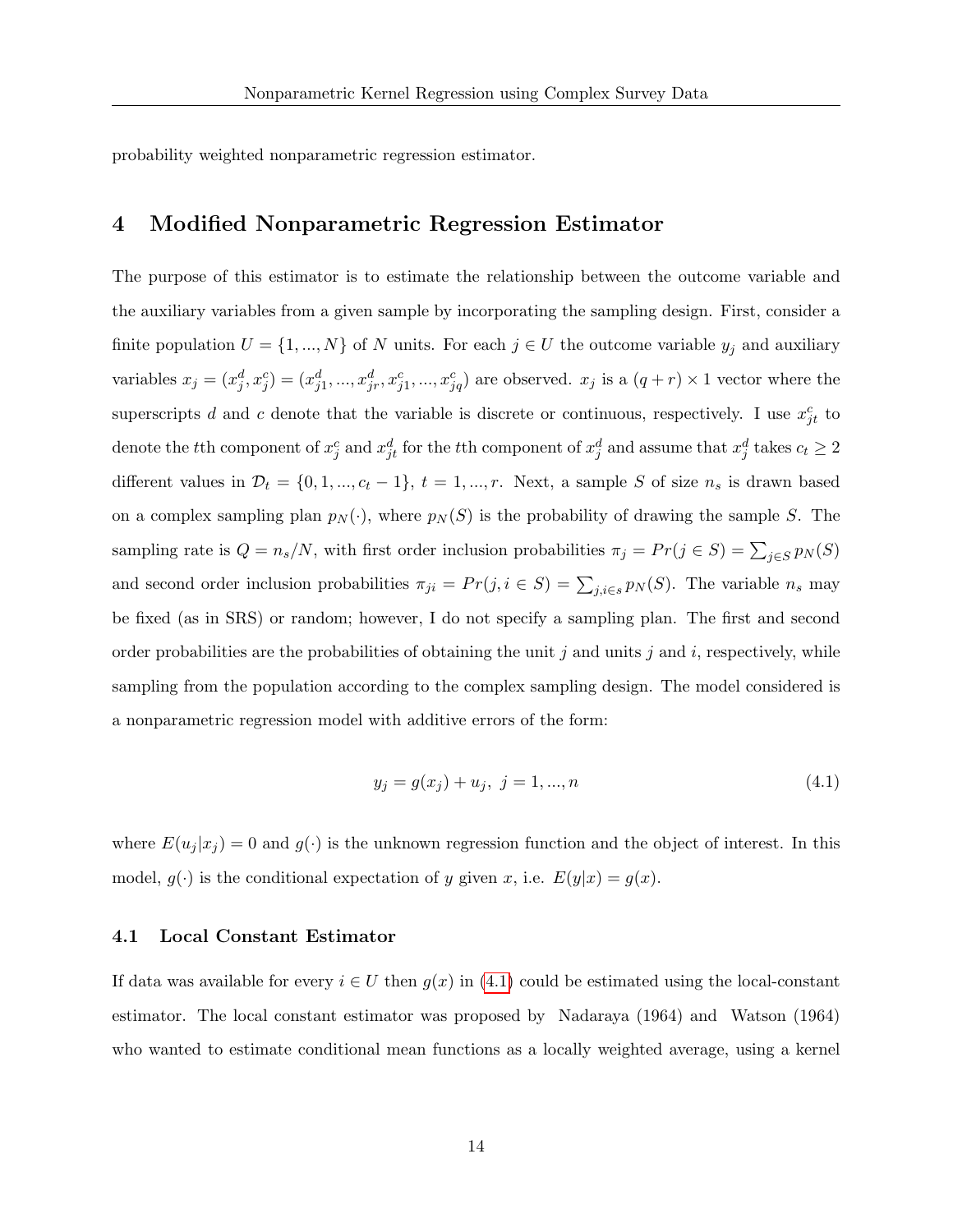as a weighting function. The mathematical definition of  $E(y|x)$  is:

<span id="page-14-0"></span>
$$
E(y|x) = \int y f(y|x) dy = \int y \frac{f(y,x)}{f(x)} dy
$$
\n(4.2)

where  $f(y|x)$  is the conditional density of y given X,  $f(y, x)$  is the joint density of y and x, and  $f(x) = f(x^c, x^d)$  is the joint probability density function of  $(x^c, x^d)$ . Nadaraya (1964) and Watson (1964) proposed substituting  $f(y, x)$  and  $f(x)$  by their kernel density estimates. For discrete regressors  $x_t^d$ ,  $t = 1, ..., r$ , a variation on Aitchison and Aitken's (1976) kernel function can be used (scalar x) or embedded product kernel (multivariate x). This function is defined by

<span id="page-14-1"></span>
$$
l(x_{it}^d, x_{jt}^d, \lambda) = \begin{cases} 1 & \text{if } x_{it}^d = x_{jt}^d \\ \lambda_t & \text{otherwise} \end{cases}
$$
 (4.3)

where  $\lambda_t \in [0,1]$  is the smoothing parameter. When  $\lambda_t = 0$  the above kernel function becomes an indicator function, and when  $\lambda_t = 1$ , it is a constant function and the (irrelevant) variable gets smoothed out. Here, a match between  $x_{it}^d$  and  $x_t^d$  determines the value of the discrete kernel function. The product kernel function for a vector of discrete variables is defined as

$$
L(x_i^d, x^d, \lambda) = \prod_{t=1}^r \lambda_t^{1 - \mathbf{1}(x_{it}^d = x_t)}.
$$

Using  $k$  to denote a symmetric, univariate density function the product kernel for continuous variables is defined by:

$$
W_h(x^c, x_i^c) = \prod_{t=1}^q \frac{1}{h_t} k\left(\frac{x_{ti}^c - x_i}{h_t}\right)
$$

where  $0 < h < \infty$  is the smoothing parameter. The shape of W depends on the choice of kernel function and the bandwidth and the distance between  $x_{ti}^c$  and  $x_i$  is the traditional Euclidean distance (Sánchez-Borrego, Opsomer, Rueda & Arcos 2014). A multivariate product kernel is given by

$$
K_{h,ix} = W_h(x^c, x_i^c) L(x_i^d, x^d, \lambda).
$$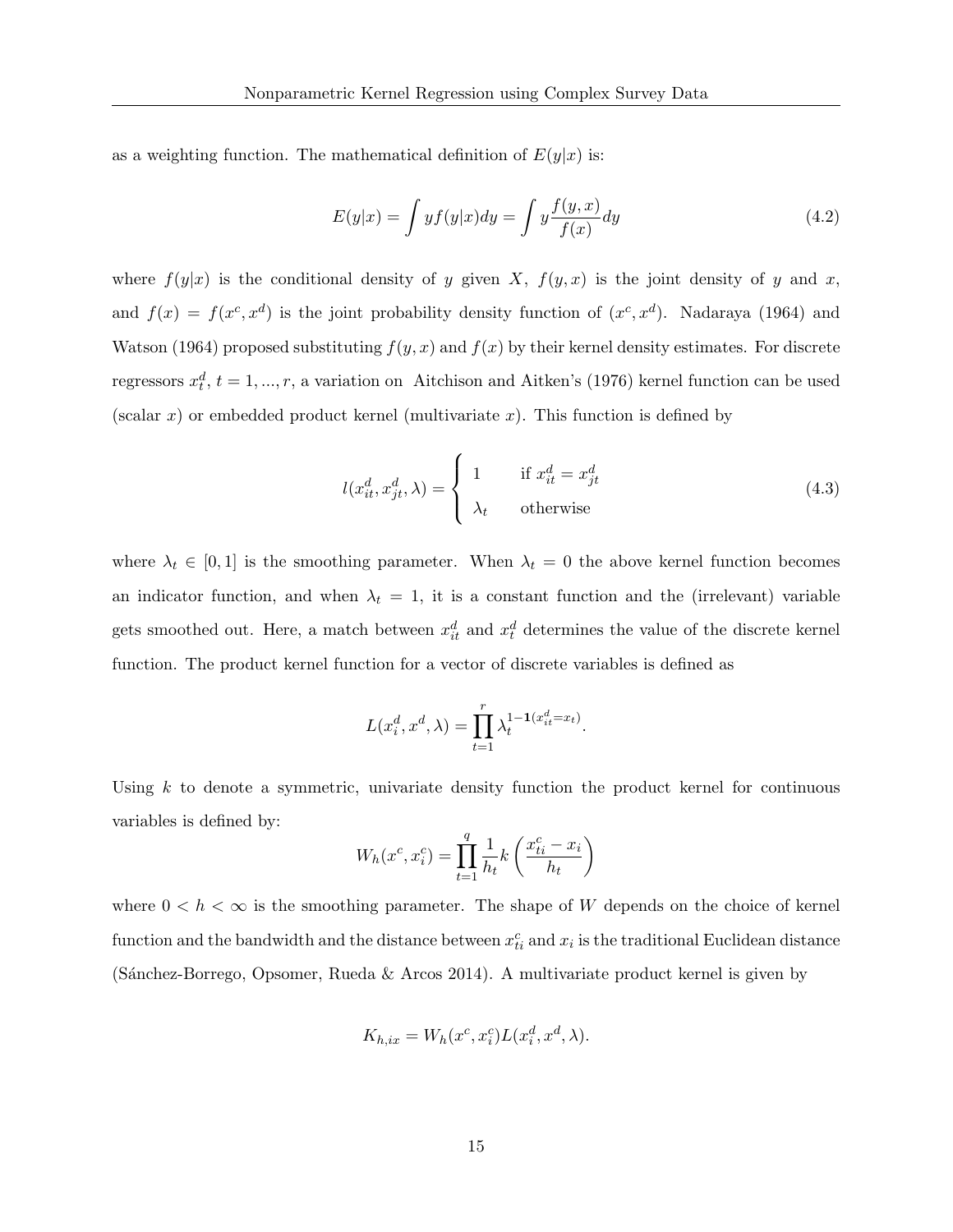The local constant estimator is then derived by substituting the kernel density estimators  $\tilde{f}(x, y)$ and  $\tilde{f}(x)$  for  $f(x, y)$  and  $f(x) = f(x^d, x^c)$ , respectively, in equation [\(4](#page-14-0).2):

$$
\tilde{g}(x) = \int y \frac{\tilde{f}(y,x)}{\tilde{f}(x)} dy = \int y \frac{\frac{1}{h_y} \sum_{i \in U} k \left(\frac{y_i - y}{h_y}\right) K_{h,ix}}{\sum_{i \in U} K_{h,ix}} dy.
$$
\n(4.4)

After analytic integration, with a bit of algebra the local constant estimators can then be written as:

<span id="page-15-2"></span>
$$
\tilde{g}(x) = \frac{\sum_{i \in U} y_i K_{h, ix}}{\sum_{i \in U} K_{h, ix}}.
$$
\n(4.5)

The benefit of using this method over parametric regression techniques is that it does not require the practitioner to specify the exact functional form of  $E(y|x)$ . Instead,  $\tilde{q}(\cdot)$  is assumed to satisfy certain regularity conditions, including smoothness and moment conditions (Li & Racine 2007). Using the following assumptions, the asymptotic properties can be derived for the local constant.

<span id="page-15-1"></span>**Assumption 4.1.** Denote S as the compact support of x. Then,  $g(x)$ ,  $f(x)$ , and  $\sigma^2(x) = E(u_i^2|x_i)$ are second order differentiable in S. Letting  $A_s(x)$  and  $A_{ss}(x)$  denote the first and second order derivatives of any function A w.r.t.  $x_s$ , then  $\int g_{ss}(x)^2 f(x) > 0$  for all  $s = 1, ..., q$ .

**Assumption 4.2** (Kernel function). The kernel function  $k(\cdot):\mathbb{R} \to \mathbb{R}$  is symmetric with  $k(v) \geq 0$ with  $v \in \mathbb{R}$ , and bounded by finite constant z so that  $k(v) \leq z$ .  $k(\cdot)$  is m times differentiable with  $\int k(v)v^4 dv < \infty$ .  $k(\cdot)$  is a second order kernel and define  $\kappa_2 = \int v^2k(v)dv$  and  $\kappa = \int k^2(v)dv$ .

<span id="page-15-0"></span>**Assumption 4.3.**  $(h_1, ..., h_q, \lambda_1, ..., \lambda_r) \in [0, \eta]^{q+r}$  lies in a shrinking set and  $\eta = \eta_N$  is a positive sequence that converges to zero at a rate slower than the inverse of any polynomial in N.  $Nh_1...h_q \ge$  $t_N$  with  $t_N \to \infty$  as  $N \to \infty$ .

Assumption [4.3](#page-15-0) is a common assumption in the literature, it requires that  $h_s \to 0$  for all s and  $Nh_1, ..., h_q \to \infty$  as  $N \to \infty$ . Comparing a kernel function to a smooth histogram, the bandwidth  $h$  is the width of the histogram bars. As the bars become thinner and thinner, we require that the bins remain non-empty to ensure a smooth function. If Assumptions [4.1](#page-15-1) to [4.3](#page-15-0) hold and further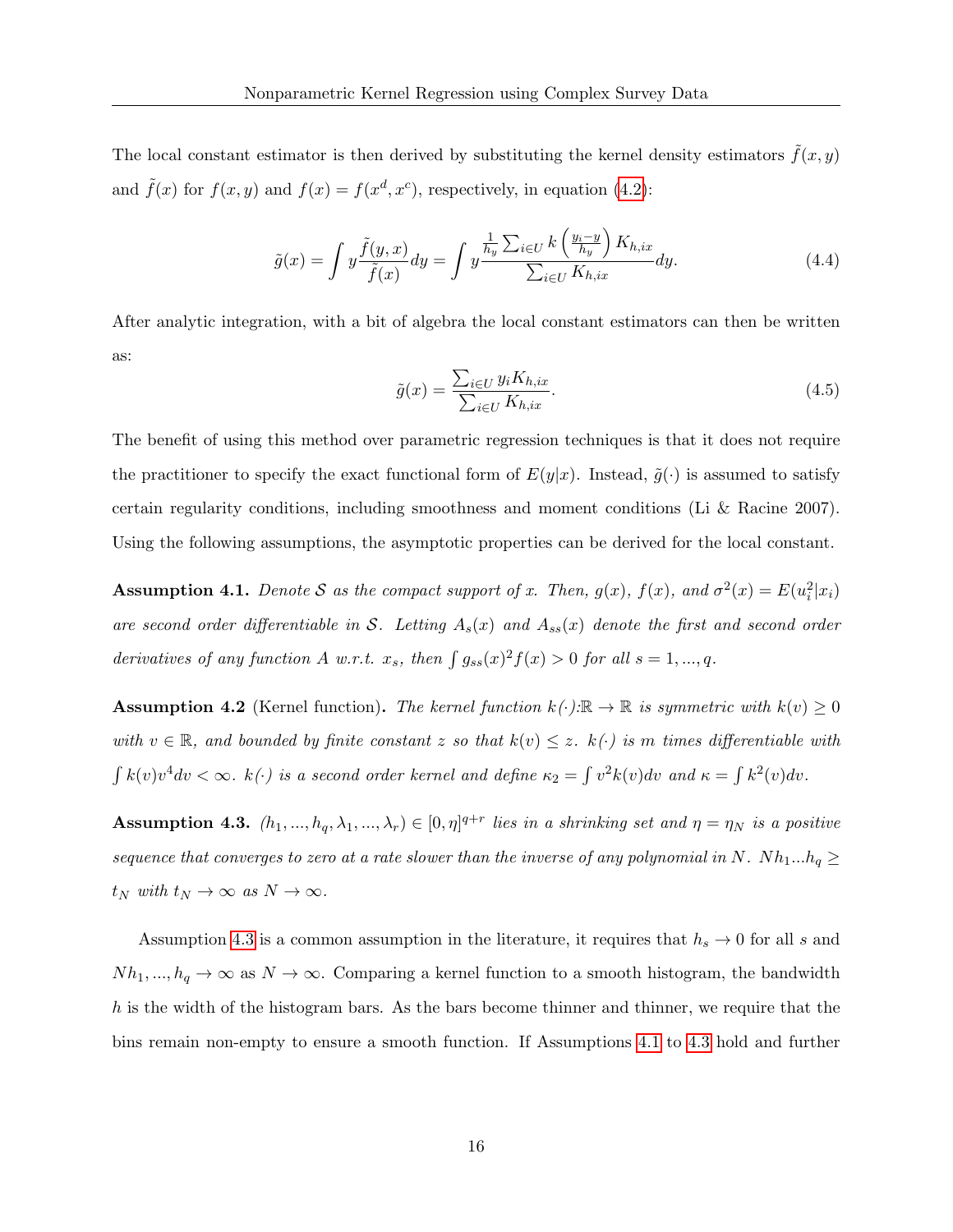assuming that  $(x_i, y_i)$  are i.i.d., then the asymptotic pointwise MSE of  $\tilde{g}(x)$  is given by:

$$
MSE(\tilde{g}(x))
$$
\n
$$
= \left(\frac{\kappa_2}{2} \sum_{s=1}^q h_s^2 [g_{ss}(x) + 2g_s(x)f_s(x)] + \sum_{s=1}^r \sum_{t^d \in \mathcal{D}} \mathbf{1}(t^d, x^d) [g(x^c, t^d) - g(x^c, gx^d)] f(x^c, t^d) \lambda_s \right)^2
$$
\n
$$
+ \frac{\kappa^q \sigma^2(x) f^{-1}(x)}{N h_1 ... h_q} + O\left( (Nh_1 ... h_q)^{-1} \left( \sum_{s=1}^q h_s^2 + \sum_{s=1}^r \lambda_s \right) + \left( \sum_{s=1}^q h_s^2 + \sum_{s=1}^r \lambda_s \right)^2 \right)
$$
\n(4.6)

and  $\mathbf{1}(t^d, x^d) = \mathbf{1}(t^d \neq x^d) \prod_{s \neq s'}^r \mathbf{1}(t^d = x^d)$  (Li & Racine 2007). The first term on the right hand side of equation (4.[14\)](#page-20-0) is the square of the pointwise bias of  $\tilde{g}(x)$  and the second term is the pointwise variance. Using Liapunov's central limit theorem, the asymptotic normal distribution of  $\tilde{g}(x)$  is

$$
\sqrt{Nh_{1}...h_q} \left[ \tilde{g}(x) - g(x) - \sum_{s=1}^q B_s(x)h_s^2 - \sum_{s=1}^r D_s(x)\lambda_s \right]
$$
  

$$
\stackrel{d}{\to} N(0, \kappa^q \sigma^2(x)/f(x)).
$$
 (4.7)

#### 4.2 Modified Local Constant Estimator

In the case of survey sampling, only the  $y_i$  in  $S \in U$  are known. In this context, Sánchez-Borrego et al. (2014) proposed replacing the population totals from (4.[5\)](#page-15-2) by their Horvitz-Thomspon estimators:

<span id="page-16-0"></span>
$$
\hat{g}(x) = \frac{\sum_{i \in \mathcal{S}} \pi_i^{-1} y_i K_{h. ix}}{\sum_{i \in \mathcal{S}} \pi_i^{-1} K_{h. ix}} \tag{4.8}
$$

Under SRS, the proposed estimator by Sánchez-Boreggo et al. (2014) becomes the traditional nonparametric estimator from [\(4](#page-15-2).5). Before deriving the asymptotic properties of the estimator, the following assumption is needed for defining the sampling design.

<span id="page-16-1"></span>**Assumption 4.4** (Sample Design). The sampling plan  $p_N(S)$  is such that as  $i \to \infty$ , the sampling rate  $n_{s,i}/N_i$  converges with probability one to a finite constant  $1 \ge Q > 0$ . It is further assumed the design expectation of  $n_s$  is  $E_P(n_s) = n$  For all N, the first order inclusion probabilities are such that for all N,  $\min_{j\in U} \pi_j \geq \epsilon > 0$ , with probability one. The second order inclusion probabilities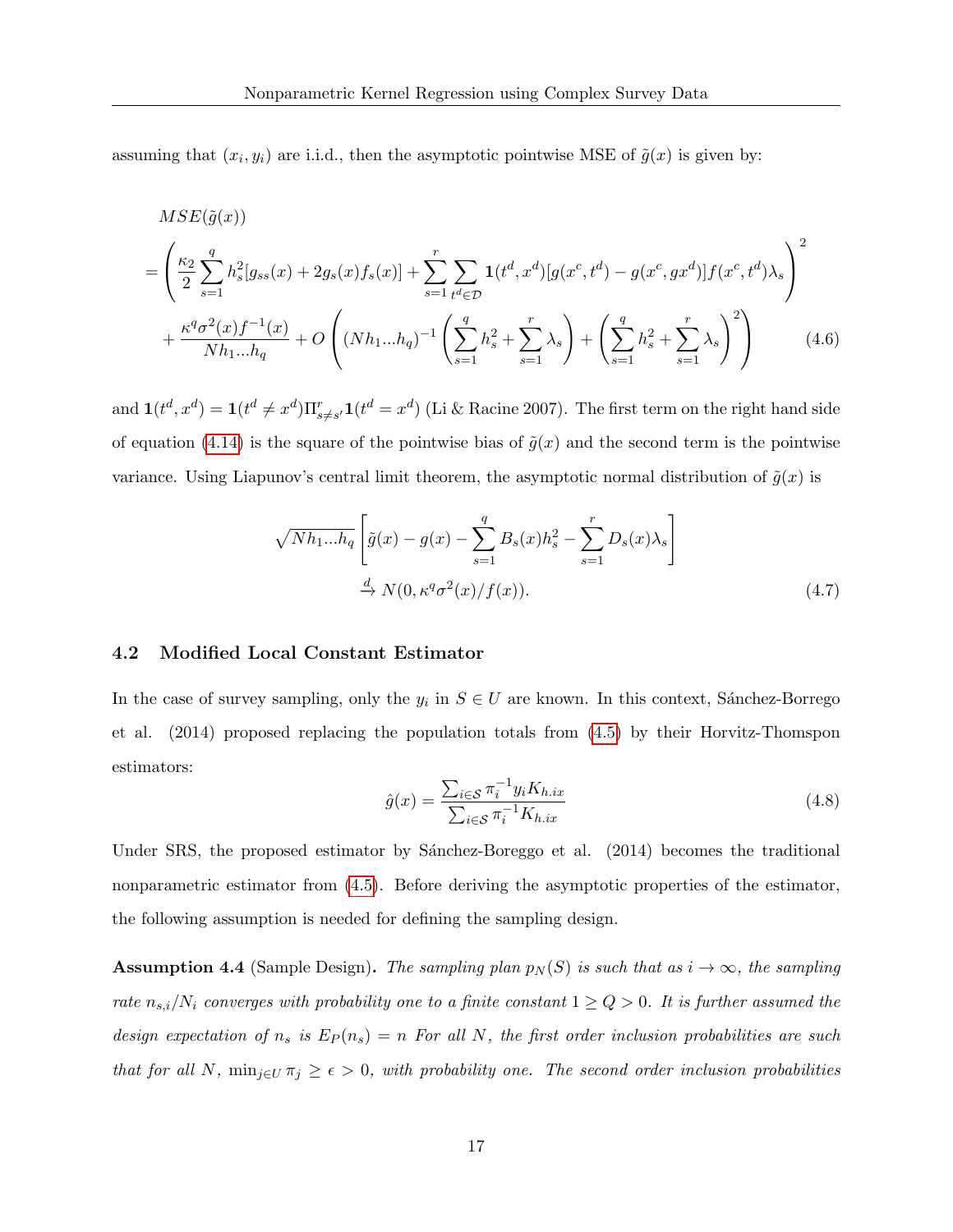satisfy  $\min_{i,j\in U} \pi_{ij} \geq \epsilon^* > 0$  and

$$
\lim_{i \to \infty} \sup n_{s,i} \max_{j,i \in U : j \neq i} |\pi_{ij} - \pi_i \pi_j| \le \infty
$$

with probability one.

#### 4.2.1 Asymptotic Properties

As noted above, there are three methods of inference when deriving the asymptotic properties of estimators in survey sampling: model-based inference, pure design-based inference, and combined inference. Model-based inference assumes the data  $(y, x)$  are generated based on a given model and that the inclusion probabilities are uninformative. Using this mode of inference relies heavily on model specification as it is assumed that the model represents all units of the population. Naturally, this increases the appeal of nonparametric methods, such as the local constant described above, which makes no assumptions about the functional form of the model (other than smoothness and existence). However, if the sampling is endogenous, model based estimators will not take this into account and results will be inconsistent. If one takes a model-based approach, then the estimator in (4.[5\)](#page-15-2) is appropriate.

In pure design-based settings, inference depends on the probability distribution induced by the sampling design and not the probability distribution from an underlying model. Inferences drawn using a design based approach typically refer to a particular finite population of interest and usually ignore any model structure in the corresponding superpopulation. Expectations are taken with respect to the sampling scheme; therefore, asymptotic results depend on the sample size, the sampling design, and the bandwidths h and  $\lambda$  (Buskirk & Lohr 2005). Sánchez-Borrego et al. (2014) adopted a design-based setting for deriving the asymptotic properties for their modified local constant estimator [\(4](#page-16-0).8). Under the assumption of i.i.d. data the authors show that the estimator is asymptotically design unbiased and design consistent with probability one.

The method of inference considered in this paper is the combined framework outlined in Pfeffermann (1993) and adopted by Harms and Duchesne (2010), and Buskirk and Lohr (2005). Using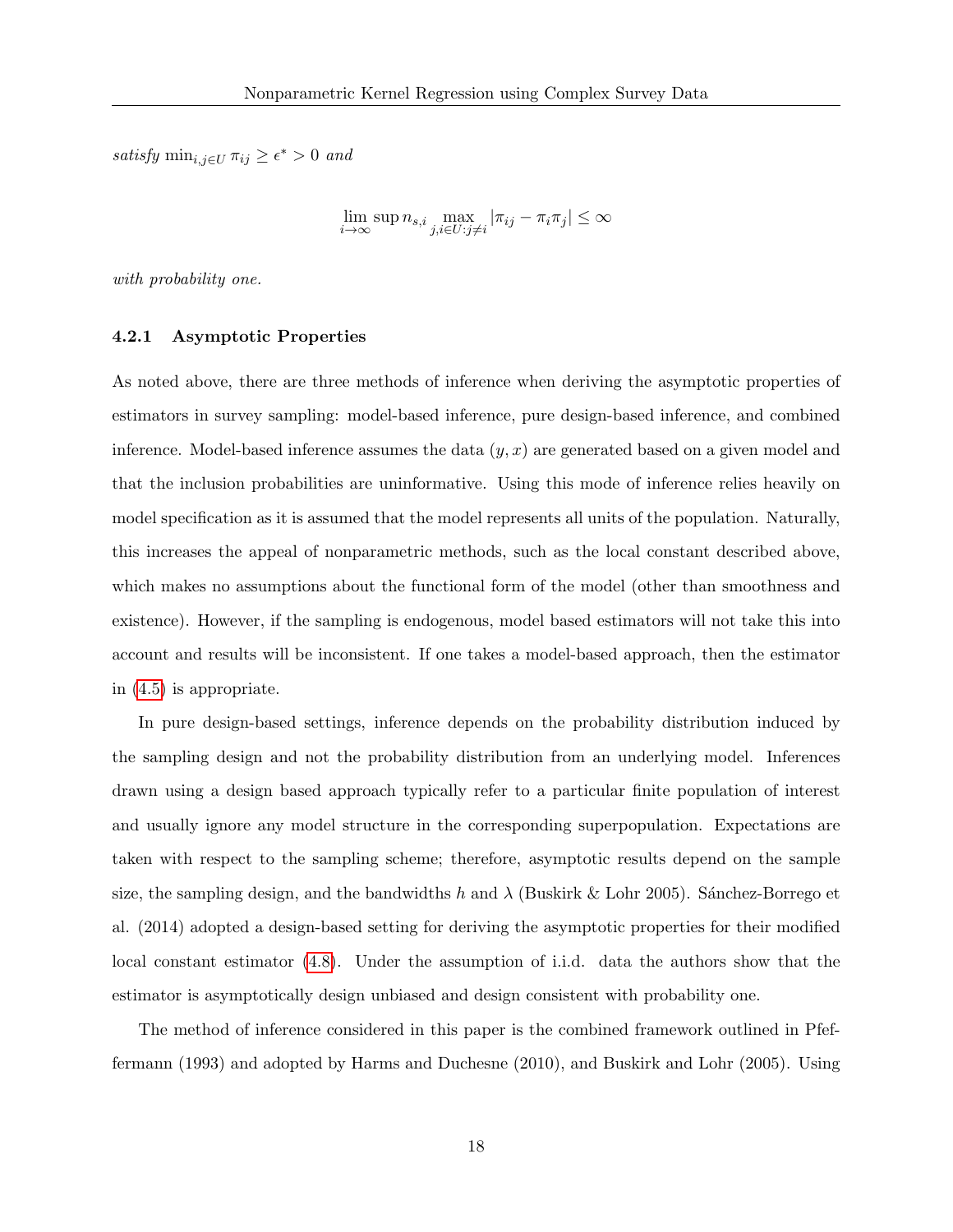this approach, superpopulation parameters are estimated using design-consistent estimators of finite population parameters. These quantities are then consistent estimators of the superpopulation parameters under the proposed model (Buskirk & Lohr 2005). This mode of inference follows two steps: first a finite population U is generated according to a superpopulation model, denoted as  $\xi$ , where elements in the finite population are presumed to be realizations of random variables with a joint probability distribution. As before, for each j in the population, the realization  $(x_i, y_i)$ is obtained, such that  $(x, y)$  follows the joint density  $f(x, y)$ . For the analysis that follows, it is assumed that the  $x_j$ 's,  $j \in U$ , are i.i.d.. This is a popular assumption when working in the combined inference framework (Bellhouse & Stafford 1999). This represents the model stage. Later, I relax this assumption to account for clustered data. The main objective is to estimate the unknown object  $g(x)$  specified by  $(4.1)$  $(4.1)$  between the predictor variables and the response. As before, to estimate  $g(\cdot)$ , a sample S of size  $n_s$  is drawn according to a complex sampling plan. For what follows, model-based inference, design-based inference, and combined inference are denoted by  $\xi$ , P, and C, respectively. The conditional mathematical expectation under the combined mode of inference is calculated as  $E_C = E_{\xi} \{ E_P \{\cdot | \pi \} | x \}$  where  $x = \{ x^c, x^d \}$ . The following example shows how the combined framework is used to derive the asymptotic bias of the modified multivariate kernel density estimator  $\hat{f}(x) = \sum_{i \in S} \pi^{-1} K_{h, ix}$ .

**Example [4](#page-16-1).1** (Kernel Density Estimation under combined inference). If Assumptions  $4.1-4.4$  are satisfied, the asymptotic bias of the modified kernel density estimator under the combined inference is equivalent to the bias of model-based estimator  $\tilde{f}(x)$ . Recall, the indicator function  $\mathbf{1}(i \in S)$ , which equals one if unit i is in sample S, zero otherwise, and that  $E_P(1(i \in S)|\pi) = \pi_i$ . The modified density estimator can be written as:

<span id="page-18-0"></span>
$$
\hat{f}(x) = \sum_{i \in S} \pi^{-1} K_{h,ix} = N^{-1} \sum_{i=1}^{N} \pi^{-1} \mathbf{1}(i \in S) K_{h,ix}
$$
\n(4.9)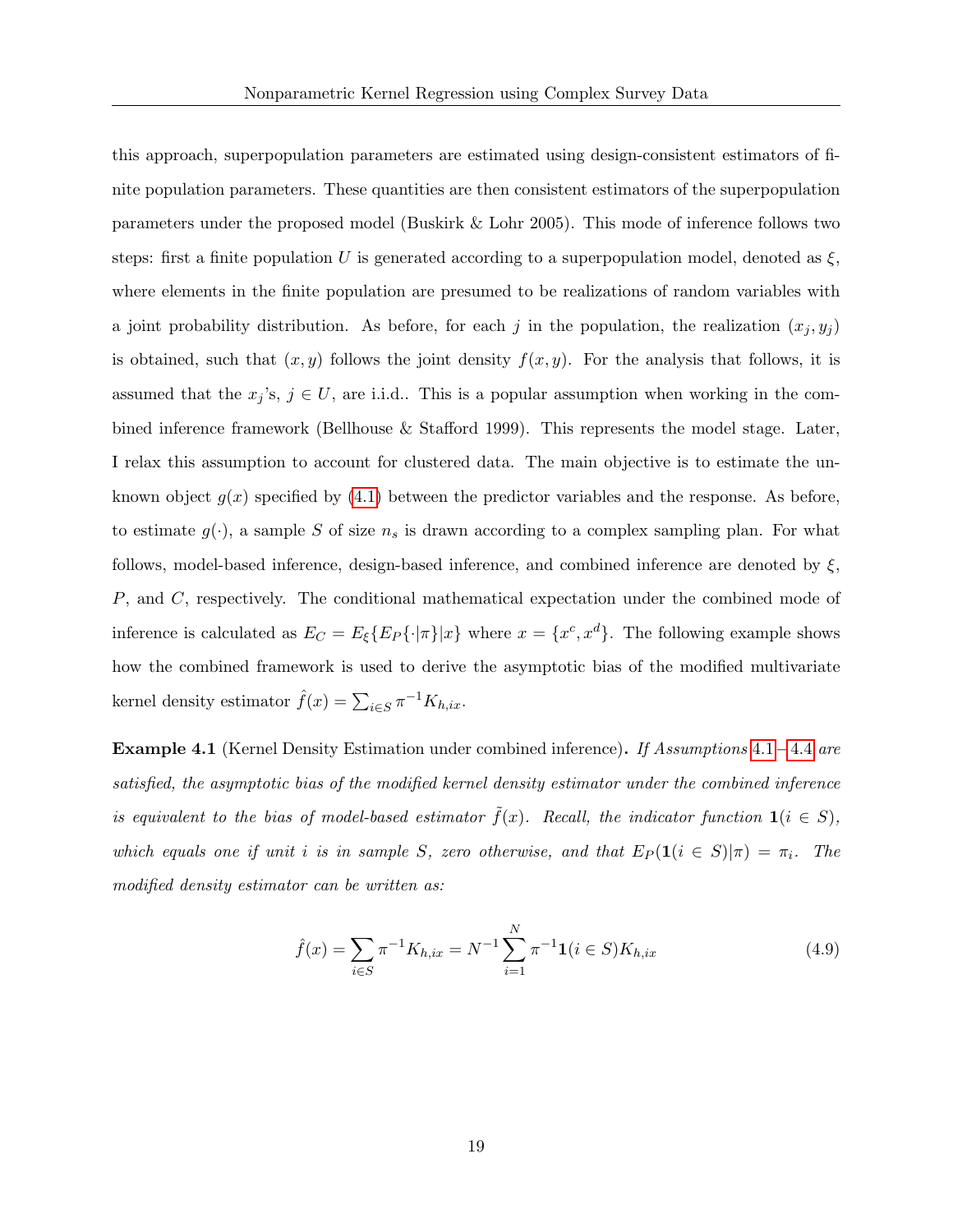Next, take the expectation of ([4](#page-18-0).9) using the combined inference method.

$$
E_C(\hat{f}(x)|x) = E_{\xi} \{ E_P(\hat{f}(x))|\pi\} |x\} = E_{\xi} \left\{ E_P \left( \sum_{i \in S} \pi^{-1} K_{h, ix} \right) |x \right\}
$$
  
\n
$$
= E_{\xi} \left\{ E_P \left( N^{-1} \sum_{i=1}^N \pi^{-1} \mathbf{1}(i \in S) K_{h, ix} \right) |x \right\}
$$
  
\n
$$
= E_{\xi} \left\{ N^{-1} \sum_{i=1}^N \pi^{-1} E(\mathbf{1}(i \in S)) K_{h, ix} |x \right\}
$$
  
\n
$$
= E_{\xi} \left( N^{-1} \sum_{i=1}^N \pi_i^{-1} \pi_i K_{h, ix} \right)
$$
  
\n
$$
= E_{\xi} \left( N^{-1} \sum_{i=1}^N K_{h, ix} \right)
$$
  
\n
$$
= \sum_{t^d \in \mathcal{D}} \int_{\mathbb{R}^q} \prod_{s=1}^q h_s^{-1} w \left( \frac{t_s - x_s}{h_s} \right) \prod_{s=1}^r \lambda_s^{1(t_s \neq x_s)} f(t^c, t^d) dt^c
$$
  
\n
$$
= \int_{\mathbb{R}^q} \prod_{s=1}^q w(v_s) f(x^c + hv_s, x^d) dv_s + \sum_{t^d \in \mathcal{D}} \mathbf{1}(t^d, x^d) \lambda_s \int_{\mathbb{R}^q} \prod_{s=1}^q w(v_s) f(x^c + hv_s, t^d) dv_s
$$
  
\n
$$
= \frac{\kappa_2}{2} \sum_{s=1}^q h_s^2 f_{ss}(x) + \sum_{s=1}^r \sum_{t^d \in \mathcal{D}} \mathbf{1}(t^d, x^d) f(x^c, t^d) \lambda_s + O \left( \sum_{s=1}^q h_s^2 + \sum_{s=1}^r \lambda_s \right) \tag{4.10}
$$

Now consider the asymptotic properties of the proposed estimator  $\hat{g}(x)$ . Following Li and Racine (2007), I examine the numerator and denominator of  $\hat{g}(x)$  separately. First write:

$$
\hat{g}(x) - g(x) = \frac{\hat{m}(x)}{\hat{f}(x)}
$$
\n(4.11)

where  $\hat{m}(x) = (\hat{g}(x) - g(x))\hat{f}(x)$ . Using the equation for the regression model with additive errors  $(4.1), \hat{m}(x)$  $(4.1), \hat{m}(x)$  can be written as:

$$
\hat{m}(x) = N^{-1} \sum_{i=1}^{N} \pi^{-1} \mathbf{1}(i \in S) [g(x_i) - g(x)] K_{h, ix} + N^{-1} \sum_{i=1}^{N} \pi^{-1} \mathbf{1}(i \in S) u_i K_{h, ix}
$$

$$
= \hat{m}_1(x) + \hat{m}_2(x)
$$

where the definition of  $\hat{m}_1(x)$  and  $\hat{m}_2(x)$  should be evident. In Appendix **A**, I show that the leading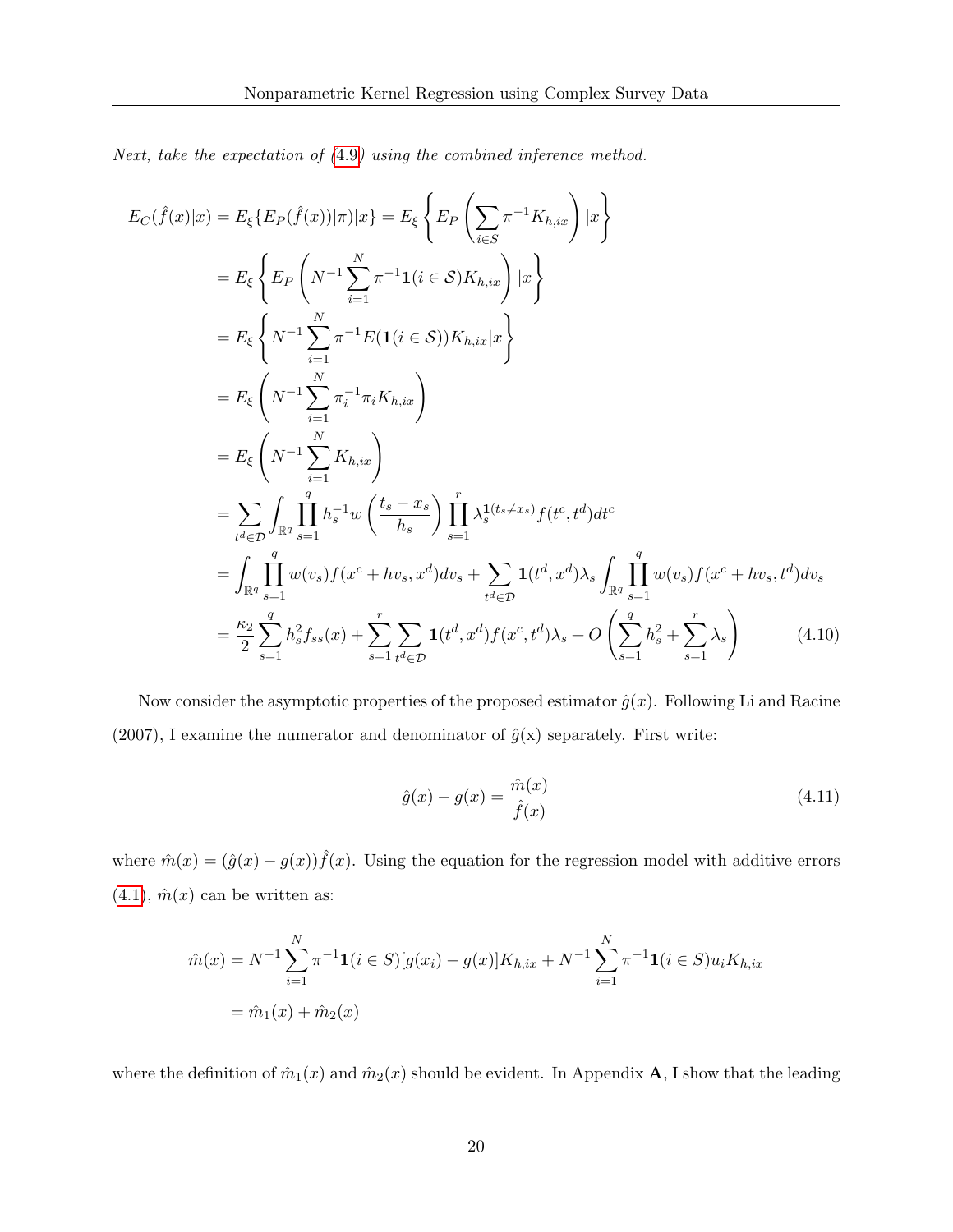term of the expectation of  $\hat{m}_1(x)$  under the combined framework is:

$$
E_C[\hat{m}(x)|x] = \frac{\kappa_2}{2} \sum_{s=1}^q h_s^2[g_{ss}(x)f(x) + 2g_s(x)f_s(x)] + \sum_{s=1}^r \sum_{t^d \in \mathcal{D}} \mathbf{1}(t^d, x^d) [g(x^c, t^d) - g(x^c, gx^d)]f(x^c, t^d) \lambda_s
$$
  
+  $O\left(\sum_{s=1}^q h_s + \sum_{s=1}^r \lambda_s\right)$  (4.12)

Since  $\hat{g}(x) - g(x) = \hat{m}(x)/\hat{f}(x) = \hat{m}(x)/(f(x) + o_p(1))$ , the bias of  $\hat{g}(x)$  is equivalent to the bias under the model-based estimator  $\tilde{g}(x)$ . This result is not surprising, Harms and Duchesne (2010) showed the bias of the model-assisted local linear in the scalar continuous variable case was equal to the bias of the traditional model-based local linear estimator with one continuous predictor variable. Also, in Appendix  $A$ , I show the variance of the model assisted estimator under the combined framework is equal to the variance under the model framework multiplied by a correction factor:

<span id="page-20-1"></span>
$$
\text{var}_{C}\{[(\hat{g}(x) - g(x))|\pi]|x\} = \frac{1}{nh_1...h_q} \left\{ N^{-2}n \sum_{i=1}^{N} (w_i - 1) + \frac{n}{N} \right\} \frac{\kappa^q \sigma(x)}{f(x)} + O\left[ (Nh_1...h_q)^{-1} \left( \sum_{s=1}^{q} h_s^2 + \sum_{s=1}^{r} \lambda_s \right) \right]
$$
(4.13)

Note that under SRS, the correction factor equals one and equation (4.[13\)](#page-20-1) reduces to the variance of  $\tilde{g}(x)$  evaluated over the sample data. Combining these two results proves Theorem [4](#page-20-2).1.

<span id="page-20-2"></span>Theorem 4.1. If Assumptions [4](#page-15-1).1-4.[4](#page-16-1) are satisfied, then the conditional pointwise MSE of the model-assisted local constant estimator  $\hat{q}(x)$  under the combined inference mode is given by:

<span id="page-20-0"></span>
$$
MSE(\hat{g}(x))
$$
\n
$$
= \left[ f^{-1}(x) \left( \frac{\kappa_2}{2} \sum_{s=1}^q h_s^2 [g_{ss}(x) + 2g_s(x)f_s(x)] + \sum_{s=1}^r \sum_{t^d \in \mathcal{D}} \mathbf{1}(t^d, x^d) [g(x^c, t^d) - g(x^c, gx^d)] f(x^c, t^d) \lambda_s \right) \right]^2
$$
\n
$$
+ (\Delta + Q) \frac{\kappa^q \sigma^2(x) f^{-1}(x)}{N h_1 ... h_q} + o_p \left( (Nh_1 ... h_q)^{-1} \left( \sum_{s=1}^q h_s^2 + \sum_{s=1}^r \lambda_s \right) + \left( \sum_{s=1}^q h_s^2 + \sum_{s=1}^r \lambda_s \right)^2 \right)
$$
\n(4.14)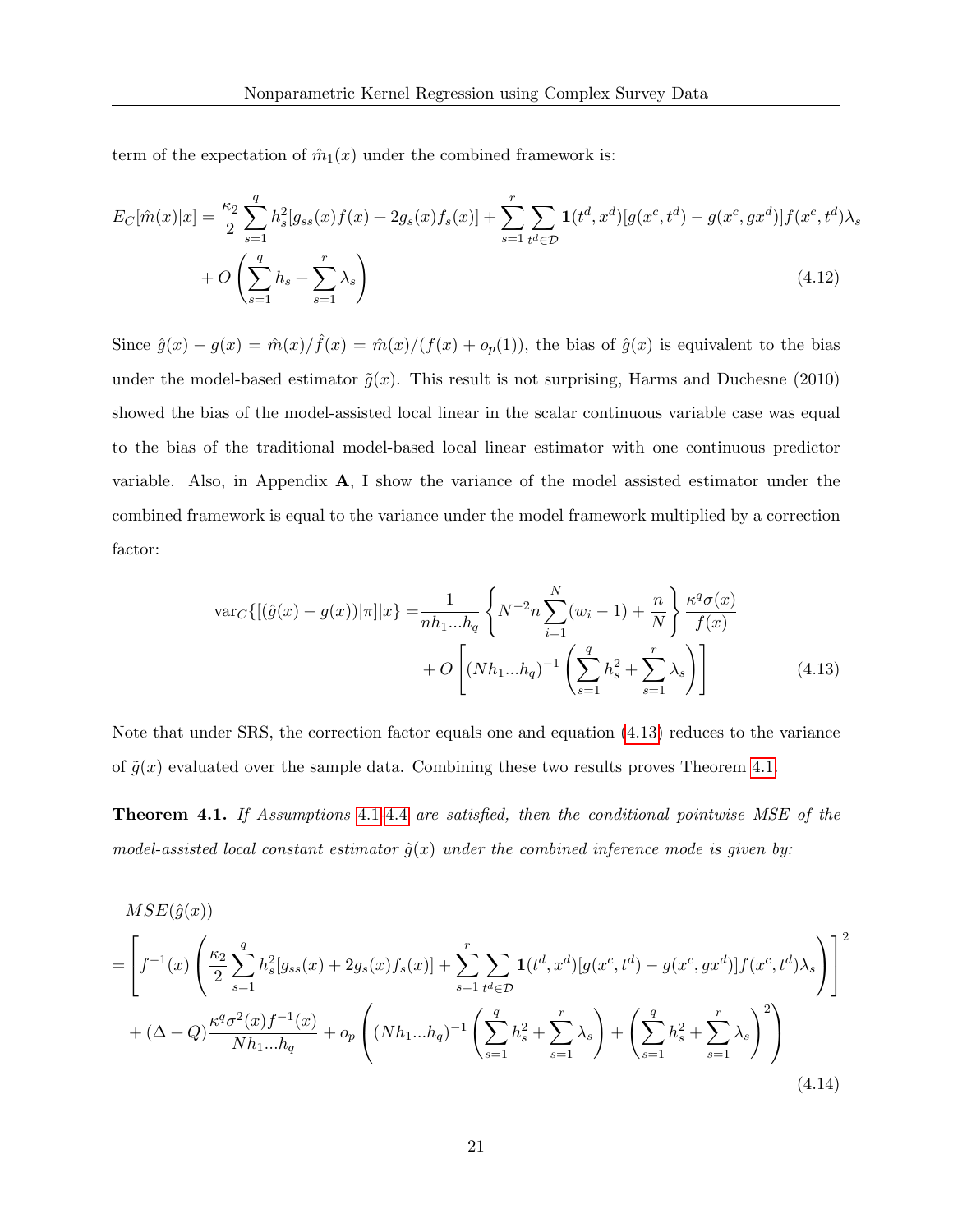where  $\Delta = N^{-2}n \sum_{i=1}^{N} (w_i - 1)$  and  $Q = n/N$ .

The following theorem is proved in Appendix A.2 and describes the asymptotic normality of  $\hat{g}(x)$ . The proof makes use of the fact that  $\sum_{s=1}^{q} h_s^2 + \sum_{s=1}^{r} \lambda_s = o(1)$  and  $(Nh_1...h_q)^{-1} = o(1)$ .

**Theorem [4](#page-16-1).2.** Under the assumption that x is an interior point and Assumptions 4.1-4.4 are satisfied, the asymptotic normality of  $\hat{g}(x)$  is defined by:

$$
\sqrt{Nh_1...h_q}\left(\hat{g}(x) - g(x) - \sum_{s=1}^q h_s^2 - \sum_{s=1}^q \lambda_s\right) \xrightarrow{d} N(0, (\Delta + Q)\kappa^q \sigma^2(x)/f(x))\tag{4.15}
$$

#### 4.2.2 Dependent data

Up to this point, it has been assumed that the data in the population  $U$  is i.i.d. from which a sample is drawn based on a complex sampling plan. While correlation of data is a well-known problem in time series data, it is also present in cross-sectional survey data, where it is often be ignored. As pointed out in Buskirk and Lohr (2005) and Breunig (2001), the i.i.d. assumption causes difficulty for estimation using survey data because it implies there is no clustering effects in the superpopulation. In survey data, it is reasonable to assume that individuals within the same cluster would be considered dependent in the superpopulation.

Assume now that the population  $U = \{1, ..., N\}$  can be divided into C clusters. Denote  $N_c$  as the size of cluster c with  $c = 1, ..., C$ , so that  $N = N_1 + ... + N_C$ . Assume that each individual  $i \in c$  lies on a straight line where individuals i and  $i + \tau$  are positioned such that  $\tau - 1$  individuals lie between them. For what follows, I assume that there is weak dependence between observations within the same cluster. Weak dependence means that the dependence between two observations  $x_{ci}$  and  $x_{c'j}$  ( $c = c'$ ) goes to zero as the number of observations between i and j goes to infinity, i.e. if  $j = i + \tau$  then  $cov(x_i, x_j) \to 0$  as  $\tau \to \infty$ . To model weak dependence between observations with clusters, I make use of the  $\rho$  mixing process outlined in Definition 4.[1.](#page-21-0)

<span id="page-21-0"></span>**Definition 4.1** (*ρ*-mixing). Let  $\mathcal{M}^{i+\tau}_i$  be a subset of  $\{x_s\}_{s=j}^{j+\tau}$  $s=j+t$  that is closed under complementation and under countable union operations so that  $\mathcal{M}_j^{j+\tau}$  is a  $\sigma$ -field of  $\{x_s\}_{s=j}^{j+\tau}$  $_{s=j}^{j+\tau}$ . Then, the sequence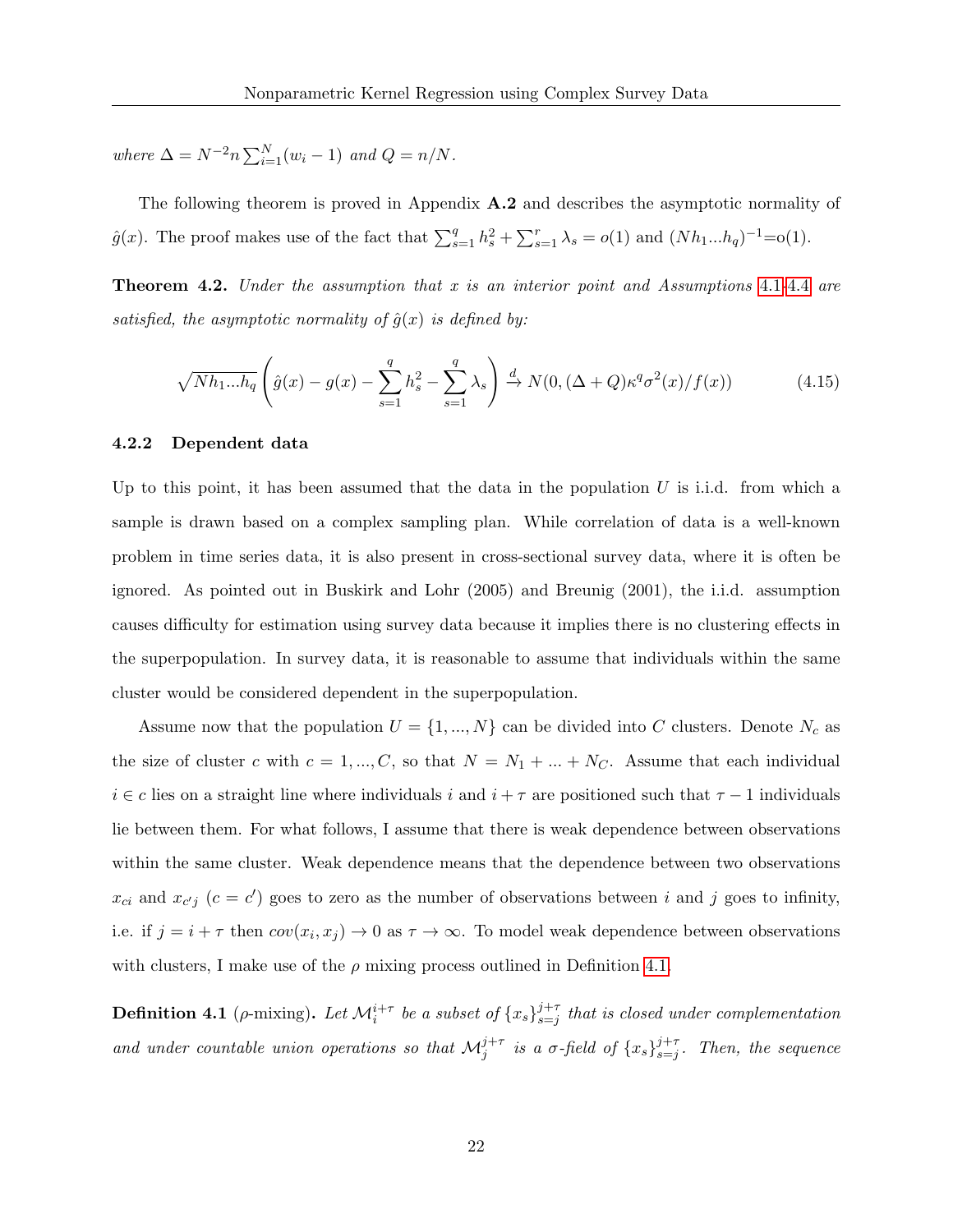${x_i}_{i=-\infty}^{\infty}$  is said to be *ρ*-mixing if the coefficient  $\rho_{\tau} \to 0$  as  $\tau \to \infty$ , with

$$
\rho_{\tau} = \rho(\tau) = \sup_{i \in \mathbb{N}} \sup_{A \in \mathcal{M}_{i+\tau}^{\infty}, B \in \mathcal{M}_{-\infty}^{i}} \left| \frac{\text{cov}(A, B)}{\sqrt{\text{var}(A)\text{var}(B)}} \right|
$$

Note, if the observations were independent of each other,  $\rho_{\tau} = 0$  for  $\tau \geq 1$ .

In addition to Assumptions 4.1-4.4, I need to make the following assumption about the cluster sizes so that the estimator remains consistent.

<span id="page-22-0"></span>**Assumption 4.5.** (i) There are  $\rho$ -mixing observations  $x_{c1},...,x_{cN_c}$  for all  $c = 1,...,C$ , with  $\rho_{\tau} = 0$ if  $c \neq c'$ . The *ρ*-mixing process satisfies  $\rho(\tau) = O(\tau^{-(1+\epsilon)})$  for some (small)  $\epsilon > 0$ . (ii) It is also assumed that  $\min N_c \to \infty$  as  $N \to \infty$ .

Part (i) of Assumption [4](#page-22-0).5 implies that  $\sum_{\tau=1}^{\infty} \rho(\tau) < \infty$  and part (ii) ensures that the size of the smallest cluster grows as the population goes to infinity. The following theorem shows that the MSE convergence rate of  $\hat{q}(x)$  with weakly dependent data in clusters is the same as the i.i.d. case under the combined framework. The proof in Appendix A.3 shows that the leading terms for the bias and the variance with weakly dependent data are the same as for the i.i.d. case.

**Theorem 4.3.** If Assumptions  $4.1 - 4.5$  are satisfied, the order of the pointwise MSE of the estimator  $\hat{g}(x)$  is

$$
E\left\{[\hat{g}(x) - g(x)]^2\right\} = o_p\left((Nh_1...h_q)^{-1}\left(\sum_{s=1}^q h_s^2 + \sum_{s=1}^r \lambda_s\right) + \left(\sum_{s=1}^q h_s^2 + \sum_{s=1}^r \lambda_s\right)^2\right).
$$
 (4.16)

## 5 Bandwidth Selection

A critical component to any nonparametric regression technique is the choice of the smoothing parameters  $(h, \lambda)$ . Selecting the smoothing parameters for the q continous variables creates a tradeoff between the bias and variance of the estimator. Large values of  $h<sub>s</sub>$  will oversmooth the underlying density and increase the bias while reducing the variance. Conversly, small  $h_s$  will undersmooth the underlying density shrinking the bias but increasing the variability of the estimator. For the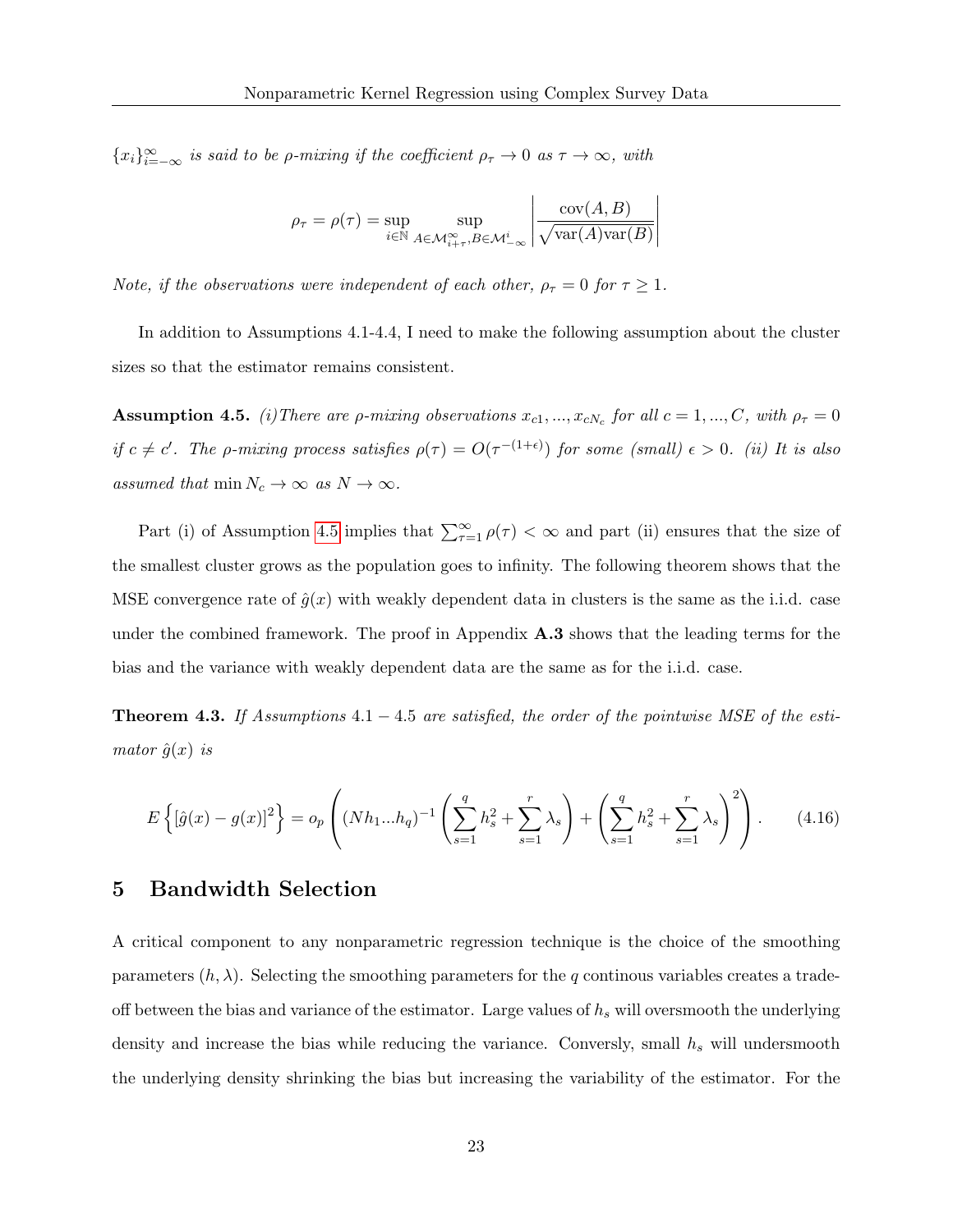univariate continuous variable case, Harms and Duchesne (2010) used a modified plug-in method for selecting the bandwidth according to the MSE criterion in the combined inference mode. The optimal bandwidth in that case was equal to that of the i.i.d. case multiplied by a correction factor equal to  $(\Delta + Q)$ . This method is not applicable to the the multivariate case and therefore, not applicable for the present model. In their simulations, Sanchez-Borrego et al. (2014) used a plug-in method for the bandwidth in which they selected three values for h and five values for  $\lambda$ . In addition they used survey cross-validation to choose among the fifteen possible combinations of the fixed values for h and  $\lambda$ .

It is widely accepted that data-driven methods for selecting the bandwidths in a nonparametric kernel regression setting is required for proper inference and analysis. I propose using least-squares cross-validation (LSCV), a fully automatic data-driven method, for selecting  $(h, \lambda)$ =  $(h_1, ..., h_q, \lambda_1, ..., \lambda_r)$ . LSCV chooses  $(h, \lambda)$  to minimize the following cross-validation function:

$$
CV(h, \lambda) = \sum_{i \in S} (y_i - \hat{g}_{-i}(x_i))^2 M(x_i)
$$
\n(5.1)

where  $g_{-i}(x_i) = \sum_{j \in S, j \neq i} \pi_j^{-1} y_j K_h, ij / (\sum_{j \in S, j \neq i} \pi_j^{-1} K_h, ij)$  is the leave-one-out kernel estimator of  $g(x_i)$  and  $K_{ij} = \prod_{j\neq i}^q k((x_{is}^c - x_{js}^c)/h_s) \prod_{s=1}^r \lambda_s^\alpha$  with  $\alpha = \mathbf{1}(x_{is} \neq x_{js})$  is equal to 1 if  $x_{is} \neq x_{js}$ and zero otherwise.  $0 < M(x_i) < 1$  is a weight function which serves to avoid difficulties caused by dividing by zero. Using the leave-one-out kernel estimator helps to avoid a computational issue encountered when optimizing according to  $\sum_{i \in S} (\hat{u}_i)^2 = \sum_{i \in S} (y_i - \hat{g}(x_i))^2$ . By letting  $h_s \to 0$ ,  $\hat{g}(x_i)$  can be made close to  $y_i$  for any  $i \in S$ . Hence,  $\sum_{i \in S} (\hat{u}_i)^2$  can be made very small as  $h \to 0$ . At the same time,  $MSE_C$  remains greater than zero for all values of h (Opsomer & Miller 2005). By replacing  $\hat{g}(x_i)$  with the delete-one estimator, the difference  $y_i - \hat{g}_{-i}(x_i)$  does not go to zero as  $h \to 0$ . The proceeding analysis requires the following assumption about the weight function  $M(x_i)$ :

### Assumption 5.1.  $M(\cdot)$  is continuous, nonnegative and has a compact support S.

In Appendix A.4, I show that, if we ignore the the terms unrelated to  $(h,\lambda)$ , the leading term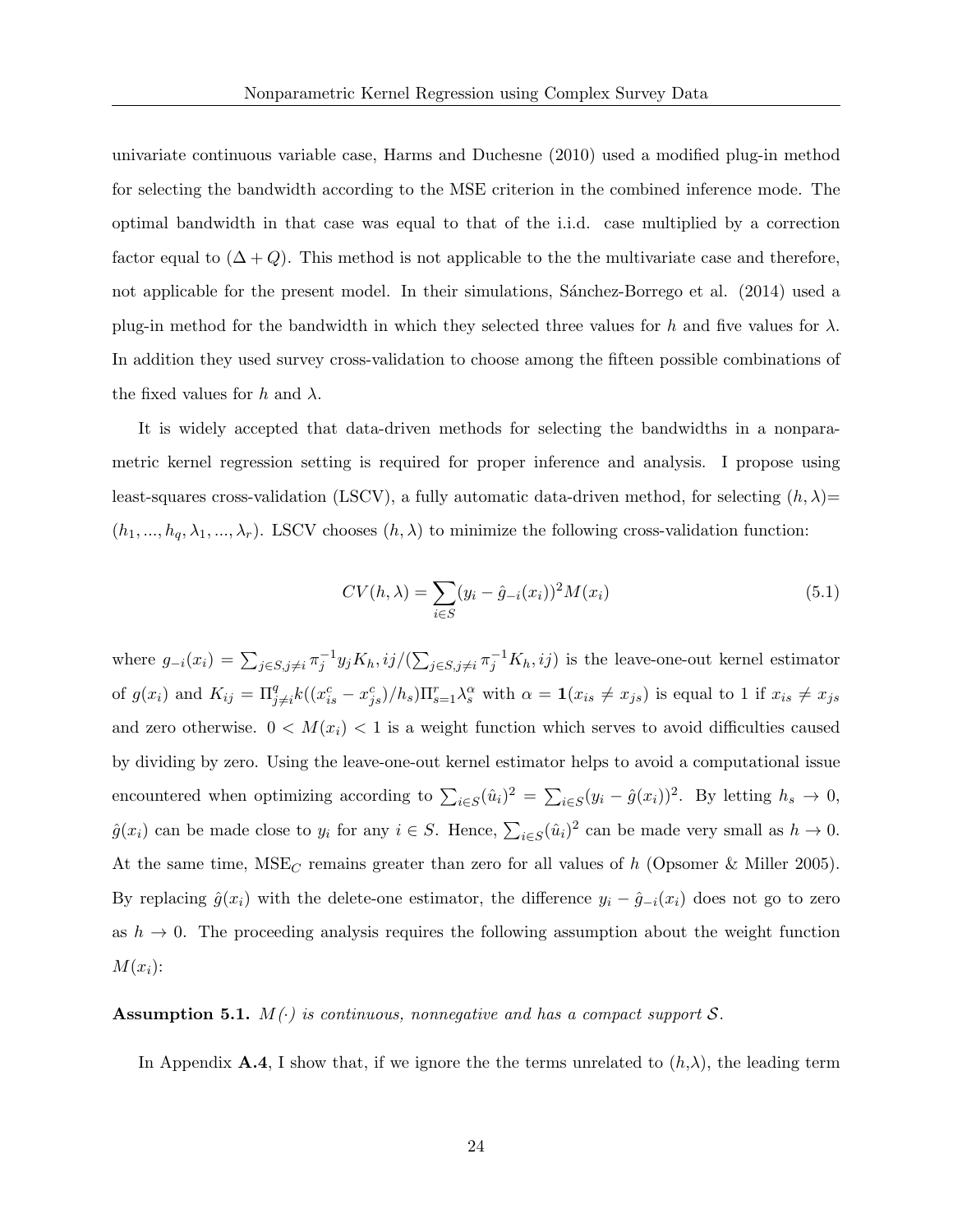of  $CV(h, \lambda)$  is given by  $E[CV_0(h, \lambda)]$ :

$$
E[CV_0(h,\lambda)] = \sum_{x^d \in \mathcal{D}} \int \left( \left\{ \sum_{s=1}^q B_s(x) h_s^2 + \sum_{s=1}^r D_s \lambda_s \right\}^2 f(x) + \sum_{j \neq i} \pi_j^{-1} \frac{\kappa^q \sigma(x)}{N^2 h_1 ... h_q} \right) M(x) dx
$$
  
= 
$$
\sum_{x^d \in \mathcal{D}} \int \left( \left\{ \sum_{s=1}^q B_s(x) h_s^2 + \sum_{s=1}^r D_s \lambda_s \right\}^2 f(x) + (\Delta_{-i} + Q) \frac{\kappa^q \sigma(x)}{nh_1 ... h_q} \right) M(x) dx
$$
 (5.2)

with  $\Delta_{-i} = n/N^2 \sum_{j \neq i} (w_j - 1)$ . Therefore, the leading term for least squares cross-validation is the same for an i.i.d. sample except for the correction term on the second term on the right-hand side of Equation [\(5.2\)](#page-24-0). Define  $a_1, ..., a_q, b_1, ..., b_r$  as  $h_s = N^{1/(4+q)}a_s$   $(s = 1, ..., q)$  and  $\lambda_s = N^{2/(4+q)}b_s$  $(s = 1, ..., r)$ . Then we obtain  $E[CV_0(h, \lambda)] = \chi_r(a, b)$  with

<span id="page-24-0"></span>
$$
\chi_r = \sum_{x^d \in \mathcal{D}} \int \left( \left\{ \sum_{s=1}^q B_s(x) a_s^2 + \sum_{s=1}^r D_s b_s \right\}^2 f(x) + \sum_{j \neq i} \pi_j^{-1} \frac{\kappa^q \sigma(x)}{a_1 \dots a_q} \right) M(x) dx. \tag{5.3}
$$

# 6 Simulations

In this section, I estimate the performance of the modified nonparametric regression estimator  $\hat{g}$  and compare it against that of the traditional Nadaraya-Watson estimator  $\tilde{g}$ , which ignores sampling weights, under different population DGPs. The bandwidths are computed using the least squares cross-validation method described in Section 5. I wish to assess the finite-sample properties of each estimator; performance is measured based on MSE defined as:

$$
\frac{1}{n}\sum_{i=1}^{n}(\hat{g}(x_i)-g(x_i))^2.
$$

For each Monte Carlo replication, I generate three predictor variables:  $x = \{x_1^c, x_1^d, x_2^d\}$ .  $x_1^c$  is a uniform variable with support within the interval [0,1], and  $x_1^d$  and  $x_2^d$  are independent binary factor variables. The populations are then generated using the following regression model:

$$
y = g(x) + u, \ u \sim N(0, \sigma^2). \tag{6.1}
$$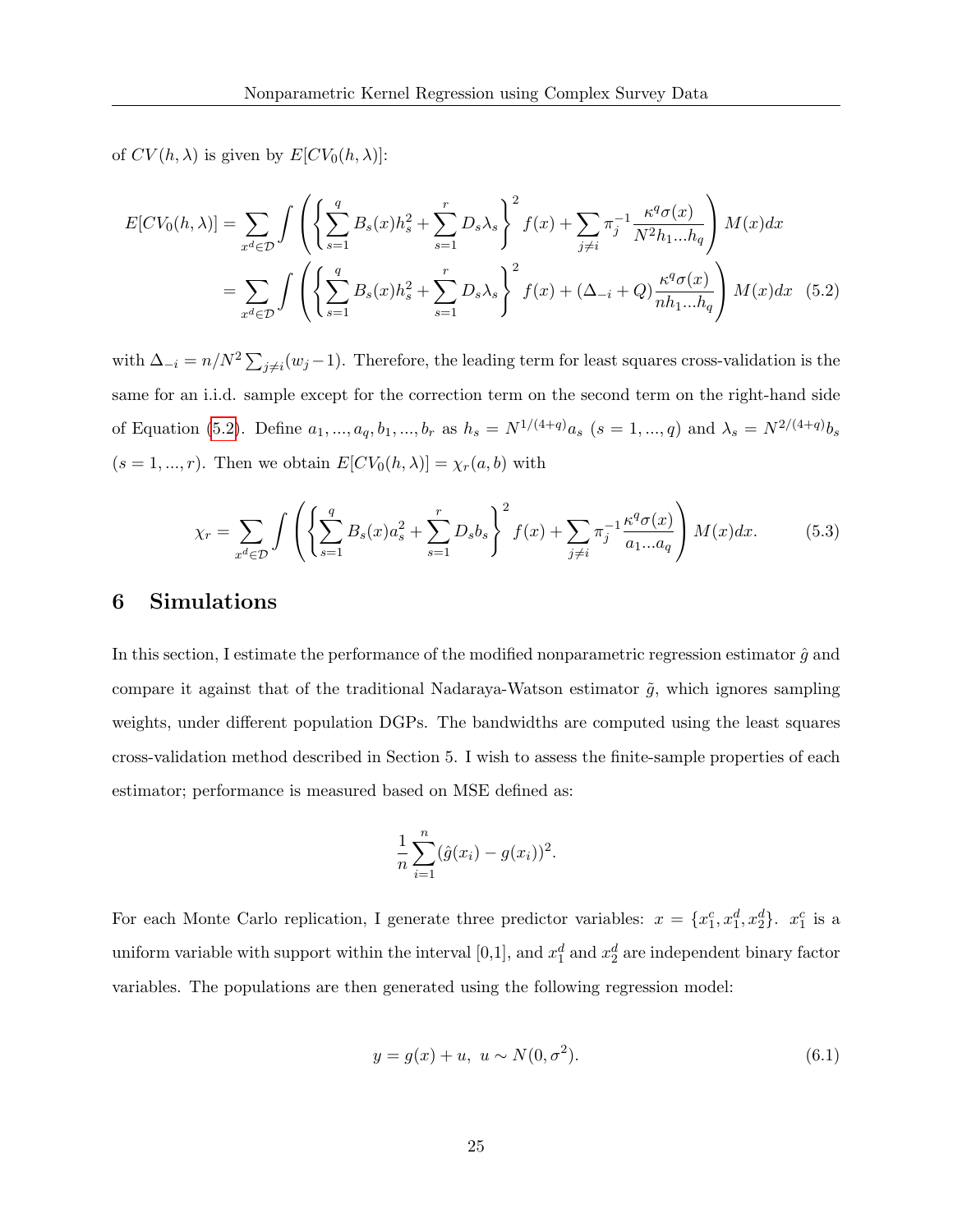I consider four DGPs for  $g(x)$ , which are outlined in Table [1](#page-41-0) in Appendix **B**. The first population,  $g_1(X)$ , was considered in Sánchez-Borrego et al. (2014) and is simply linear in the continuous variable,  $x_1^c$ . In population two, the relationship between y and  $x_1^c$  is quadratic introducing a further degree of smoothness. Population three, also known as bump, was considered by Harms and Duchesne (2009) and Sánchez-Borrego et al. (2014). This function produces a noticeable bump at  $x_1^c = 0.5$ . Population four is the most complex function considered. The Härdle function is characterized by a peak at  $x_1^c = 0.63$ , a valley at  $x_1^c = 0.91$ , and a saddle point at  $x_1^c = 0.79$ . The relationship between all DGPs and  $x_1^c$  are displayed in Figure [1](#page-51-0) in Appendix C. The error term for each population is assumed to be normally distributed with mean of zero and standard deviation σ.

Each run of the Monte Carlo generates a population of size  $N = 10000$ , then draws a sample of size *n* based on three different sampling methods: SRS without replacement, stratification based on  $x_1^c$ , and stratification based on  $y_i$ ,  $i = 1, 2, 3, 4$ . The number of replications is 800. For stratified samples, the population was divided into three strata of varying size, with unequally sized samples being drawn from each strata. Within-strata sampling was performed by SRS without replacement. Table [2](#page-41-1) in Appendix B displays the strata borders and the sample size drawn from each strata. Sensitivity analysis is performed by varying the sample size  $(n = 200, 400, 800)$  and standard deviation of the error term in the regression model ( $\sigma = 0.25, 0.50, 1.00, 2.00$ ).

Both the local constant and modified local constant estimators are computed using the Gaussian kernel for the continuous variable  $x_1^c$  and the variant of Aitchison and Aiken (1976) kernel in [\(4.3\)](#page-14-1) for discrete variables  $x_1^d$  and  $x_2^d$ . Note, I am only considering the relevant data case: I expect the bandwidths  $\lambda_r < 1$ ,  $r = 1, 2$  for  $x_1^d$  and  $x_2^d$ . I let h denote the bandwidth for  $x_1^c$ .

Tables ??-?? in Appendix B present the results from the Monte Carlo simulation for all DGPs and combinations of n and  $\sigma$ . In each table, columns four and five report the MSEs for  $\hat{g}(x)$  and  $\tilde{g}(x)$ , denoted by  $MSE_W$  and  $MSE_U$ , respectively. The values in brackets below the reported MSEs are the median absolute deviations (MAD) of the MSEs; a robust measure of the variability of the MSE (Andersen 2008). The MAD is calculated by median $(|MSE_q^{(m)} - \text{median}(MSE_q)|)$  with  $m = 1, ..., 800$  and  $q = W, U$ . Compared to the standard deviation, the MAD is more resilient to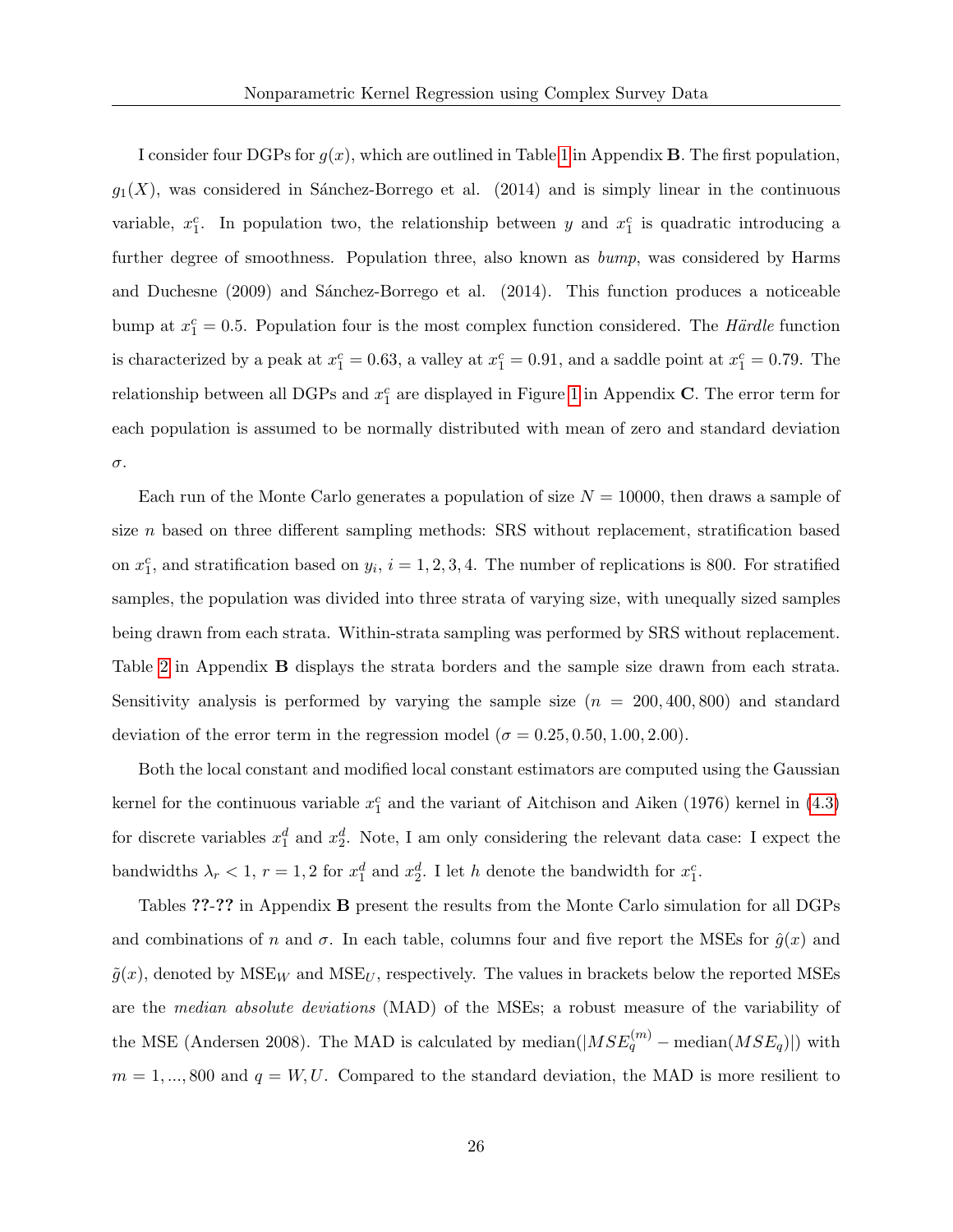outliers. The superscripts  $W$  and  $U$  in columns six to eleven denote values from the probability weighted estimator and unweighted estimator, respectively. All values presented are the median values of their respective measure.

Table ?? displays the results from SRS. Not surprisingly, the MSE for both estimators is equal up to the fourth decimal for all combinations of n and  $\sigma$ . The differences are simply due to bootstrap sampling error. In this case, the inclusion probabilities are equal for all individuals and  $\hat{g}(x)$  reduces to  $\tilde{q}(x)$ . As Harms and Duchesne (2010) point out in their simulations, the results from SRS act as a benchmark for other sampling plans. Keeping n constant, as  $\sigma$  increases, so too does the MSE of both estimators. In order for  $\hat{g}(x)$  to be a consistent estimator, the MSE needs to decrease as the sample size increases. Keeping  $\sigma$  constant and increasing n, the MSE decreases for all DGPs. This provides evidence that the estimator is consistent. As the functions increase in the degree of complexity, the MSE also increases. The bandwidths selected for both models are equal for the three predictor variables. As the DGPs are all functions of  $x_1^d$  and  $x_2^d$ , the median bandwidths  $\lambda_1$ and  $\lambda_2$  are less than 1. Looking at the MADs for both the weighted and unweighted nonparametric estimator, they too are equal for all combinations of n and  $\sigma$ . This is reflected in Figure [2,](#page-52-0) which shows the boxplots for the MSEs of the estimators  $\hat{g}(x)$  and  $\tilde{g}(x)$ . The values labelled "WLC" and "LC" are the median MSE values for  $\hat{g}(x)$ , the probability weighted local constant, and  $\tilde{g}(x)$ , the traditional local constant, respectively. The plots show that the distribution of MSEs are identical, with an increasing MSE as the DGP increases in complexity.<sup>[3](#page-26-0)</sup> I included boxplots from OLS and WLS denoted by OLS and WLS, respectively. While the MSE for OLS and WLS are smaller for the linear DGP, they are much higher and more variable for the quadratic, bump, and Härdle DGP.

The results from stratification on the outcome variable are presented in Table [4.](#page-44-0) Here, weighting by inclusion probabilities clearly shows an improvement as the median MSE is smaller for  $\hat{g}(x)$ than  $\tilde{g}(x)$ . By not accounting for endogenous sampling and unequal inclusion probabilities, the traditional local constant performs worse than the weighted local constant. Again, increasing the level of noise in the model reduces the efficiency of each estimator.  $\hat{g}(x)$  remains consistent as the MSE decreases as n increases. The MADs suggest that  $MSE(\hat{g}(x))$  is more variable than

<span id="page-26-0"></span><sup>&</sup>lt;sup>3</sup>Boxplots for other combinations of n and  $\sigma$  showed similar results.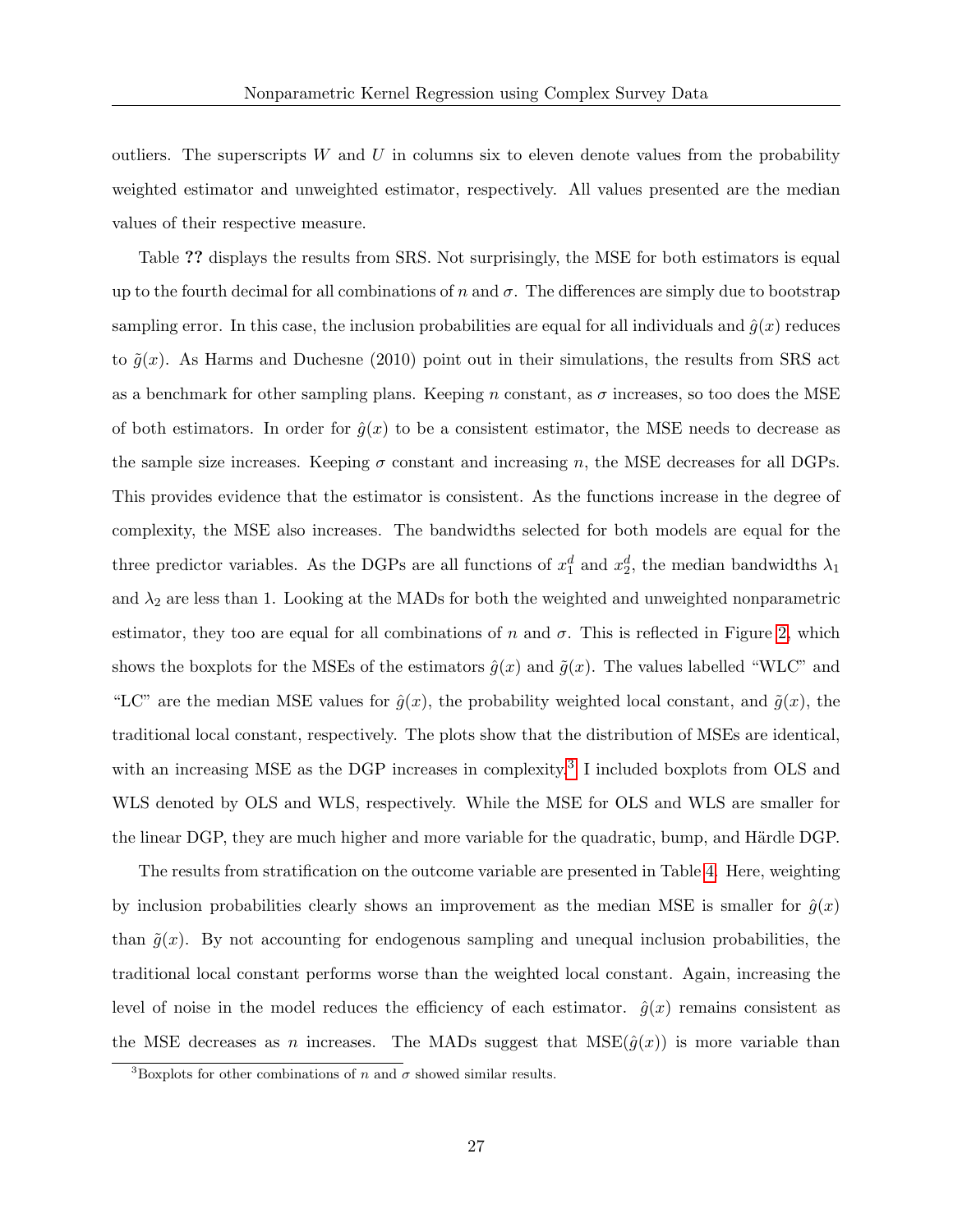$MSE(\tilde{g}(x))$  for small sample sizes. When  $n = 200$ ,  $MAD(MSE_W)$  is greater than  $MAD(MSE_W)$ ; this is true for all DGPs. As the sample size increases, however,  $MSE(\hat{g}(x))$  becomes less variable than  $MSE(\tilde{g}(x))$ . This can be seen in Figure [3](#page-54-0) in Appendix C. Figures [3a,](#page-54-0) [3c,](#page-55-0) [3e,](#page-56-0) and [3g](#page-57-0) display the boxplots of the MSE of  $\hat{g}(x)$  and  $\tilde{g}(x)$  for the linear, quadratic, bump, and Härdle DGPs, respectively, with  $n = 200$  and  $\sigma = 0.50$ .<sup>[4](#page-27-0)</sup> These plots show there is greater variability in the MSE for  $\hat{g}(x)$ . For linear, quadratic, and Härdle models, the first three quantiles of MSE( $\hat{g}(x)$ ) lie below the median of  $MSE(\tilde{g}(x))$ . For the bump DGP in Figure [3e,](#page-56-0) the median of  $MSE(\hat{g}(x))$  is below the first quantile of of  $MSE(\tilde{q}(x))$ . Figures [3b,](#page-54-0) [3d,](#page-55-0) [3f,](#page-56-0) and [3h](#page-57-0) show the boxplots of the MSE of  $\hat{g}(x)$  and  $\tilde{g}(x)$  for linear, quadratic, bump, and Härdle DGPs, respectively, with  $n = 800$  and  $\sigma = 0.50$ . In these figures,  $MSE(\hat{g}(x))$  clearly shows a stochastic dominance over  $MSE(\tilde{g}(x))$ . There is less variablility in  $MSE(\hat{g}(x))$  and the maximum value lies below the minimum of  $MSE(\tilde{g}(x))$  for all DGPs. Again, looking at Figure [4](#page-58-0) in Appendix C, WLS regression performs best under linear DGP. However, as the DGP becomes more complex,  $\hat{g}(x)$  outperforms both parametric estimators.

Looking now at the bandwidths in columns six to eleven in Table [4,](#page-44-0) the least squares crossvalidation estimates for  $\hat{g}$  are smaller than those for  $\tilde{g}(x)$ . Again, since  $x_1^d$  and  $x_2^d$  are both relevant variables, the median values for their bandwidths lie between zero and one. Note, that for linear and quadratic models with  $n = 400$ , median values for  $\lambda_1^W$  and  $\lambda_2^W$  are close to zero, meaning the function  $l(x_i^d, x^d, \lambda)$  is approximately an indicator function.

Table ?? displays the results from stratification on the continuos predictor variable  $x_1^c$ . Since  $x_1^c$  is included in the model, the sampling scheme is exogenous and accounted for. The MSE results differ by functional form, with the MSEs from more complex functions being higher for  $\hat{g}(x)$ than  $\tilde{g}(x)$ . For the linear DGP,  $g_1(x)$ ,  $\hat{g}_1(x)$  and  $\tilde{g}_1(x)$  are equal when  $n = 200$  and  $\sigma = 0.25$ ; median  $MSE(\hat{g}_1(x))$  is the same as median of  $MSE(\tilde{g}_1(x))$  and MADs are equal. This can be seen in Figure [5a](#page-60-0) in Appendix C. As  $\sigma$  increases, both  $MSE(\hat{g}_1(x))$  and  $MSE(\hat{g}_1(x))$  become more variable, with  $MSE(\hat{g}_1(x))$  more variable than  $MSE(\tilde{g}_1(x))$  (Figure [5b\)](#page-60-0). As n increases,  $MSE(\hat{g}_1(x))$ and  $MSE(\tilde{g}_1(x))$  continue to be equal, however,  $MSE(\hat{g}_1(x))$  becomes less variable than  $MSE(\tilde{g}_1(x))$ (Figures [5c](#page-61-0)[-5f\)](#page-62-0). For the quadratic DGP,  $g_2(x)$ , the median  $MSE(\hat{g}_2(x))$  is approximately equal to

<span id="page-27-0"></span><sup>&</sup>lt;sup>4</sup>Results were similar for different values of  $\sigma$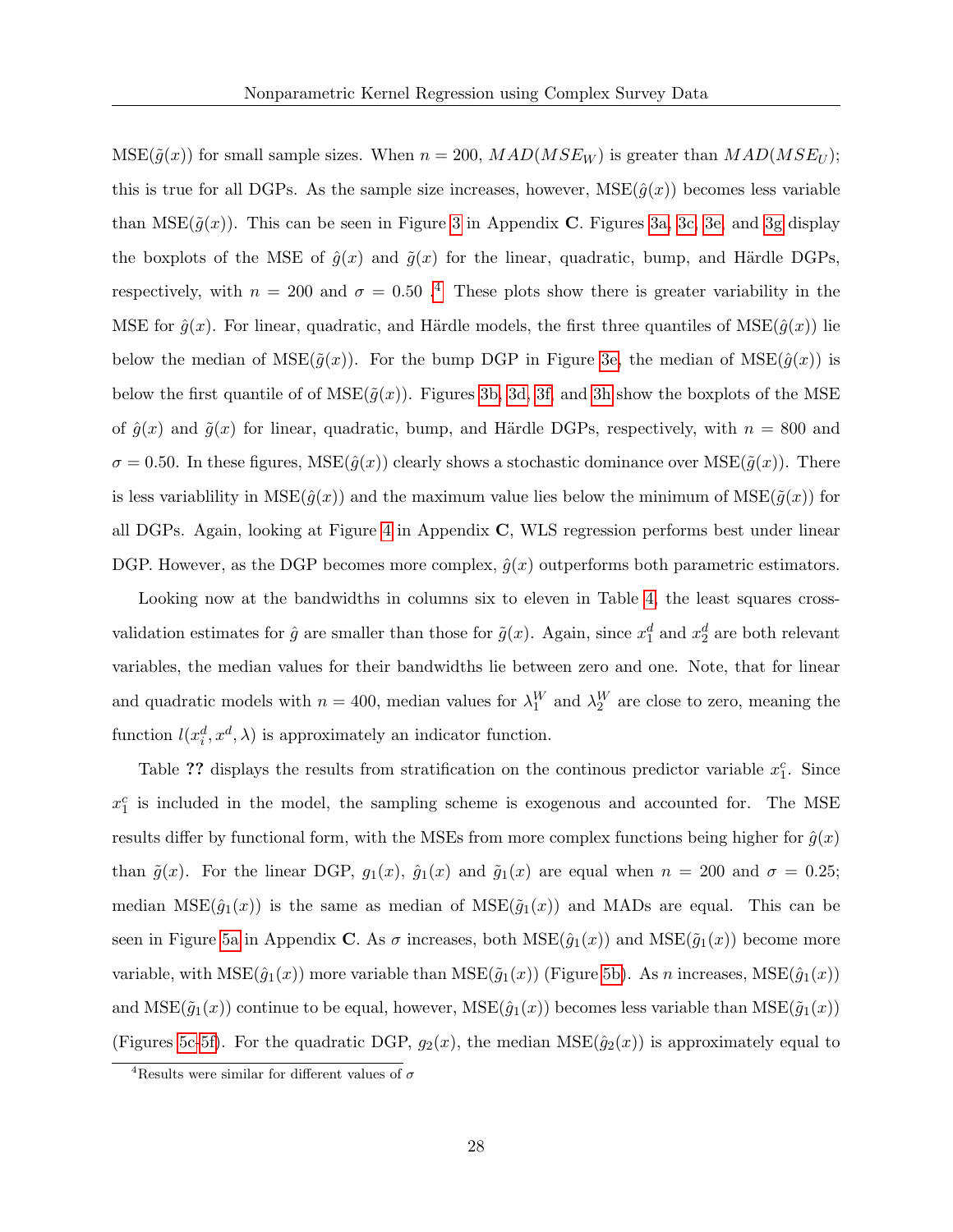the median  $MSE(\tilde{g}_2(x))$  for all n. For  $\sigma = 0.25, 0.50$ , the MADs for  $MSE(\hat{g}_2(x))$  and  $MSE(\tilde{g}_2(x))$ are equal. As  $\sigma$  increases,  $MSE(\hat{g}_2(x))$  becomes more variable than  $MSE(\tilde{g}_2(x))$  for all n (see Figure [6i](#page-63-0)n Appendix C). For bump and Härdle DGPs, both the median and the MAD are equal for  $MSE(\hat{g}_i(x))$  and  $MSE(\tilde{g}_i(x))$  for all n and  $\sigma = 0.25, 0.50, i = 3, 4$ . As  $\sigma$  increases, both the median and the variability of  $MSE(\hat{g}_i(x))$  are greater than for that for  $MSE(\tilde{g}_i(x))$ ,  $i = 3, 4$ . This suggests that the probability weighted nonparametric regression estimator performs worse than traditional nonparametric regression estimators for complex functional forms when sampling is exogenous.

This Monte Carlo simulation has provided evidence that the need to include survey weights depends on the sampling design. Under SRS, the weighted estimator reduces to the traditional nonparametric regression estimator and results are equivalent regardless of underlying DGP. Comparing across sampling schemes,  $\hat{g}(x)$  is most efficient under SRS and least efficient under endogenous stratification. However, when endogenous stratification is present in the model, efficiency gains can be realized by including sample weights equal to the inverse of the inclusion probability relative to  $\tilde{g}(x)$ . If one is able to control for endogenous sampling by including the sampling criterion as a predictor variable, it may reduce efficiency to include survey weights in the model. By varying the sample size, I was able to provide evidence that the estimator  $\hat{g}(x)$  is a consistent estimator as the MSE decreased as the sample increased. Furthermore, if the relationship between  $y$  and  $x$  is non-linearnear, linear parametric models will be inconsistent regardless of weighting.

# 7 Application

The application considered here is an extension of the example in Harms and Duchesne (2010). The authors used data from the 2000 cycle of the Survey of Labour and Income Dynamics (SLID) to estimate the relationship between age and labour market duration (LMD) for 38,941 individuals. The purpose of the SLID is to understand the economic well-being of Canadians, collecting data on the primary source of income, education, and demographic backgrounds of its participants. The sampling scheme is based on a stratified, multi-stage design that uses probability sampling. The result is unequal sampling weights for individuals in the sample. The weights not only represent the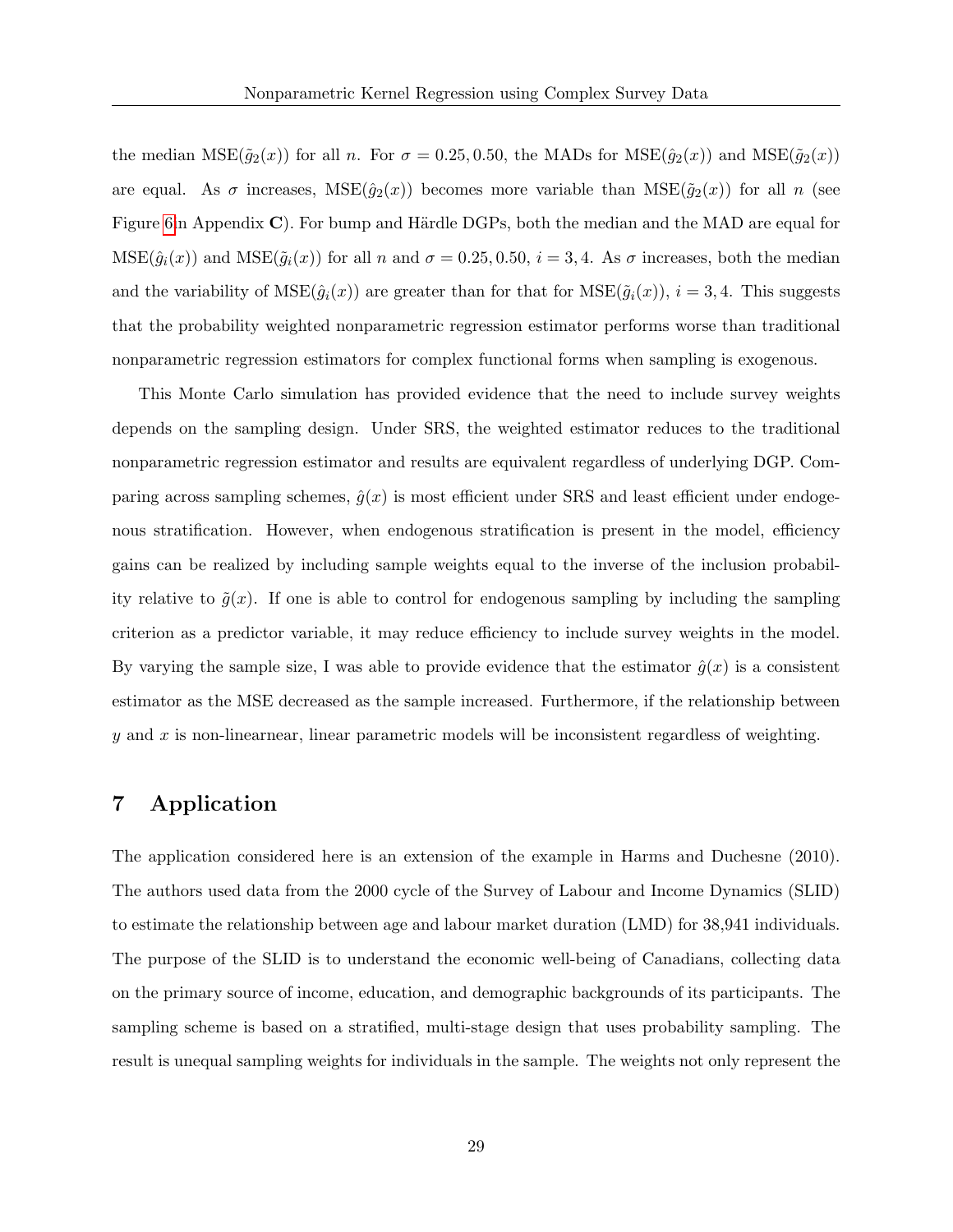sampling plan but also account for nonresponse and are calibrated for to meet certain benchmark criteria.

The application presented in this paper differs in two ways from Harms and Duschesne (2010). First, in order to help reduce heteroskedasticity in the model, the outcome variable I consider is LMD as a percent of age over 18. Figure [9a](#page-72-0) displays the relationship between LMD, measured in months, and Age, measured in years. To improve readability, only 200 points are plotted. The size of each point is determined by the weight for each observation, with larger points representing a larger weight. Looking only at LMD versus age, the variance of LMD for older individuals is likely to be higher compared to younger individuals. Second, I extend the model to include a discrete variable Gender, which takes on two values, male or female.

I estimate the model using both the probability weighted local constant estimator and the traditional local constant estimator. In both cases, the Gaussian kernel was used for the continuous variable Age and the variation of the Aitchison and Aiken (1974) kernel was used for the discrete variable Gender. The bandwidths for the weighted local constant were computed using the cross validation method described in section 5. The bandwidths for the traditional local constant were computed using method outlined in Li and Racine (2007, Chaper 2). The solid blue and and green lines in Figure [9b](#page-72-0) represent the weighted regression results for males and females respectively. It is clear that these two curves are pulled closer to observations which represent a greater number of individuals in the population compared to the unweighted estimates (the dashed lines in Figure [9b\)](#page-72-0). Results also show that females spend a smaller percentage of time in the labour force compared to men as the black and green lines lie below the red and blue lines. Table [6](#page-50-0) shows the bandwidths for both estimators; the bandwidths for gender are under 1 for both estimators, indicating it is a significant predictor of LMD.

# 8 Conclusion

This chapter took an extensive look at nonparametric regression estimation for the multivariate mixed data types using complex survey data. The purpose of this overview was to derive the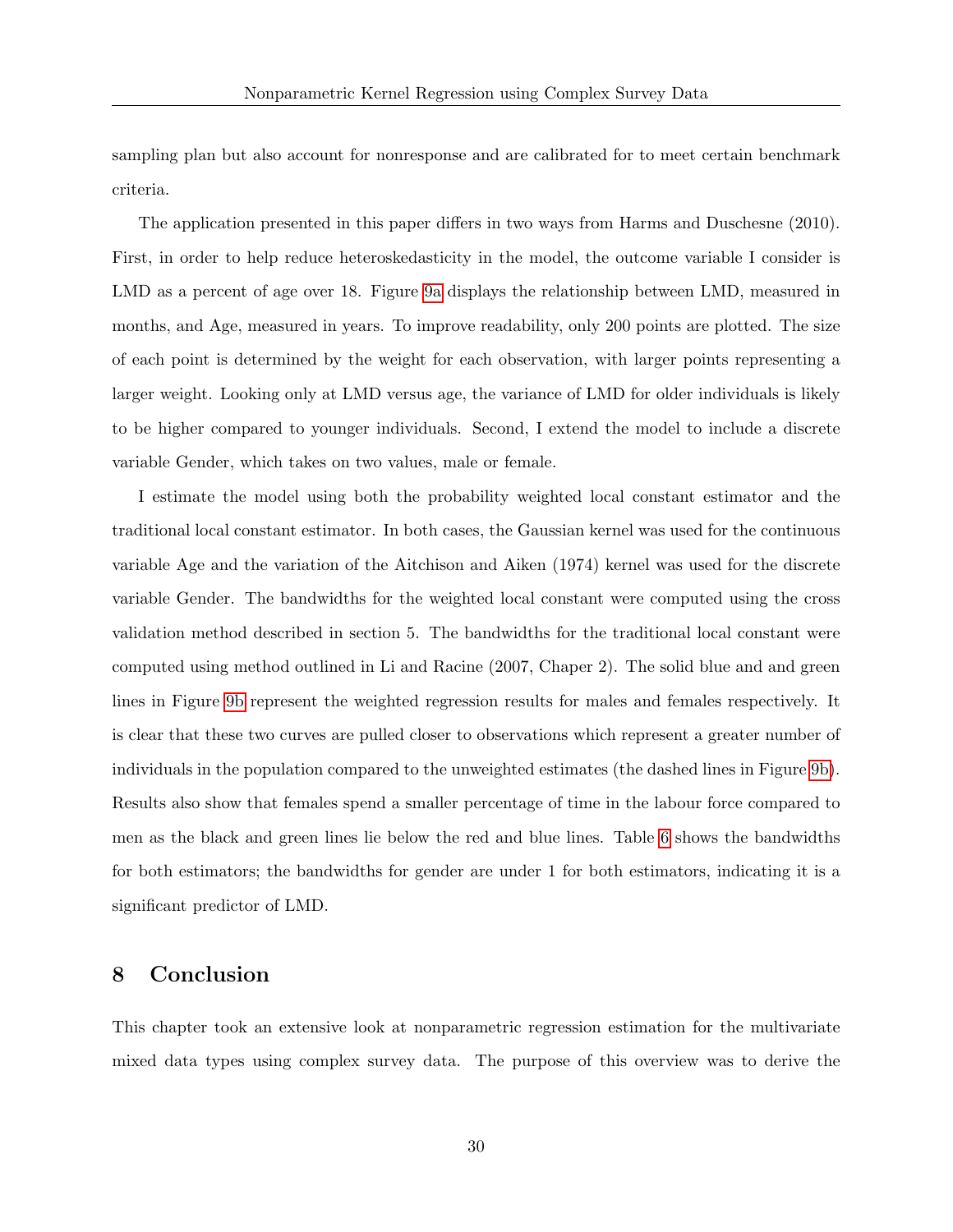asymptotic properties of the probability weighted nonparametric regression estimator under the combined inference framework. Populations were studied under both i.i.d. and weakly dependent frameworks. For both settings, the bias of the modified nonparametric regression estimator had the same leading terms and order of probability as under the model based framework.

A secondary purpose of this paper was to assess settings under which incorporating sampling weights is appropriate. Using a data-driven method for selecting the bandwidth, I showed that under SRS, the MSE of the traditional and modified local constant estimators were equal. For exogenous stratification, boxplots of the MSE of both estimators showed that for less complex functions, the modified nonparametric regression estimator held a slight advantage over or performed equally well as the traditional nonparametric regression estimator. For more complex functions, the unweighted local constant showed less variability and smaller mean and median MSE. When sampling is endogenous, efficiency gains can be made by including survey weights. If one is sure it is possible to control for endogenous sampling by including the sampling criterion as a predictor variable, it may be best to use model-based estimators. The issue is that complex surveys use multi-stage sampling and contain only limited auxiliary variables. Therefore, it may not be possible to include all sampling criteria and produce a model that applies to all members of the population. To be safe, it is recommended that both weighted and unweighted results be reported.

# References

- Aitchison, J. & Aitken, C. (1976), 'Multivariate binary discrimination by the kernel method',  $Biometrica$  **63**, 413–420.
- Andersen, R. (2008), Modern Methods for Robust Regression, SAGE Publications, Inc.
- Bellhouse, D. & Stafford, J. (1999), 'Density estimation from complex surveys', Statistica Sinica 9, 407–424.
- Bellhouse, D. & Stafford, J. (2001), 'Local polynomial regression estimators in complex surveys', Survey Methods 27, 197–203.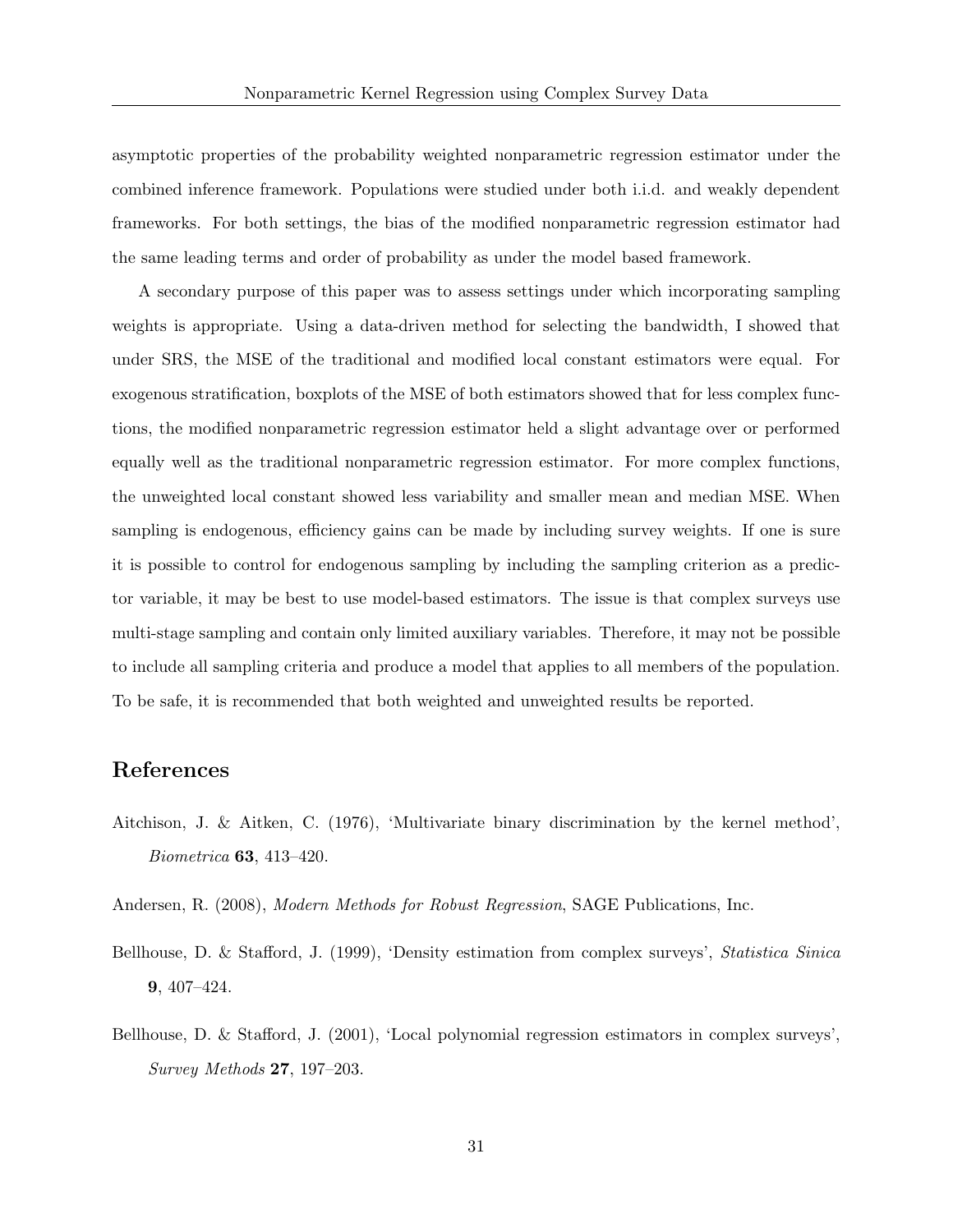- Breidt, F. & Opsomer, J. (2000), 'Local polynomial regression estimators in survey sampling', The annals of Statistics (28), 1026–1053.
- Breunig, R. V. (2001), 'Density estimation for clustered data', *Econometric Reviews* **20**(3), 353–367.
- Breunig, R. V. (2008), 'Nonparametric density estimation for stratified samples', *Statistics and* Probability Letters 78, 2194–2200.
- Buskirk, T. D. & Lohr, S. L. (2005), 'Asymptotic properties of kernel density estimation with complex survey data', Journal of Statistical Planning and Inference (128), 165.
- Cameron, C. & Trivedi, P. (2009), Microeconometrics: Methods and applications, Cambridge University Press, 32 Avenue of the Americas, New York, NY 10013-2473, USA.
- DuMouchel, W. & Duncan, G. (1983), 'Using sample survey weights in multiple regression analyses of stratifed samples', Journal of the American Statistical Association 78, 535–543.
- Greene, W. H. (2012), *Econometric Analysis: Seventh Edition*, Prentice Hall, Saddle River, NJ.
- Harms, T. & Duchesne, P. (2010), 'On kernel nonparametric regression designed for complex survey data', Metrika (72), 111–138.
- Horvitz, D. & Thompson, D. (1952), 'A generalization of sampling without replacement from a finite universe', Journal of the American Statistical Association (47), 663–685.
- Li, Q. & Racine, J. S. (2007), Nonparametric Econometrics, Princeton University Press, Princeton, NJ.
- Lohr, S. L. (2010), Sampling: Design and Analysis, second edn, Brooks/Cole, 20 Channel Center Street, Boston, MA 02210.
- Magee, L., Robb, A. & Burbidge, J. (1998), 'On the use of sampling weights when estimating regression models with survey data', Journal of Econometrics 84, 251–271.
- Nadarya, E. (1964), 'On estimating regression', *Theory of Probability and its Applications* 9, 141– 142.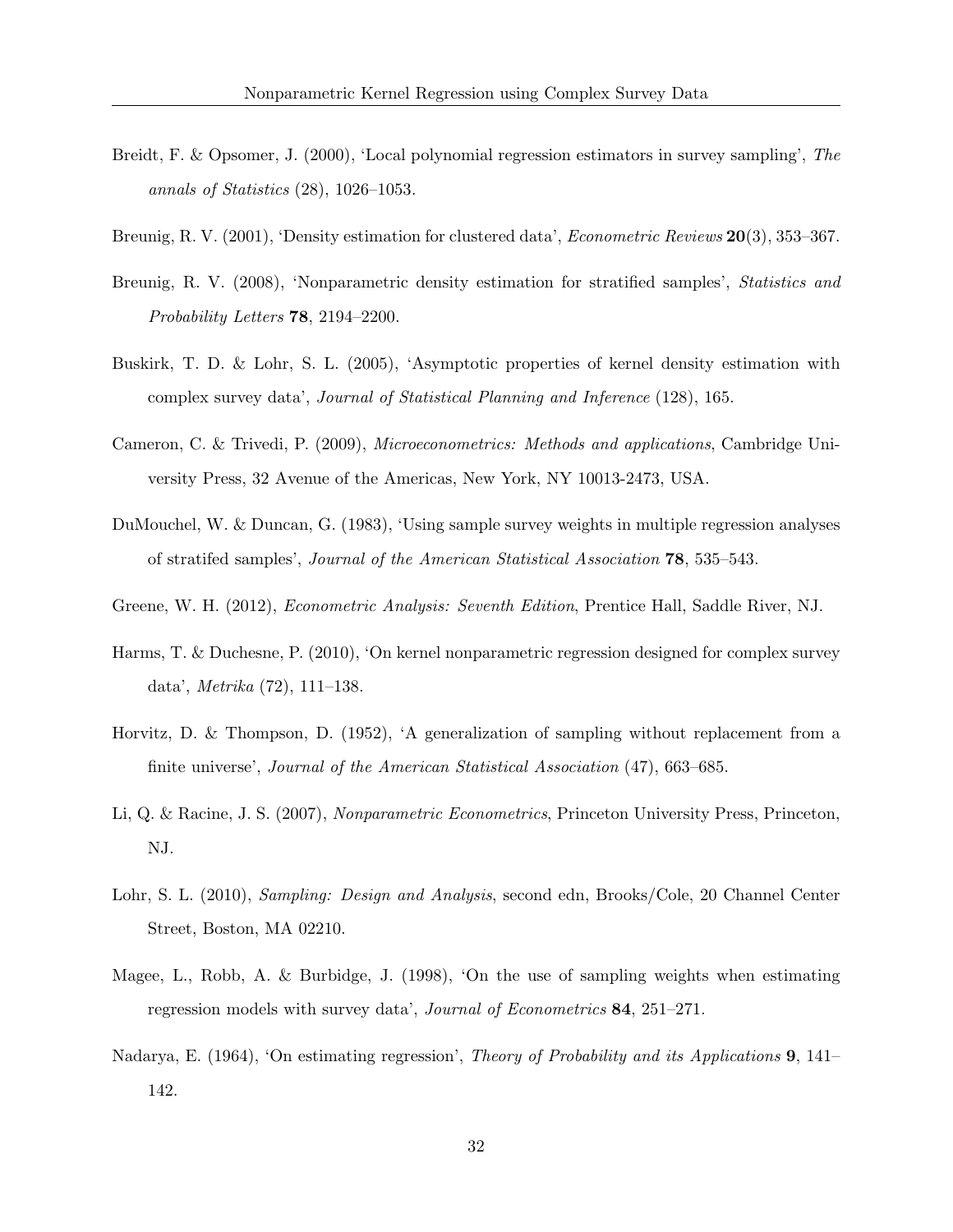- Opsomer, J. & Miller, C. (2005), 'Selecting the amount of smoothing in nonparametric regression estimation for complex surveys', *Journal of Nonparametric Statistics* 17(5), 593–611.
- Pfeffermann, D. (1993), 'The role of sampling weights when modeling survey data', International Statistics Review 61, 317–337.
- Sánchez-Borrego, I., Opsomer, J., Rueda, M. & Arcos, A. (2014), 'Nonparametric estimation with mixed data types in survey sampling', Rev Mat Complut (27), 685–700.
- Särdinal, C., Swensson, B. & Wretman, J. (1992), *Model-assisted survey sampling*, Springer, New York.
- Solon, G., Haider, S. J. & Wooldridge, J. (2013), What are we weighting for?, Working Paper 18859, National Bureau of Economic Research, 1050 Massachusetts Avenue, Cambridge, MA 02138.
- StatsCan (2013), 'Canadian community health survey mental health component'.
- Waston, G. (1964), 'Smooth regression analysis', Sankhya, Series A 26, 359–372.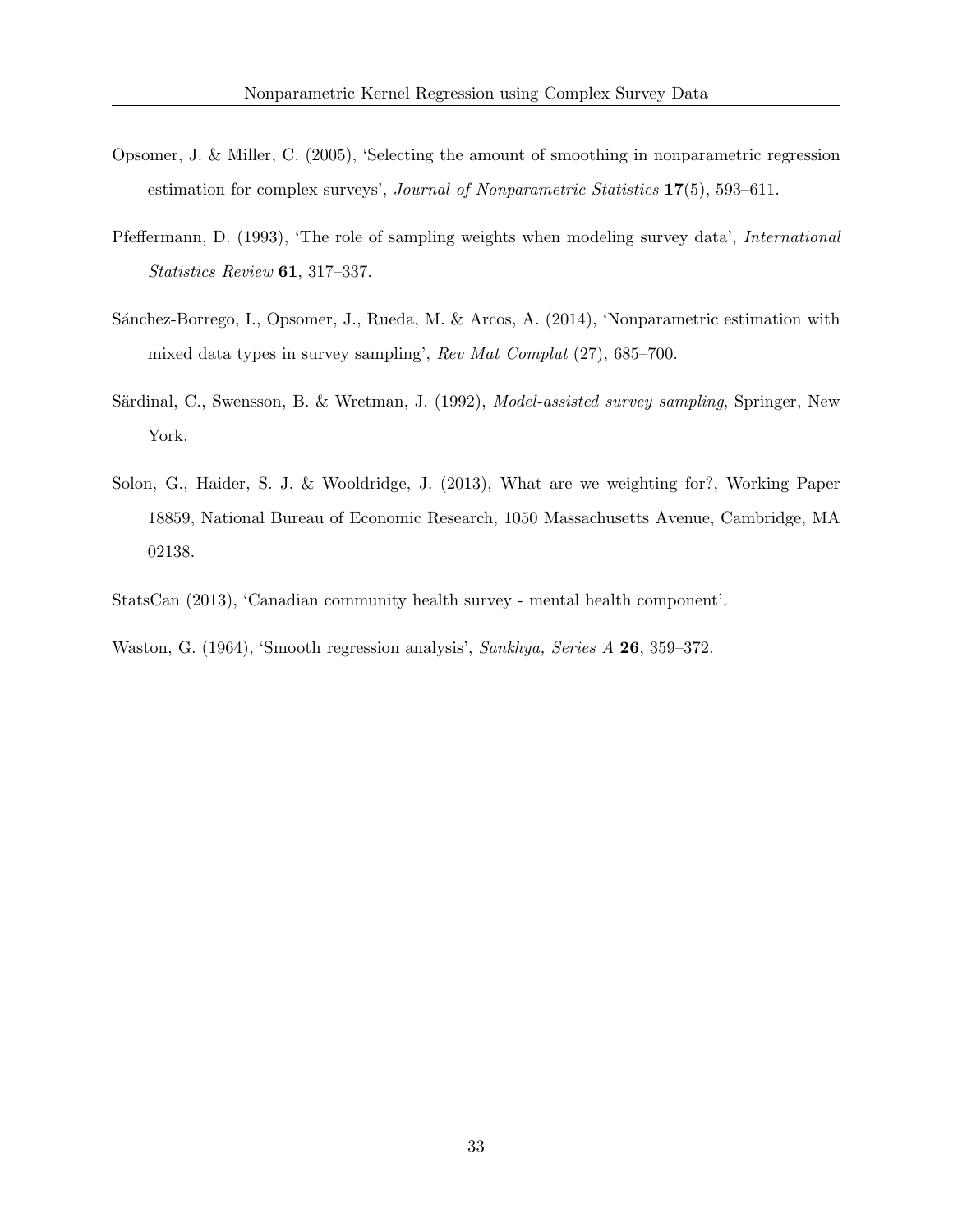# A Proofs

### A.1 Proof of Theorem 4.1

Using a combined framework, first find the expectation of  $\hat{m}(x)$ ,  $E_C(\hat{m}(x)|x) = E_C(\hat{m}_1(x)|x)$ . If Assumptions [4.1-](#page-15-1)[4.4](#page-16-1) are satisfied:

$$
E_C(\hat{m}_1(x)|x) = E_{\xi} \left[ E_P(\hat{m}_1(x)|\pi)|x \right] = E_{\xi} \left[ E_P \left( N^{-1} \sum_{i=1}^N \pi_i^{-1} \mathbf{1}(i \in S) [g(x_i) - g(x)] K_{h, ix} \right) \right]
$$
  
\n
$$
= E_{\xi} \left( N^{-1} \sum_{i=1}^N [g(x_i) - g(x)] K_{h, ix} \right)
$$
  
\n
$$
= \sum_{t^d \in D} \int_{\mathbb{R}^q} [g(t) - g(x)] f(t) K_{h, tx} dt^c
$$
  
\n
$$
= \frac{\kappa_2}{2} \sum_{s=1}^q h_s^2 [g_s s(x) f(x) + 2g_s(x) f_s(x)] + \sum_{s=1}^r \sum_{t^d \in D} \mathbf{1}(t^d, x^d) [g(x^c, t^d) - g(x^c, gx^d)] f(x^c, t^d) \lambda_s
$$
  
\n
$$
+ o_p \left( \sum_{s=1}^q h_s^2 + \sum_{s=1}^r \lambda_s \right)
$$
  
\n
$$
= \sum_{s=1}^q h_s^2 B_s(x) f(x) + \sum_{s=1}^r D_s \lambda_s + o_p \left( \sum_{s=1}^q h_s^2 + \sum_{s=1}^r \lambda_s \right)
$$
  
\n(A.1)

where  $B_s = [g_s s(x) f(x) + 2g_s(x) f_s(x)] \kappa_2/2$ ,  $D_s = (t^d, x^d) [g(x^c, t^d) - g(x^c, gx^d)] f(x^c, t^d)$ , and  $K_{h, tx} =$  $\prod_{s=1}^q h_s^{-1}k((t_s-x_s)/h_s)\prod_{s=1}^r \lambda_s^{1(t_s^d\neq x_s^d)}$ . By using the Taylor expansion method from Särdinal et al. (1992), Harms and Duchesne (2009) derived the following result:

$$
\hat{g}(x) - g(x) \approx \frac{1}{N} \hat{f}^{-1} \left[ \sum_{i=1}^{N} \pi_i^{-1} \mathbf{1}(i \in \mathcal{S}) K_{h, ix} u_i \right]
$$
\n(A.2)

where  $u_i$  is the population residual. The asymptotic design-based variance of  $\hat{g}(x) - g(x)$  is therefore:

$$
Avar_P\{\hat{g}(x) - g(x)|\pi\} = \operatorname{var}_P\left(\frac{1}{N}\hat{f}^{-1}(x)\sum_{i=1}^N \pi^{-1}\mathbf{1}(i \in S)K_{h,ix}\right)
$$
  

$$
= \frac{1}{N^2}\hat{f}^{-2}(x)\sum_i \sum_j \frac{1}{\pi_i \pi_j} \operatorname{var}_P(\mathbf{1}(i \in S))K_{h,ix}K_{h,jx}u_iu_j
$$
  

$$
= \frac{1}{N^2}\hat{f}^{-2}(x)\sum_i \sum_j \frac{\pi_{ij} - \pi_i \pi_j}{\pi_i \pi_j}K_{h,ix}K_{h,jx}u_iu_j
$$
(A.3)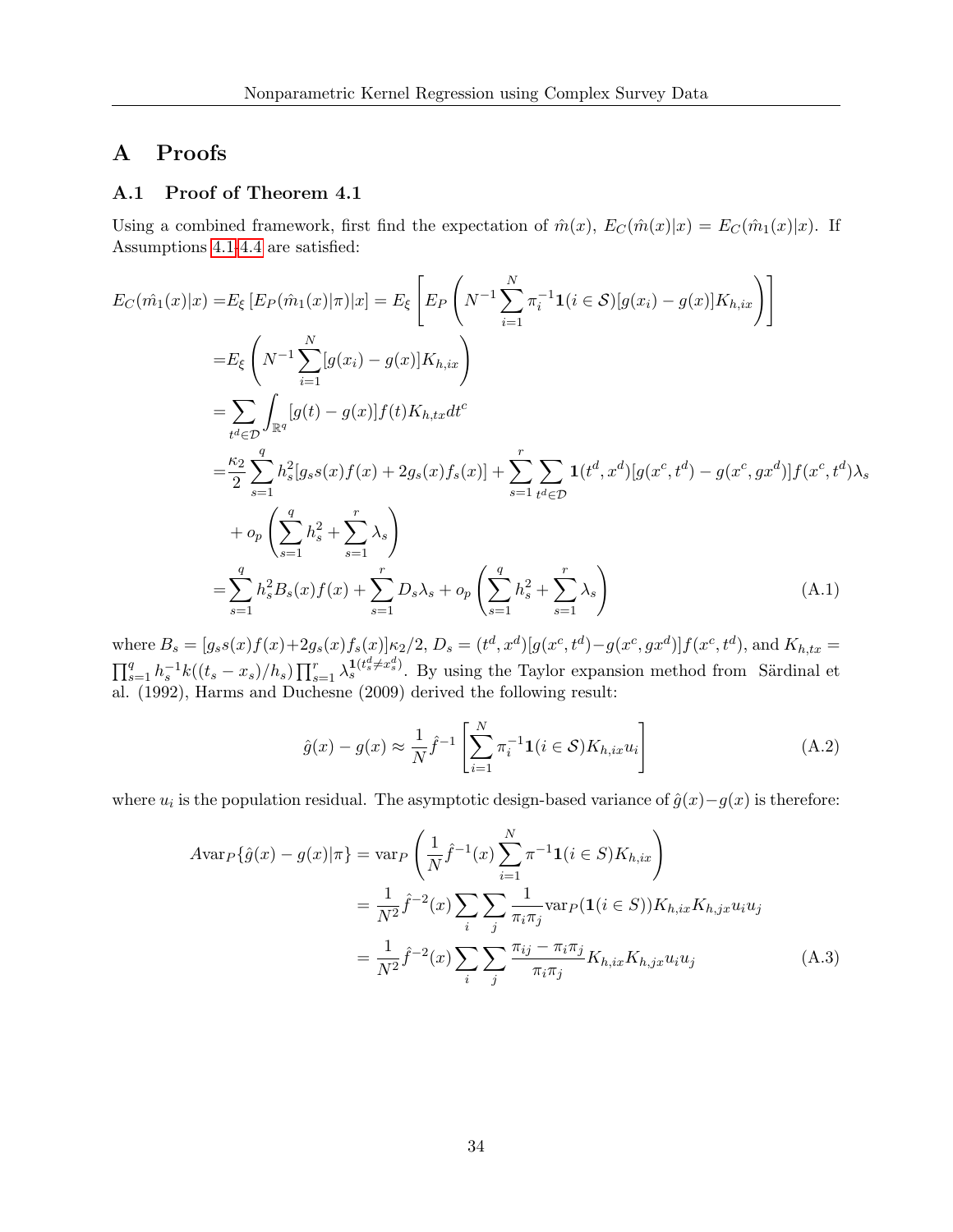Replacing  $\hat{f}(x)$  with the expression  $\hat{f}(x) = f(x) + o_p(1)$ , the expression for Avar<sub>P</sub> becomes:

<span id="page-34-3"></span>
$$
Avar_{P}\{\hat{g}(x) - g(x)|\pi\} = \frac{1}{N^2}f^{-2}(x)\left[\sum_{i}\frac{1-\pi_{i}}{\pi_{i}}K_{h,ix}^{2}u_{i}^{2} + \sum_{i}\sum_{j\neq i}\frac{\pi_{ij} - \pi_{i}\pi_{j}}{\pi_{i}\pi_{j}}K_{h,ix}K_{h,jx}u_{i}u_{j}\right]
$$
(A.4)

The variance under the combined framework is then derived using the following expression:

$$
\text{var}_C\{(\hat{g}(x) - g(x))|x\} = \text{var}_{\xi}\{E_P[\hat{g}(x) - g(x)|\pi]|x\} + E_{\xi}\{\text{var}_P[\hat{g}(x) - g(x)|\pi]|x\} \tag{A.5}
$$

Using a similar derivation for the bias of  $\hat{f}(x)$  and  $\hat{m}(x)$ , the first term in ([A.](#page-34-0)5) becomes the traditional equation for the variance of the local constant estimator:

<span id="page-34-1"></span><span id="page-34-0"></span>
$$
\text{var}_{\xi}\{E_P[(\hat{g}(x) - g(x))|\pi]|x\} = \text{var}_{\xi}\{[\tilde{g}(x) - g(x)]|x\}
$$

Looking first at the variance of  $\hat{m}_1$ :

$$
\frac{1}{N} \text{var}_{\xi}([g(t) - g(x)] K_{h,tx}) = \frac{1}{N} \left[ \sum_{t^d \in \mathcal{D}} \int_{\mathbb{R}^q} [g(t) - g(x)]^2 f(t^c, t^d) K_{h,tx}^2 dt^c - O\left( \sum_{s=1}^q h_s^2 + \sum_{s=1}^r \lambda_s \right) \right]
$$
\n
$$
= O\left( (Nh_1...h_q)^{-1} \left( \sum_{s=1}^q h_s^2 + \sum_{s=1}^r \lambda_s \right) \right). \tag{A.6}
$$

Next, derive the expression for  $E_{\xi}((\hat{m}_2(x))^2|x)$ :

<span id="page-34-2"></span>
$$
E_{\xi} \left[ \left( \frac{1}{N} \sum_{i=1}^{N} u_{i} K_{h, ix} \right)^{2} \right]
$$
  
\n
$$
= \frac{1}{N} E[\sigma(t)^{2} K_{h, tx}^{2}]
$$
  
\n
$$
= \frac{1}{N} \sum_{t^{d} \in \mathcal{D}} \int_{\mathbb{R}^{q}} \sigma(t)^{2} f(t^{c}, t^{d}) K_{h, tx}^{2} dt^{c}
$$
  
\n
$$
= \frac{1}{N} \left[ \int_{\mathbb{R}^{q}} \sigma(x^{c} + hv, x^{d})^{2} f(x^{c} + hv, x^{d}) \prod_{s=1}^{q} h_{s}^{-1} w^{2}(v_{s}) dv_{s} + O\left(\sum_{s=1}^{r} \lambda_{s}\right) \right]
$$
  
\n
$$
= \frac{\kappa^{q} \sigma^{2}(x) f(x)}{N h_{1} ... h_{q}} + O\left( (Nh_{1} ... h_{q})^{-1} \left( \sum_{s=1}^{q} h_{s}^{2} + \sum_{s=1}^{r} \lambda_{s} \right) \right)
$$
 (A.7)

Combining [\(A.6\)](#page-34-1), [\(A.7\)](#page-34-2), and  $\text{var}_{\xi}([\tilde{g}(x) - g(x)]|x] = [f(x)]^{-2} \text{var}_{\xi}(\tilde{m}(x))$ , the first term in equation [\(A.5\)](#page-34-0) is:

<span id="page-34-4"></span>
$$
\text{var}_{\xi}\{E_P[(\hat{g}(x) - g(x)]\} = \frac{\kappa^q \sigma^2(x)}{f(x) N h_1 ... h_q} + o_p\left( (N h_1 ... h_q)^{-1} \left( \sum_{s=1}^q h_s^2 + \sum_{s=1}^r \lambda_s \right) \right). \tag{A.8}
$$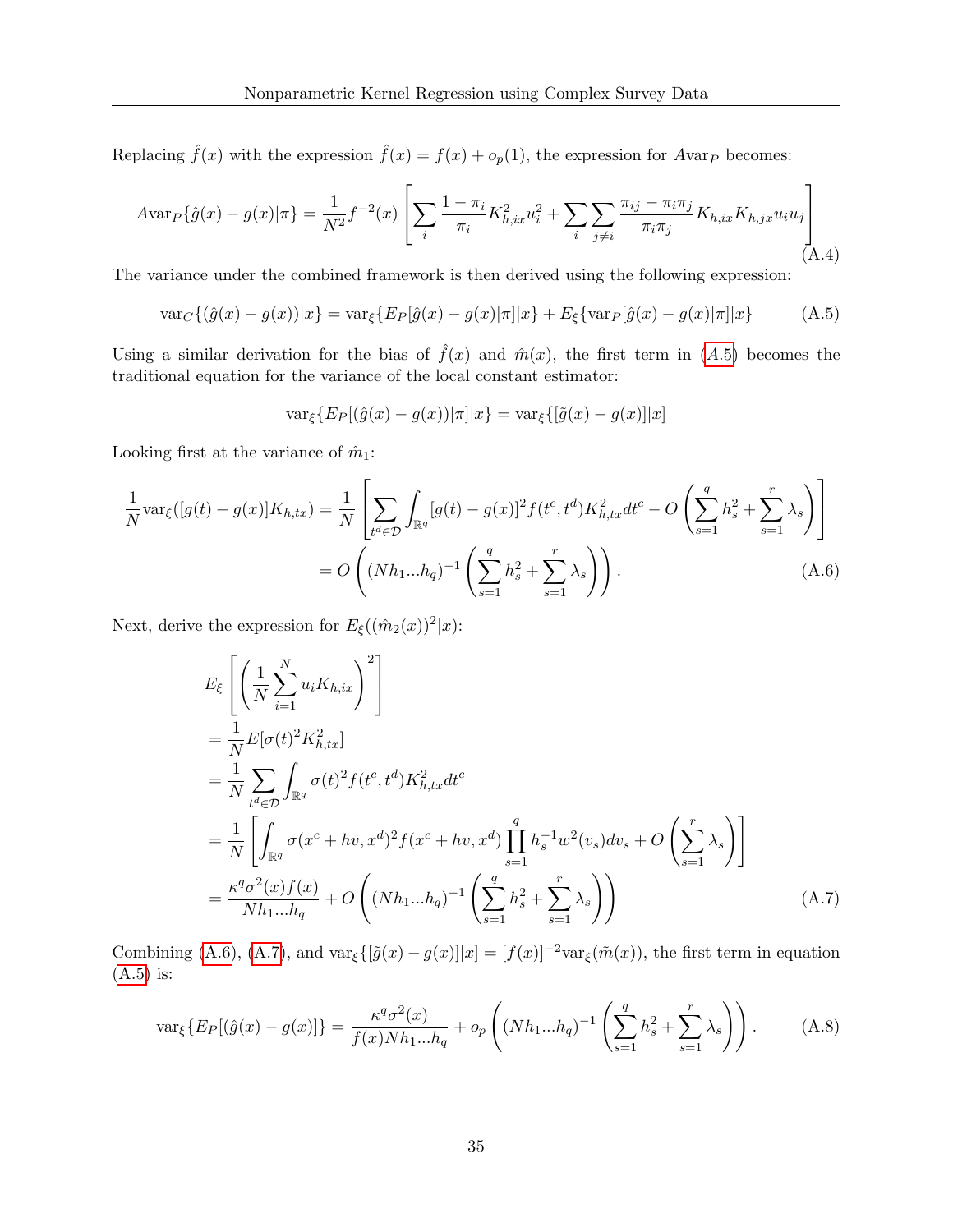Plugging the result from  $(A.4)$  into the second term in equation  $(A.5)$  becomes:

<span id="page-35-0"></span>
$$
E_{\xi}\{\text{var}_{P}\{\hat{g}(x) - g(x)|\pi\}\} = (Nf(x))^{-2}E_{\xi}\left[\sum_{i}\frac{1-\pi_{i}}{\pi_{i}}K_{h,ix}^{2}u_{i}^{2} + \sum_{i}\sum_{j\neq i}\frac{\pi_{ij} - \pi_{i}\pi_{j}}{\pi_{i}\pi_{j}}K_{h,ix}K_{h,jx}u_{i}u_{j}\right]
$$
(A.9)  

$$
= (Nf(x))^{-2}\sum_{i}\frac{1-\pi_{i}}{\pi_{i}}E_{\xi}(K_{h,ix}^{2}\sigma^{2})
$$

$$
= (Nf(x))^{-2}\sum_{i}(x_{i})\left(\frac{1-\pi_{i}}{\pi_{i}}\right)\sum_{t^{d}\in\mathcal{D}}\int_{\mathbb{R}^{q}}\sigma(t)^{2}f(t^{c},t^{d})K_{h,tx}^{2}dt^{c}
$$

$$
= \sum(x_{i})\left(\frac{1-\pi_{i}}{\pi_{i}}\right)\frac{\kappa^{q}\sigma(x)[f(x)]^{-1}}{N^{2}h_{1}...h_{q}}
$$

$$
+ o_{p}\left((Nh_{1}...h_{q})^{-1}\left(\sum_{s=1}^{q}h_{s}^{2}+\sum_{s=1}^{r}\lambda_{s}\right)\right)
$$
(A.10)

where the second term in [\(A.9\)](#page-35-0) is a zero mean function. To get the expression for  $var_{C}\{\hat{g}(x)$  –  $g(x)|x\}$ , simply sum [\(A.8\)](#page-34-4) and [\(A.10\)](#page-35-1):

<span id="page-35-1"></span>
$$
\begin{split} \text{var}_{C}\{[(\hat{g}(x) - g(x))|\pi]|x\} &= \frac{1}{nh_{1}...h_{q}} \left\{ N^{-2}n \sum_{i=1}^{N} \left( \frac{1 - \pi_{i}}{\pi_{i}} \right) \frac{\kappa^{q} \sigma(x)}{f(x)} \right\} \\ &+ \frac{\kappa^{q} \sigma^{2}(x)f(x)}{Nh_{1}...h_{q}} + o_{p} \left( (Nh_{1}...h_{q})^{-1} \left( \sum_{s=1}^{q} h_{s}^{2} + \sum_{s=1}^{r} \lambda_{s} \right) \right) \\ &= \frac{1}{nh_{1}...h_{q}} \left\{ N^{-2}n \sum_{i=1}^{N} (w_{i} - 1) + \frac{n}{N} \right\} \frac{\kappa^{q} \sigma(x)}{f(x)} \\ &+ o_{p} \left( (Nh_{1}...h_{q})^{-1} \left( \sum_{s=1}^{q} h_{s}^{2} + \sum_{s=1}^{r} \lambda_{s} \right) \right). \end{split} \tag{A.11}
$$

#### A.2 Proof of Theorem 4.2

In order to prove the aysymptotic normality of  $\hat{g}(x)$ , I make use of the following theorem taken from the statistical appendix in Li and Racine (2007).

**Theorem A.1** (Liapunov Double Array Central Limit Theorem). Let  $\{Z_{n,i}\}\$ be a sequence of independent (double array) random variables with  $E|Z_{n,i}|$  $\sum$ dependent (double array) random variables with  $E|Z_{n,i}|^{2+\delta} < \infty$  for some  $\delta > 0$ . Let  $S_n = \sum_{i=1}^n Z_{n,i}$ , and  $\sigma_n^2 = \text{var}(S_n) = \sum_{i=1}^n \sigma_{n,i}$ . If  $\sigma_n^2 = \sigma^2 + o(1)$ , and

$$
\lim_{n \to \infty} \sum_{i=1}^{n} E|(Z_{n,i} - E(Z_{n,i}))|^{2+q} = 0 \text{ for some } \delta > 0.
$$
 (A.12)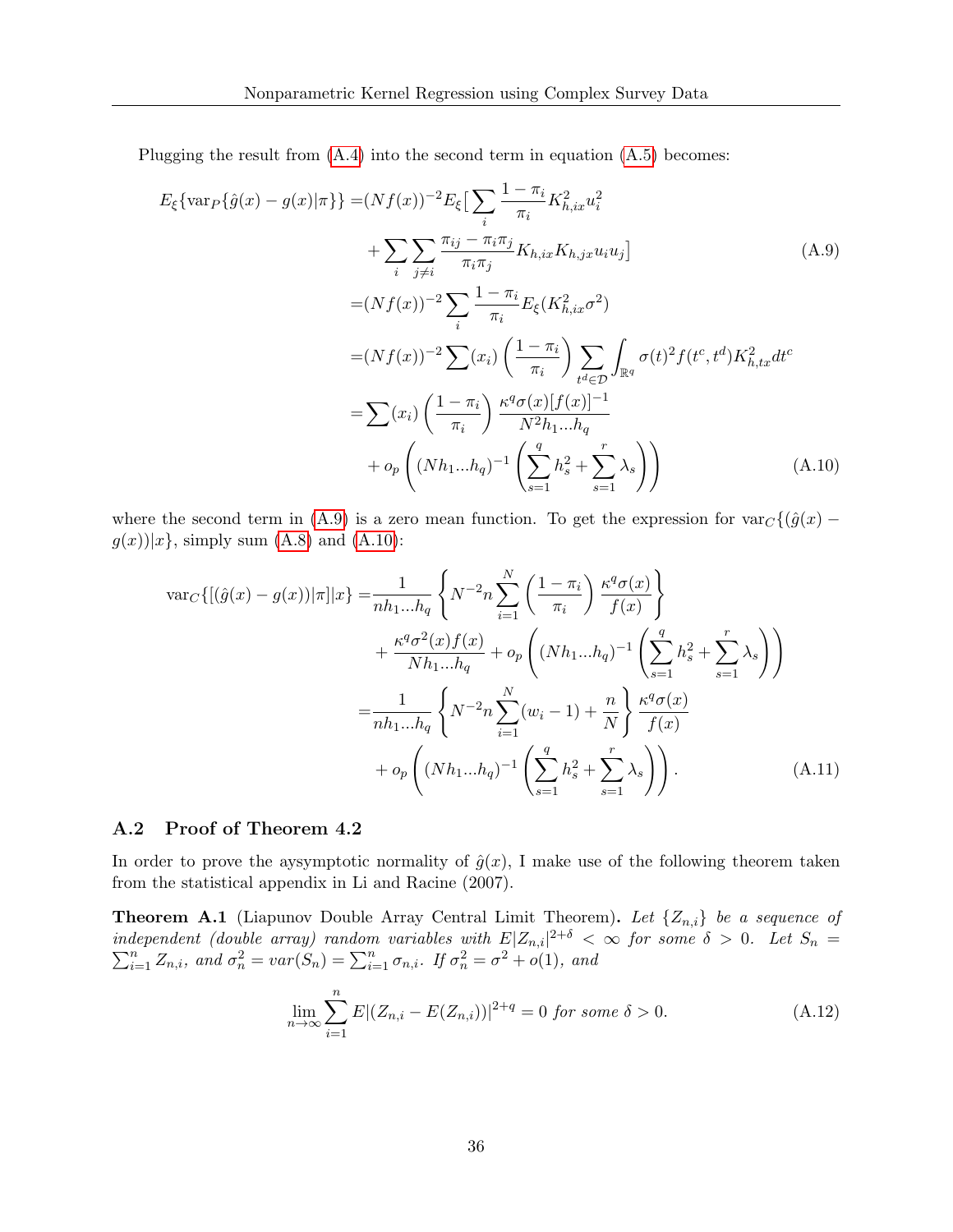then

$$
\sigma_n^{-1}(S_n - E(S_n)) = \sigma_n^{-1} \sum_{i=1}^n [(Z_{n,i} - E(Z_{n,i})] \xrightarrow{d} N(0,1). \tag{A.13}
$$

Turning now to the modified local constant,

$$
\sqrt{Nh_{1}...h_{q}}\left(\hat{g}(x)-g(x)-\sum_{s=1}^{q}B_{s}(x)h_{s}^{2}-\sum_{s=1}^{q}D_{s}(x)\lambda_{s}\right)
$$
\n
$$
\equiv \sqrt{Nh_{1}...h_{q}}\frac{(\hat{g}(x)-g(x)-\sum_{s=1}^{q}B_{s}(x)h_{s}^{2}-\sum_{s=1}^{q}D_{s}(x)\lambda_{s})\hat{f}(x)}{\hat{f}(x)}
$$
\n
$$
=\sqrt{Nh_{1}...h_{q}}\frac{(\hat{m}(x)-\sum_{s=1}^{q}B_{s}(x)h_{s}^{2}\hat{f}(x)-\sum_{s=1}^{q}D_{s}(x)\lambda_{s}\hat{f}(x))}{\hat{f}(x)}
$$
\n
$$
=\sqrt{Nh_{1}...h_{q}}\frac{[\hat{m}(x)-E(\hat{m}(x))]}{\hat{f}(x)}+O\left(\sqrt{Nh_{1}...h_{q}}\left(\sum_{s=1}^{q}h_{s}^{2}-\sum_{s=1}^{q}\lambda_{s}\right)\right)
$$
\n
$$
=\sqrt{Nh_{1}...h_{q}}\frac{[\hat{m}(x)-E(\hat{m}(x))]}{\hat{f}(x)}+o(1)
$$
\n
$$
=\frac{1}{f(x)}\sum_{i=1}^{N}Z_{N,i}+o(1) \tag{A.14}
$$

where  $Z_{N,i} = (\sqrt{N h_1 ... h_q})^{-1} [\pi^{-1} \mathbf{1}(i \in S)(y_i - g(x)) K_{h, ix} - E(\pi^{-1} \mathbf{1}(i \in S)(y_i - g(x)) K_{h, ix})]$  and  $\hat{f}(x) = f(x) + o_p(1)$ . Next, take the expectation of the absolute value of  $Z_{N,i}$  raised to the power of  $2 + \delta$ , where  $\delta$  is some constant and  $\delta > 0$ :

$$
E|Z_{N,i}|^{2+q} = (\sqrt{N h_1 ... h_q})^{-(2+q)} E[\pi^{-1} \mathbf{1}(i \in S)(y_i - g(x)) K_{h, ix} - E(\pi^{-1} \mathbf{1}(i \in S)(y_i - g(x)) K_{h, ix})]^{2+q}
$$

Using the  $C_r$  inequality and Liapunov's central limit theorem we get (Li & Racine 2007):

$$
E|Z_{N,i}|^{2+q} \le \frac{2^{1+q} E[\pi^{-1} \mathbf{1}(i \in S)(y_i - g(x)) K_{h,ix}]^{2+q}}{(\sqrt{N h_1 ... h_q})^{2+q}}
$$
  
=  $o(1)$  (A.15)

and

$$
\frac{1}{f(x)}\sum_{i=1}^{N}Z_{N,i} \xrightarrow{d} N(0, (\Delta+Q)\kappa^q\sigma^2(x)/f(x))
$$

#### A.3 Proof of Theorem 4.3

The proof for the bias of  $\hat{g}(x)$  with weakly dependent data is the same as in section [A.](#page-33-0)1 of this appendix. Looking at the variance of  $\hat{g}(x) - g(x)$  under the combined framework, we get:

$$
\text{var}_C\{(\hat{g}(x) - g(x))|x\} = \text{var}_{\xi}\{E_P[\hat{g}(x) - g(x)|\pi]|x\} + E_{\xi}\{\text{var}_P[\hat{g}(x) - g(x)|\pi]|x\}
$$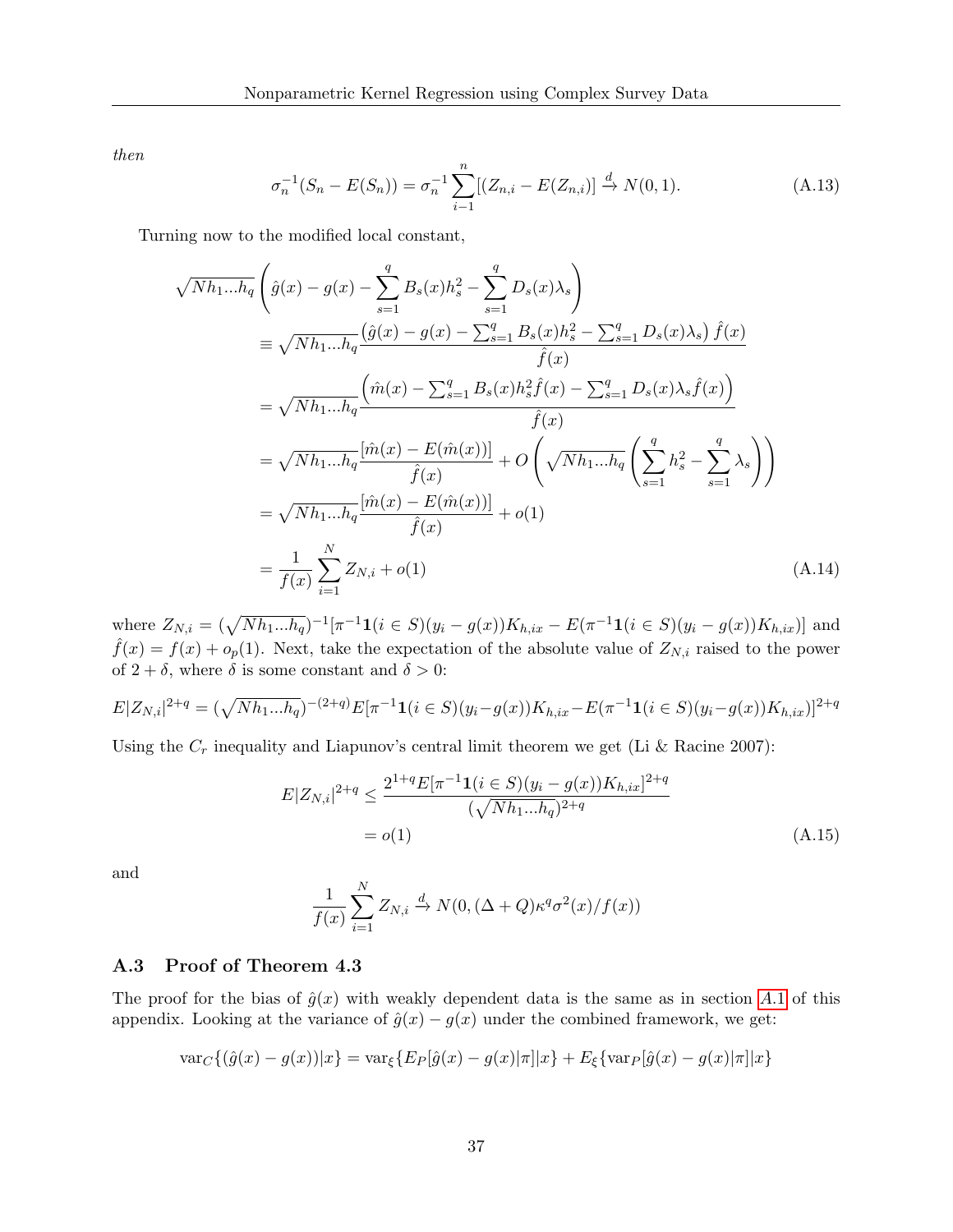As above, the first term reduces to var<sub>ξ</sub>{ $\hat{g}(x) - g(x)|x$ }. Again, defining  $\hat{m}_1(x)$  and  $\hat{m}_2(x)$  as above, I first look at the variance of  $\hat{m}_1(x)$ :

$$
\begin{split}\n\text{var}_{\xi}\{\hat{m}_{1}(x)|x\} &= \text{var}_{\xi}\left[\frac{1}{N}\sum_{i=1}^{N}(g(x_{i})-g(x))K_{h,ix}\right] \\
&= \frac{1}{N^{2}}\text{var}_{\xi}\left(\sum_{i=1}^{N}(g(x_{i})-g(x))K_{h,ix}\right) \\
&= \frac{1}{N^{2}}\text{var}_{\xi}\left(\sum_{i=1}^{N}(g(x_{i})-g(x))K_{h,ix}\right) \\
&= \frac{1}{N^{2}}\left(\sum_{i=1}^{N}\text{var}_{\xi}[(g(x_{i})-g(x))K_{h,ix}]\right) \\
&\quad + \frac{1}{N^{2}}\left(\sum_{c=1}^{C}\sum_{i=1}^{N_{c}}\sum_{j\neq i}^{N_{c}}\text{cov}\left\{[(g(x_{ci})-g(x))K_{h,ix}],[(g(x_{cj})-g(x))K_{h,ix}]\right\}\right)\n\end{split} \tag{A.16}
$$

In appendix **[A.1](#page-33-0)**,  $\text{var}_{\xi}[(g(x_i) - g(x))K_{h,ix}]$  was shown to be  $O((h_1...h_q)^{-1} \left(\sum_{s=1}^q h_s^2 + \sum_{s=1}^r \lambda_s)\right)$ . The second term  $in(A.16)$  $in(A.16)$  is present because the data is no longer independent within clusters. Because the data is cross-sectional, it is stationary, and assuming  $\rho$ -mixing we can write:

<span id="page-37-0"></span>
$$
|\text{cov}\{(g(x_{ci}) - g(x))K_{h,ix}, (g(x_{cj}) - g(x))K_{h,jx}\}| \leq \rho(j-i)\text{var}([g(x_i) - g(x))K_{h,ix}])
$$
  
= O(h<sub>1</sub>...h<sub>q</sub>) (A.17)

Therefore,  $var_{\xi}(\hat{m}_1(x))$  can be written as:

$$
\begin{split}\n\text{var}_{\xi}(\hat{m}_{1}(x)) &= \frac{1}{N^{2}} \left( \sum_{i=1}^{N} \text{var}_{\xi}[(g(x_{i}) - g(x))K_{h,ix}] \right) \\
&+ \frac{1}{N^{2}} \left( \sum_{c=1}^{C} \sum_{i=1}^{N_{c}} \sum_{j \neq i}^{N_{c}} \text{cov}\left\{[(g(x_{ci}) - g(x))K_{h,ix}], [(g(x_{cj}) - g(x))K_{h,ix}] \right\} \right) \\
&\leq \frac{1}{N^{2}} \left( N \text{var}_{\xi}[(g(x_{i}) - g(x))K_{h,ix}] + N \text{var}_{\xi}[(g(x_{i}) - g(x))K_{h,ix}] \sum_{t=1}^{\infty} \rho(t) \right) \\
&= O\left( (Nh_{1}...h_{q})^{-1} \left( \sum_{s=1}^{q} h_{s}^{2} + \sum_{s=1}^{r} \lambda_{s} \right) \right) \\
&= o((Nh_{1}...h_{q})^{-1})\n\end{split} \tag{A.18}
$$

Combining this result with the equation for the bias of  $\hat{m}_1(x)$  from appendix **A.1** implies that

$$
\hat{m}_1(x) = \sum_{s=1}^q B_s(x)h_s^2 + \sum_{s=1}^r D_s\lambda_s + o\left(\sum_{s=1}^q h_s^2 + \sum_{s=1}^r \lambda_s + (Nh_1...h_q)^{-1}\right)
$$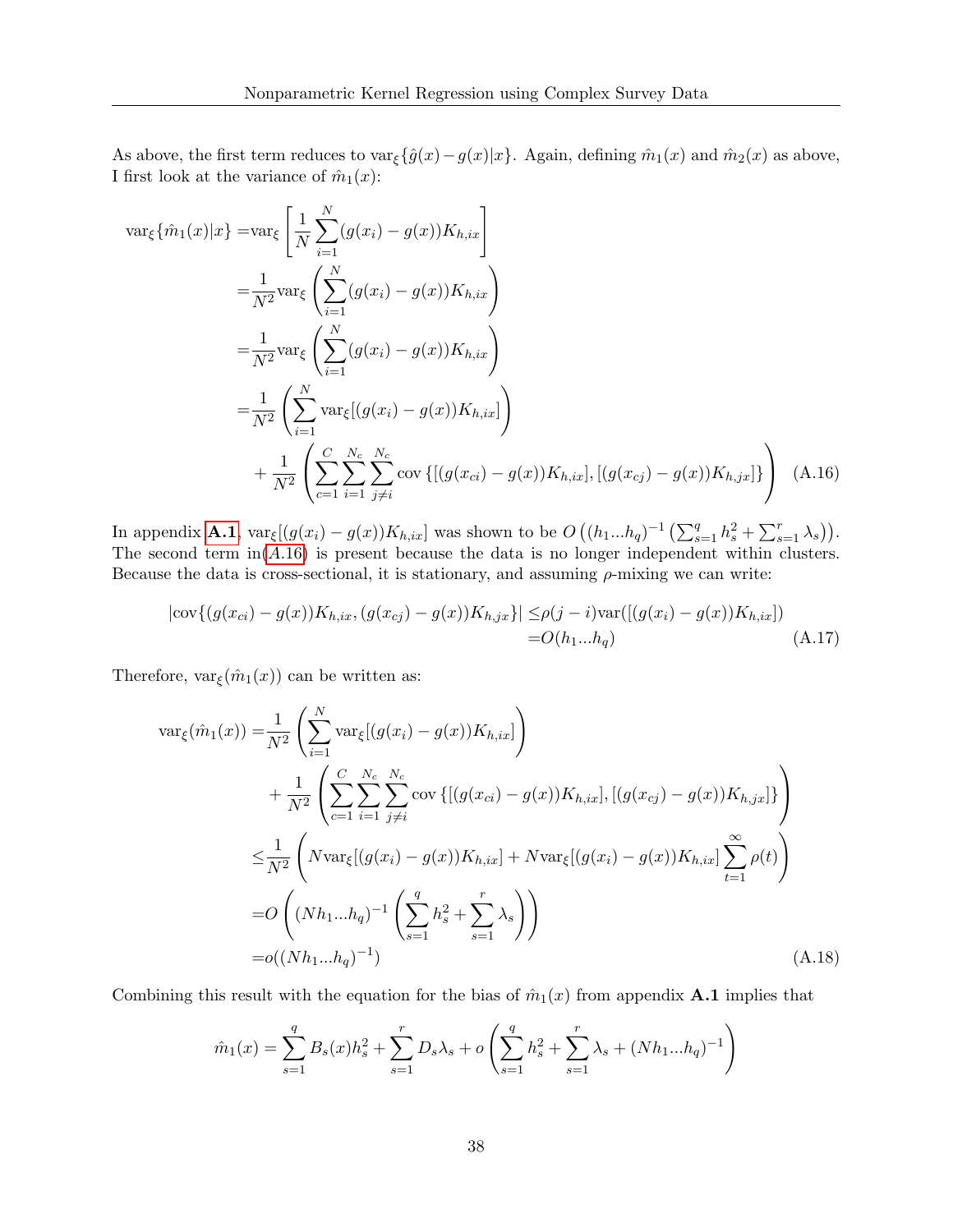Furthermore, the expression for  $E((\hat{m}_2(x))^2)$  is the same as under the i.i.d. case, i.e.

$$
E((\hat{m}_2(x))^2) = \frac{\kappa^q \sigma^2(x) f(x)}{N h_1 ... h_q} + o_p \left( (N h_1 ... h_q)^{-1} \left( \sum_{s=1}^q h_s^2 + \sum_{s=1}^r \lambda_s \right) \right)
$$
  
MSE( $\hat{g}(x)$ ) =  $o_p((N h_1 ... h_q)^{-1} \sum_{s=1}^q h_s^2 + \sum_{s=1}^r \lambda_s$ 

### A.4 Cross-Validation

Write  $g(x_j) = g(x_j) + g(x_i) - g(x_i) = g(x_i) + R_{ij}$ . Plug into the regression model  $y_j = g(x_j) + u_j$ :

<span id="page-38-0"></span>
$$
y_j = g(x_i) + R_{ij} + u_j
$$

Then, we can re-write the leave-one-out kernel estimator for  $\hat{g}(x)$  as:

$$
\hat{g}_{-i}(x_i) = \left[\sum_{i \neq j} \pi_j^{-1} \mathbf{1}(j \in S) K_{h,ij}\right]^{-1} \sum_{i \neq j} \pi_j^{-1} \mathbf{1}(j \in S) K_{h,ij} y_j
$$
\n
$$
= \left[\sum_{i \neq j} \pi_j^{-1} \mathbf{1}(j \in S) K_{h,ij}\right]^{-1} \sum_{i \neq j} \pi_j^{-1} \mathbf{1}(j \in S) K_{h,ij} (g(x_i) + R_{ij} + u_j)
$$
\n
$$
= g(x_i) + \left[\sum_{i \neq j} \pi_j^{-1} \mathbf{1}(j \in S) K_{h,ij}\right]^{-1} \sum_{i \neq j} \pi_j^{-1} \mathbf{1}(j \in S) K_{h,ij} (R_{ij} + u_j) \tag{A.19}
$$

Using the definition for the modified kernel density estimator  $\hat{f}(x^c, x^d)$  we can re-write equation  $(A.19)$  $(A.19)$  as:

<span id="page-38-1"></span>
$$
\hat{g}_{-1}(x_i) = g(x_i) + \frac{1}{N} \hat{f}_i^{-1} \sum_{i \neq j} \pi_j^{-1} \mathbf{1}(j \in \mathcal{S}) K_{h,ij}(R_{ij} + u_j)
$$
\n(A.20)

where  $\hat{f}_i = N^{-1} \sum_{i \neq j} \pi_j^{-1} \mathbf{1}(j \in \mathcal{S}) K_{h,ij}$ . The definition for  $CV(h)$  can now be written as:

$$
CV(h) = N^{-1} \sum_{i,j \in U} (y_i - \hat{g}_{-i}(x_i))^2 M(x_i)
$$
  
= N^{-1} \sum\_{i,j \in U} (g(x\_i) + u\_i - \hat{g}\_{-i}(x\_i))^2 M(x\_i)  
= N^{-1} \sum\_{i,j \in U} (g(x\_i) - \hat{g}\_{-i}(x\_i))^2 - 2N^{-1} \sum\_{i,j \in U} [u\_i(g(x\_i) - \hat{g}\_{-i}(x\_i))] M(x\_i) + N^{-1} \sum\_{i,j \in U} u\_i^2 M(x\_i) \tag{A.21}

The third term in equation (A.[21\)](#page-38-1) does not depend on  $(h, \lambda)$  and the second term has an order smaller than the first term. So asymptotically, minimizing  $CV<sub>lc</sub>(h, \lambda)$  is equivalent to minimizing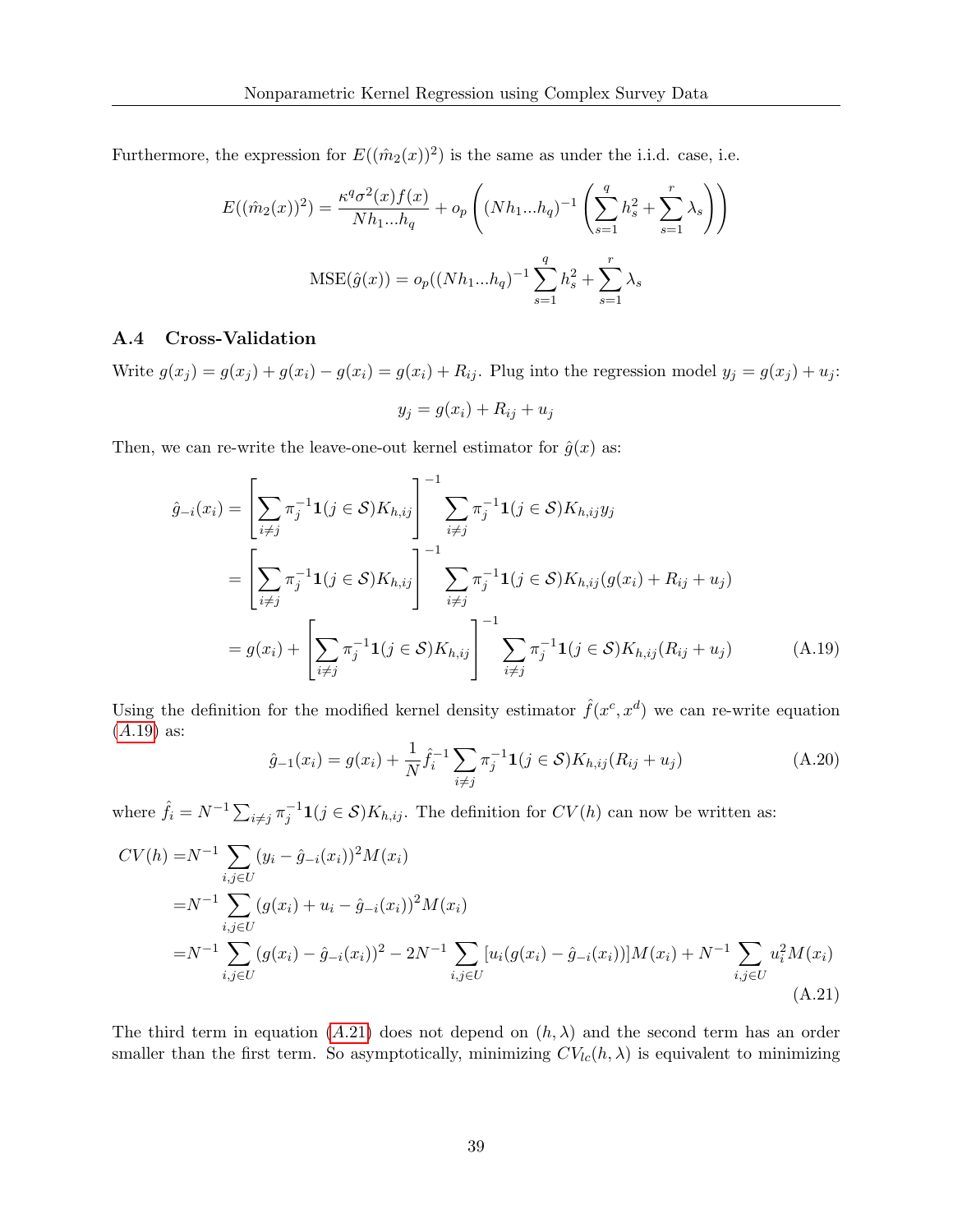$\sum_{i,j\in U}[g(x_i) - g_{-i}(X_i)]^2 M(x_i).$ 

$$
CV_0(h, \lambda) = N^{-1} \sum_{i,j \in U} [g(x_i) - g(x_i) - \frac{1}{N} \sum_{i \neq j} \pi_j^{-1} K_{h,ij} (R_{ij} + u_j) \hat{f}_i^{-1}]^2 M(X_i)
$$
  
\n
$$
= \frac{1}{N} \sum_{i,j \in U} \left[ \frac{1}{N} \sum_{i \neq j} \pi_j^{-1} \mathbf{1}(j \in S) K_{h,ij} (R_{ij} + u_j) \hat{f}_i^{-1} \right]^2 M(x_i)
$$
  
\n
$$
= \frac{1}{N} \sum_{i,j \in U} \left[ \frac{1}{N} \sum_{i \neq j} \pi_j^{-1} K_{h,ij} (g(x_j) - g(x_i) + u_j) \hat{f}_i^{-1} \right]^2 M(x_i)
$$
  
\n
$$
= \frac{1}{N} \sum_{i,j \in U} \left\{ \left[ \frac{1}{N} \sum_{i \neq j} \pi_j^{-1} K_{h,ij} (g(x_j) - g(x_i)) + \frac{1}{N} \sum_{i \neq j} \pi_j^{-1} K_{h,ij} u_j \right] \hat{f}_i^{-1} \right\}^2 M(x_i)
$$
  
\n(A.22)

Again, using the definition  $\hat{f}(x) = f(x) + o_p(1)$ , write  $CV_0(h, \lambda)$  as:

<span id="page-39-2"></span>
$$
CV_0(h, \lambda) = \frac{1}{N} \sum_{i,j \in U} (m_{1i} + m_{2i})^2 f_i^{-2} M(x_i) + (s.o)
$$
  
= 
$$
\frac{1}{N} \left( \sum_{i,j \in U} m_{1i}^2 f_i^{-2} M(x_i) + \sum_{i,j \in U} m_{2i}^2 f_i^{-2} M(x_i) + \sum_{i,j \in U} m_{1i} m_{2i} f_i^{-2} M(x_i) \right)
$$
 (A.23)

where  $m_{1i} = 1/N \sum_{i \neq j} \pi_j^{-1} K_{h,ij}(g(x_j) - g(x_i))$ ,  $m_{2i} = 1/N \sum_{i \neq j} \pi_j^{-1} K_{h,ij} u_j$ , and s.o denotes smaller order terms. The leading term of  $CV(h, \lambda)$  is  $CV_0(h, \lambda) = E[CV_0(h, \lambda)] + (s.o.).$ 

$$
E_C[CV_0(h,\lambda)] = E_C \left\{ \frac{1}{N} \left( \sum_{i,j \in U} m_{1i}^2 f_i^{-2} M(x_i) + \sum_{i,j \in U} m_{2i}^2 f_i^{-2} M(x_i) + \sum_{i,j \in U} m_{1i} m_{2i} f_i^{-2} M(x_i) \right) \right\}
$$
  
=  $E_C[m_{1i}^2 f_i^{-2} M(x_i)] + E_C[m_{2i}^2 f_i^{-2} M(x_i)]$  (A.24)

because  $E_C(m_{1i}m_{2i}f_i^{-2}M(x_i)) = 0$ . Looking at the first term in equation (A.[24\)](#page-39-0):

<span id="page-39-1"></span><span id="page-39-0"></span>
$$
E_C[m_{1i}^2 f_i^{-2} | x_i] = E_C[\frac{1}{N} \sum_{i \neq j} \frac{1}{N} \sum_{i \neq l} \pi_j^{-1} \mathbf{1}(j \in S) K_{h,ij}(g(x_j) - g(x_i))
$$
  
\n
$$
\times \pi_l^{-1} \mathbf{1}(l \in S) K_{h,il}(g(x_j) - g(x_i)) f_i^{-2} M(x_i)]
$$
  
\n
$$
= \frac{1}{N^2} E_C[\sum_{j \neq i} \pi_j^{-1} \mathbf{1}(j \in S) K_{h,ij}(g(x_j) - g(x_i)) \sum_{l \neq i} \pi_l^{-1} \mathbf{1}(l \in S) K_{h,il}(g(x_j) - g(x_i)) f_i^{-2} M(x_i)] + \frac{1}{N^2} E_C[\sum_{j \neq i} \pi_j^{-2} \mathbf{1}(j \in S) K_{h,ij}^2 (g(x_j) - g(x_i))^2]
$$
 (A.25)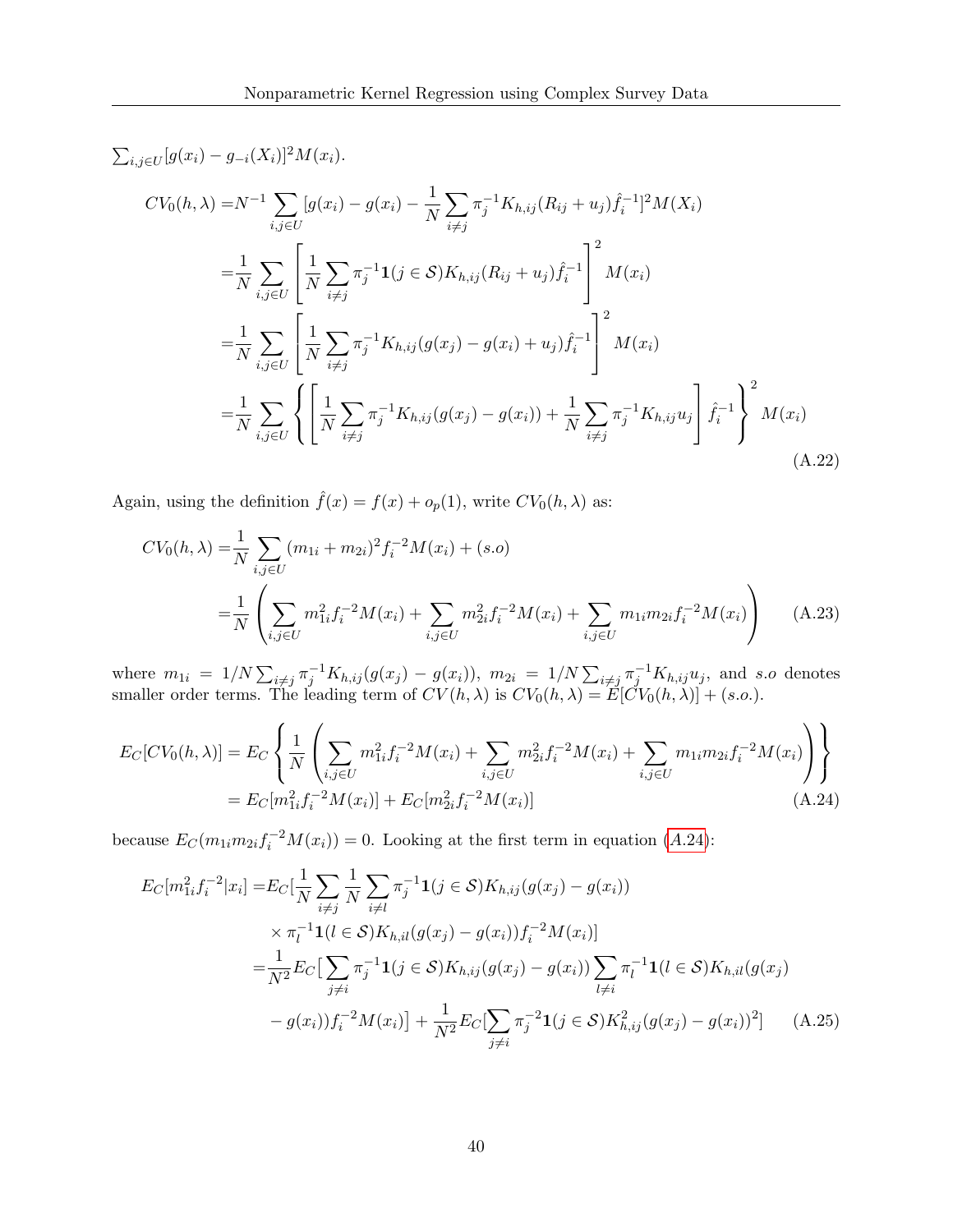Following Li and Racine (2004), compute  $E(R_{ij}K_{h,ij}f_i^{-1}|x_i)$ :

$$
E_C(R_{ij}K_{h,ij}f_i^{-1}|x_i) = E_{\xi}[E_D[\sum_{j\neq i} \pi_j^{-1}\mathbf{1}(j \in S)K_{h,ij}(g(x_j) - g(x_i))f_i^{-1}|\pi]|x]
$$
  
\n
$$
= E_{\xi}[K_{h,ij}(g(x_j) - g(x_i))f_i^{-1}|x]
$$
  
\n
$$
= \frac{\kappa_2}{2} \sum_{s=1}^q [g_{ss}(X_i)f(X_i) + 2g_s(X_i)f_s(X_i)]f^{-1}(X_i)
$$
  
\n
$$
+ \sum_{s=1}^r \sum_{v^d \in \mathcal{D}} \mathbf{1}(x^d, v^d)[g(x^c, v^d) - g(x)]f(x^c, x^d)\lambda_s f(X_i)^{-1}
$$
  
\n
$$
+ O\left(\sum_{s=1}^q h_s^2 + \sum_{s=1}^r \lambda_s\right).
$$
 (A.26)

 $v<sup>d</sup>$  is a placeholder term where it is assumed that the data are identically distributed. Then,

$$
E_{\xi}[K_{h,ij}(g(x_j) - g(x_i))K_{h,il}(g(x_j) - g(x_i))f_i^{-2}]
$$
  
=  $E_{\xi}[K_{h,ij}(g(x_j) - g(x_i))f_i^{-1}]E_{\xi}[K_{h,il}(g(x_j) - g(x_i))f_i^{-1})]$   
=  $\{E_{\xi}[K_{h,ij}(g(x_j) - g(x_i))]f_i^{-1}\}^2$   
=  $\left\{\sum_{s=1}^q B_s(x)h_s^2 + \sum_{s=1}^r D_s\lambda_s\right\}^2 + O\left(\left(\sum_{s=1}^q h_s^2 + \sum_{s=1}^r \lambda_s\right)^3\right)$  (A.27)

The second term in (A.[25\)](#page-39-1) is  $O((Nh_1...h_q)^{-1}(\sum_{s=1}^q h_s^2 + \sum_{s=1}^r \lambda_s))$ :

<span id="page-40-1"></span><span id="page-40-0"></span>
$$
N^{-1}E_C[\sum_{j\neq i} \pi_j^{-2} \mathbf{1}(j \in S) K_{h,ij}^2 (g(x_j) - g(x_i))^2]
$$
  
\n
$$
= N^{-1}E_{\xi} \left[ \sum_{j\neq i} \pi_j^{-1} K_{h,ij}^2 (g(x_j) - g(x_i))^2 f_i^2 \right]
$$
  
\n
$$
= N^{-1}f_i^{-2} \sum_{j\neq i} \pi_j^{-1} \sum_{x^d \in \mathcal{D}} \int K_{h,ij}^2 (g(x_j) - g(x_i))^2 dx_j^c
$$
  
\n
$$
= O((Nh_1...h_q)^{-1}(\sum_{s=1}^q h_s^2 + \sum_{s=1}^r \lambda_s))
$$
 (A.28)

Using equations  $(A.27)$  and  $(A.28)$ :

$$
E[\hat{m}_{1i}^2 f_i^{-2} M(x_i)] = \sum_{x^d \in \mathcal{D}} \int \left\{ \sum_{s=1}^q B_s(x) h_s^2 + \sum_{s=1}^r D_s \lambda_s \right\}^2 f(x) M(x) dx^c
$$
  
+  $O \left( \left( \sum_{s=1}^q h_s^2 + \sum_{s=1}^r \lambda_s \right)^3 + (N h_1 ... h_q)^{-1} (\sum_{s=1}^q h_s^2 + \sum_{s=1}^r \lambda_s) \right).$  (A.29)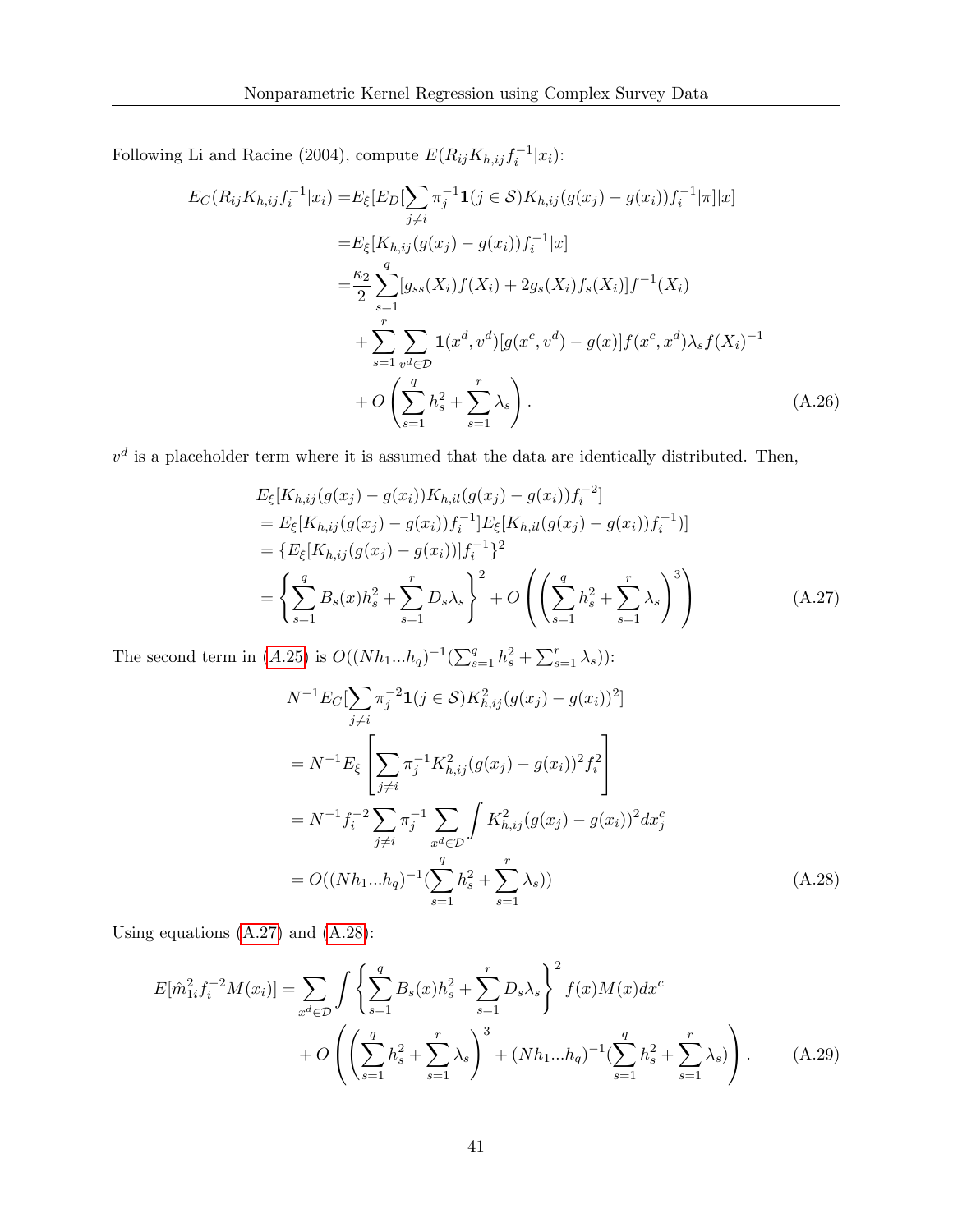Next, solve for the second term on the right hand side of [\(A.23\)](#page-39-2).

$$
E_C[\hat{m}_{2i}^2 f_i^{-2} M(x_i)] = E_C\{f_i^{-2} M(x_i) E_C[\hat{m}_{1i}^2 | x_i]\}
$$
  
\n
$$
= \frac{1}{N^2} E_C\{f_i^{-2} M(x_i) E_C[\sum_{j \neq i} \pi_j^{-2} \mathbf{1}(i \in S) u_j^2 K_{h,ij}^2 | x_i]\}
$$
  
\n
$$
= \left(N^2 \prod_{s=1}^q h_s\right)^{-1} \sum_{j \neq i} \pi_j^{-1} \kappa^q \sum_{x^d \in \mathcal{D}} \int \sigma^2(x) M(x) dx^c
$$
  
\n
$$
+ O\left(\left(\sum_{s=1}^q h_s^2 + \sum_{s=1}^r \lambda_s\right)^3 + (N^2 h_1 ... h_q)^{-1} (\sum_{s=1}^q h_s^2 + \sum_{s=1}^r \lambda_s)\right) \tag{A.30}
$$

$$
E[CV_0(h, \lambda)] = \sum_{x^d \in \mathcal{D}} \int \left( \left\{ \sum_{s=1}^q B_s(x) h_s^2 + \sum_{s=1}^r D_s \lambda_s \right\}^2 f(x) + \sum_{j \neq i} \pi_j^{-1} \frac{\kappa^q \sigma(x)}{N^2 h_1 ... h_q} \right) M(x) dx \tag{A.31}
$$

Minimizing  $CV(h)$  is equivalent to minimizing  $CV_1(h)$  because  $n^{-1} \sum_{i,j \in U} u_i$  is not related to  $\mathbf{h}h_1,....h_q.$ 

## B Tables

Table 1: Four population conditional mean functions

| Name      | Expression                                                                                  |
|-----------|---------------------------------------------------------------------------------------------|
| Linear    | $g_1(X) = x_1^c + \beta x_1^d + \beta x_2^d$                                                |
| Quadratic | $g_2(X) = 1 + 2(x_1^c - 0.5)^2 + \beta x_1 + \beta x_2$                                     |
| Bump      | $g_3(X) = 1 + x_1 + 2(x_1^c - 0.5)^2 + e^{-200(x_1^c - 0.5)^2} + \beta x_1^d + \beta x_2^d$ |
| Harlde    | $g_4(X) = \sin^3(2\pi_0 x_1^c) + \beta x_1^d + \beta x_2^d, \pi_0 = 3.1415$                 |

Table 2: Strata borders

| Strata Variable Strata Borders |                                          | Sample size |
|--------------------------------|------------------------------------------|-------------|
| $x_1^c$                        | $x_1^c \leq 0.40$                        | n/2         |
|                                | $0.40 < x_1^c \leq 0.8$                  | n/5         |
|                                | $x_1^c > 0.8$                            | $3 * n/10$  |
| Y                              | $y \leq 15\%$ quantile                   | n/2         |
|                                | 15\% quantile $\lt y \leq 85\%$ quantile | n/5         |
|                                | $y > 85\%$ quantile                      | $3 * n/10$  |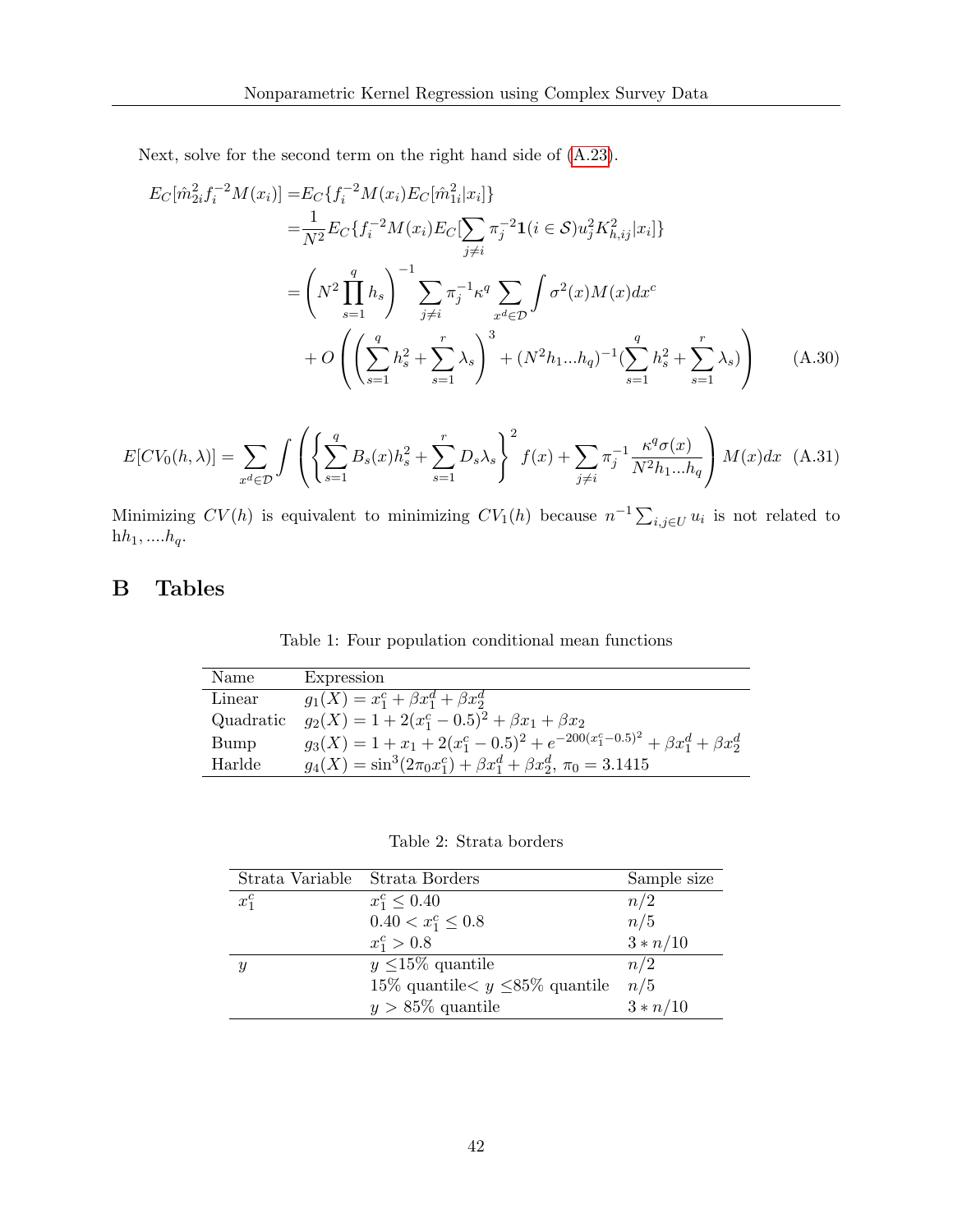| DGP       | $\, n$ | $\sigma$ | $MSE_W$  | $MSE_U$    | $h^W$  | $h^U$  | $\lambda_1^W$ | $\lambda_1^U$ | $\lambda_2^W$ | $\lambda_2^U$ |
|-----------|--------|----------|----------|------------|--------|--------|---------------|---------------|---------------|---------------|
| Linear    | 200    | $0.25\,$ | 0.0085   | 0.0085     | 0.0630 | 0.0630 | 0.0125        | 0.0125        | 0.0128        | 0.0128        |
|           |        |          | (0.0015) | (0.0015)   |        |        |               |               |               |               |
| Linear    | 200    | 0.50     | 0.0228   | 0.0228     | 0.0915 | 0.0914 | 0.0323        | 0.0324        | 0.0324        | 0.0324        |
|           |        |          | (0.0048) | (0.0048)   |        |        |               |               |               |               |
| Linear    | 200    | $1.00\,$ | 0.0645   | 0.0647     | 0.1254 | 0.1253 | 0.0802        | 0.0802        | 0.0812        | 0.0812        |
|           |        |          | (0.0176) | (0.0176)   |        |        |               |               |               |               |
| Linear    | 200    | 2.00     | 0.1985   | 0.1946     | 0.1563 | 0.1559 | 0.1912        | 0.1956        | 0.1840        | 0.1881        |
|           |        |          | (0.0699) | (0.0606)   |        |        |               |               |               |               |
|           |        |          |          |            |        |        |               |               |               |               |
| Linear    | 400    | 0.25     | 0.0049   | 0.0049     | 0.0541 | 0.0541 | 0.0075        | 0.0076        | 0.0075        | 0.0076        |
|           |        |          | (0.0008) | (0.0008)   |        |        |               |               |               |               |
| Linear    | 400    | 0.50     | 0.0133   | 0.0133     | 0.0784 | 0.0784 | 0.0189        | 0.0189        | 0.0193        | 0.0193        |
|           |        |          | (0.0024) | (0.0024)   |        |        |               |               |               |               |
| Linear    | 400    | $1.00\,$ | 0.0380   | 0.0380     | 0.1089 | 0.1089 | 0.0534        | 0.0534        | 0.0521        | 0.0521        |
|           |        |          | (0.0082) | (0.0082)   |        |        |               |               |               |               |
| Linear    | 400    | 2.00     | 0.1136   | 0.1140     | 0.1445 | 0.1445 | 0.1291        | 0.1296        | 0.1298        | 0.1304        |
|           |        |          | (0.0337) | (0.0339)   |        |        |               |               |               |               |
| Linear    | 800    | 0.25     | 0.0028   | 0.0028     | 0.0467 | 0.0467 | 0.0042        | 0.0042        | 0.0040        | 0.0040        |
|           |        |          | (0.0004) | (0.0004)   |        |        |               |               |               |               |
| Linear    | 800    | 0.50     | 0.0078   | $0.0078\,$ | 0.0668 | 0.0668 | 0.0112        | 0.0112        | 0.0111        | 0.0111        |
|           |        |          | (0.0015) | (0.0015)   |        |        |               |               |               |               |
| Linear    | 800    | $1.00\,$ | 0.0216   | 0.0216     | 0.0935 | 0.0935 | 0.0302        | 0.0302        | 0.0307        | 0.0307        |
|           |        |          | (0.0047) | (0.0047)   |        |        |               |               |               |               |
| Linear    | 800    | $2.00\,$ | 0.0672   | 0.0672     | 0.1280 | 0.1279 | 0.0832        | 0.0832        | 0.0826        | 0.0826        |
|           |        |          | (0.0175) | (0.0176)   |        |        |               |               |               |               |
|           |        |          |          |            |        |        |               |               |               |               |
| Quadratic | 200    | 0.25     | 0.0130   | 0.0130     | 0.0403 | 0.0402 | 0.0079        | 0.0079        | 0.0083        | 0.0083        |
|           |        |          | (0.0018) | (0.0018)   |        |        |               |               |               |               |
| Quadratic | 200    | 0.50     | 0.0340   | 0.0341     | 0.0581 | 0.0581 | 0.0226        | 0.0226        | 0.0216        | 0.0216        |
|           |        |          | (0.0059) | (0.0059)   |        |        |               |               |               |               |
| Quadratic | 200    | 1.00     | 0.0943   | 0.0941     | 0.0836 | 0.0836 | 0.0570        | 0.0570        | 0.0572        | 0.0572        |
|           |        |          | (0.0188) | (0.0188)   |        |        |               |               |               |               |
| Quadratic | 200    | 2.00     | 0.2781   | 0.2781     | 0.1169 | 0.1166 | 0.1269        | 0.1278        | 0.1234        | 0.1240        |
|           |        |          | (0.0746) | (0.0747)   |        |        |               |               |               |               |
|           |        |          |          |            |        |        |               |               |               |               |
| Quadratic | 400    | 0.25     | 0.0077   | 0.0077     | 0.0335 | 0.0335 | 0.0053        | 0.0053        | 0.0053        | 0.0053        |
|           |        |          | (0.0010) | (0.0010)   |        |        |               |               |               |               |
| Quadratic | 400    | 0.50     | 0.0208   | 0.0208     | 0.0489 | 0.0488 | 0.0135        | 0.0135        | 0.0129        | 0.0129        |
|           |        |          | (0.0033) | (0.0033)   |        |        |               |               |               |               |

Table 3: Simulation results for median of MSE and bandwidths from simple random sampling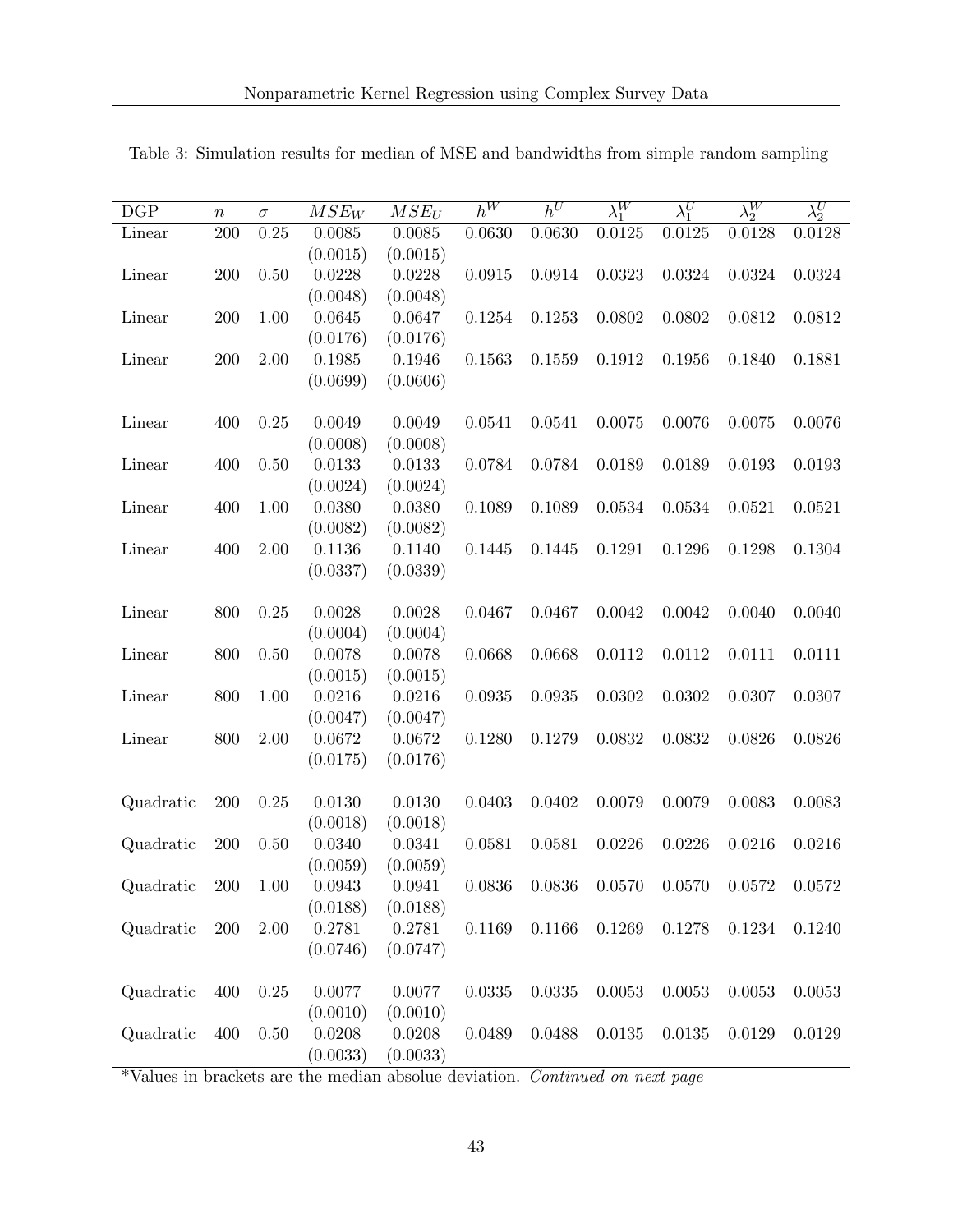| DGP         | $\boldsymbol{n}$ | $\sigma$ | $\overline{M}\overline{S}E_W$ | $MSE_U$            | $h^W$  | $h^U$  | $\lambda_1^W$ | $\lambda_1^U$ | $\lambda_2^W$ | $\lambda_2^U$ |
|-------------|------------------|----------|-------------------------------|--------------------|--------|--------|---------------|---------------|---------------|---------------|
| Quadratic   | 400              | $1.00\,$ | 0.0575                        | 0.0575             | 0.0705 | 0.0705 | 0.0358        | 0.0358        | 0.0373        | 0.0373        |
|             |                  |          | (0.0106)                      | (0.0106)           |        |        |               |               |               |               |
| Quadratic   | 400              | 2.00     | 0.1597                        | 0.1596             | 0.1008 | 0.1008 | 0.0913        | 0.0913        | 0.0909        | 0.0911        |
|             |                  |          | (0.0397)                      | (0.0397)           |        |        |               |               |               |               |
|             |                  |          |                               |                    |        |        |               |               |               |               |
| Quadratic   | 800              | 0.25     | 0.0045                        | 0.0045             | 0.0282 | 0.0282 | 0.0032        | 0.0032        | 0.0031        | 0.0031        |
|             |                  |          | (0.0005)                      | (0.0005)           |        |        |               |               |               |               |
| Quadratic   | 800              | 0.50     | 0.0124                        | 0.0124             | 0.0408 | 0.0408 | 0.0079        | 0.0079        | 0.0082        | 0.0082        |
|             |                  |          | (0.0017)                      | (0.0017)           |        |        |               |               |               |               |
| Quadratic   | 800              | 1.00     | 0.0341                        | 0.0342             | 0.0595 | 0.0595 | 0.0215        | 0.0215        | 0.0216        | 0.0216        |
|             |                  |          | (0.0058)                      | (0.0058)           |        |        |               |               |               |               |
| Quadratic   | 800              | 2.00     | 0.0963                        | 0.0963             | 0.0838 | 0.0838 | 0.0553        | 0.0553        | 0.0565        | 0.0565        |
|             |                  |          | (0.0189)                      | (0.0189)           |        |        |               |               |               |               |
|             |                  |          |                               |                    |        |        |               |               |               |               |
| <b>Bump</b> | 200              | 0.25     | 0.0129                        | 0.0129             | 0.0307 | 0.0307 | 0.1222        | 0.1222        | 0.1237        | 0.1237        |
|             |                  |          | (0.0019)                      | (0.0019)           |        |        |               |               |               |               |
| <b>Bump</b> | $200\,$          | $0.50\,$ | 0.0323                        | 0.0321             | 0.0418 | 0.0417 | 0.2520        | 0.2521        | 0.2295        | 0.2313        |
|             |                  |          | (0.0054)                      | (0.0051)           |        |        |               |               |               |               |
| <b>Bump</b> | 200              | 1.00     | 0.0836                        | 0.0837             | 0.0576 | 0.0574 | 0.4658        | 0.4640        | 0.4543        | 0.4521        |
|             |                  |          | (0.0194)                      | (0.0195)           |        |        |               |               |               |               |
| <b>Bump</b> | 200              | $2.00\,$ | 0.2059                        | 0.2062             | 0.0929 | 0.0921 | 0.7424        | 0.7255        | 0.8107        | 0.8178        |
|             |                  |          | (0.0588)                      | (0.0590)           |        |        |               |               |               |               |
|             |                  |          |                               |                    |        |        |               |               |               |               |
| <b>Bump</b> | 400              | 0.25     | 0.0078                        | 0.0078             | 0.0271 | 0.0270 | 0.0795        | 0.0795        | 0.0802        | 0.0802        |
|             |                  |          | (0.0009)                      | (0.0009)           |        |        |               |               |               |               |
| <b>Bump</b> | 400              | $0.50\,$ | 0.0197                        | 0.0197             | 0.0360 | 0.0360 | 0.1729        | 0.1730        | 0.1755        | 0.1755        |
|             |                  |          | (0.0028)                      | (0.0028)           |        |        |               |               |               |               |
| <b>Bump</b> | 400              | $1.00\,$ | 0.0519                        | 0.0520             | 0.0466 | 0.0465 | 0.3427        | 0.3432        | 0.3583        | 0.3591        |
|             |                  |          | (0.0109)                      | (0.0109)           |        |        |               |               |               |               |
| <b>Bump</b> | 400              | 2.00     | 0.1301                        | 0.1303             | 0.0742 | 0.0743 | 0.5742        | 0.5758        | 0.6549        | 0.6481        |
|             |                  |          | (0.0314)                      | (0.0000)           |        |        |               |               |               |               |
| <b>Bump</b> | 800              | 0.25     | 0.0046                        | 0.0046             | 0.0235 | 0.0235 | 0.0492        | 0.0493        | 0.0497        |               |
|             |                  |          | (0.0006)                      |                    |        |        |               |               |               | 0.0497        |
|             | 800              | $0.50\,$ | 0.0124                        | (0.0006)<br>0.0124 | 0.0315 | 0.0316 | 0.1162        | 0.1162        | 0.1186        |               |
| <b>Bump</b> |                  |          | (0.0017)                      | (0.0017)           |        |        |               |               |               | 0.1186        |
| <b>Bump</b> | 800              | 1.00     | 0.0321                        | 0.0321             | 0.0412 | 0.0412 | 0.2499        | 0.2499        | 0.2507        | 0.2507        |
|             |                  |          | (0.0056)                      | (0.0055)           |        |        |               |               |               |               |
| <b>Bump</b> | 800              | 2.00     | 0.0821                        | 0.0821             | 0.0571 | 0.0570 | 0.4758        | 0.4764        | 0.4584        | 0.4584        |
|             |                  |          | (0.0188)                      | (0.0189)           |        |        |               |               |               |               |
|             |                  |          |                               |                    |        |        |               |               |               |               |
| Hardle      | $200\,$          | $0.25\,$ | 0.0231                        | 0.0231             | 0.0178 | 0.0178 | 0.0618        | 0.0617        | 0.0614        | 0.0614        |
|             |                  |          |                               |                    |        |        |               |               |               |               |

Table  $3$  – *Continued from previous page*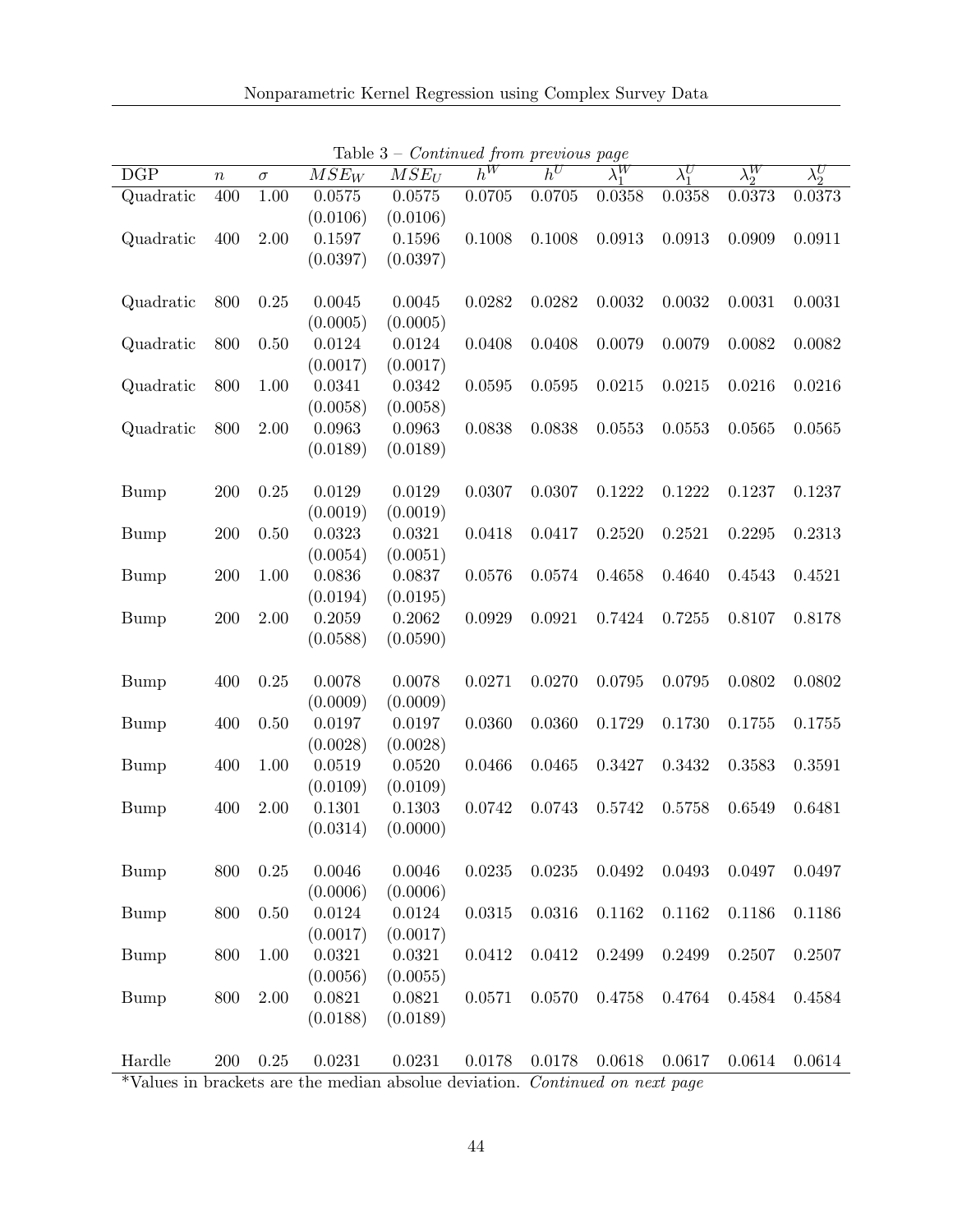| Nonparametric Kernel Regression using Complex Survey Data |  |  |  |  |  |
|-----------------------------------------------------------|--|--|--|--|--|
|-----------------------------------------------------------|--|--|--|--|--|

|        |                  |          |          |          |        | sonomaca jiom previowo page |               |               |               |               |
|--------|------------------|----------|----------|----------|--------|-----------------------------|---------------|---------------|---------------|---------------|
| DGP    | $\boldsymbol{n}$ | $\sigma$ | $MSE_W$  | $MSE_U$  | $h^W$  | $h^U$                       | $\lambda_1^W$ | $\lambda_1^U$ | $\lambda_2^W$ | $\lambda_2^U$ |
|        |                  |          | (0.0025) | (0.0025) |        |                             |               |               |               |               |
| Hardle | 200              | 0.50     | 0.0592   | 0.0592   | 0.0234 | 0.0234                      | 0.1392        | 0.1392        | 0.1431        | 0.1432        |
|        |                  |          | (0.0080) | (0.0080) |        |                             |               |               |               |               |
| Hardle | 200              | 1.00     | 0.1486   | 0.1480   | 0.0324 | 0.0322                      | 0.2895        | 0.2895        | 0.2750        | 0.2763        |
|        |                  |          | (0.0234) | (0.0224) |        |                             |               |               |               |               |
| Hardle | 200              | 2.00     | 0.3665   | 0.3672   | 0.0565 | 0.0567                      | 0.4995        | 0.5002        | 0.4642        | 0.4604        |
|        |                  |          | (0.0786) | (0.0783) |        |                             |               |               |               |               |
|        |                  |          |          |          |        |                             |               |               |               |               |
| Hardle | 400              | 0.25     | 0.0145   | 0.0145   | 0.0157 | 0.0157                      | 0.0401        | 0.0401        | 0.0408        | 0.0408        |
|        |                  |          | (0.0015) | (0.0015) |        |                             |               |               |               |               |
| Hardle | 400              | 0.50     | 0.0372   | 0.0372   | 0.0206 | 0.0206                      | 0.0981        | 0.0981        | 0.0940        | 0.0941        |
|        |                  |          | (0.0040) | (0.0040) |        |                             |               |               |               |               |
| Hardle | 400              | 1.00     | 0.0948   | 0.0949   | 0.0274 | 0.0274                      | 0.2139        | 0.2140        | 0.2145        | 0.2146        |
|        |                  |          | (0.0136) | (0.0137) |        |                             |               |               |               |               |
| Hardle | 400              | 2.00     | 0.2363   | 0.2358   | 0.0407 | 0.0408                      | 0.3937        | 0.3924        | 0.4158        | 0.4159        |
|        |                  |          | (0.0413) | (0.0410) |        |                             |               |               |               |               |
|        |                  |          |          |          |        |                             |               |               |               |               |
| Hardle | 800              | 0.25     | 0.0087   | 0.0087   | 0.0136 | 0.0136                      | 0.0242        | 0.0242        | 0.0247        | 0.0247        |
|        |                  |          | (0.0007) | (0.0007) |        |                             |               |               |               |               |
| Hardle | 800              | 0.50     | 0.0230   | 0.0230   | 0.0182 | 0.0182                      | 0.0623        | 0.0624        | 0.0599        | 0.0599        |
|        |                  |          | (0.0023) | (0.0023) |        |                             |               |               |               |               |
| Hardle | 800              | 1.00     | 0.0595   | 0.0595   | 0.0239 | 0.0239                      | 0.1457        | 0.1457        | 0.1475        | 0.1475        |
|        |                  |          | (0.0074) | (0.0074) |        |                             |               |               |               |               |
| Hardle | 800              | 2.00     | 0.1490   | 0.1491   | 0.0321 | 0.0321                      | 0.2873        | 0.2870        | 0.2899        | 0.2899        |
|        |                  |          | (0.0214) | (0.0214) |        |                             |               |               |               |               |
|        |                  |          |          |          |        |                             |               |               |               |               |

Table 3 – Continued from previous page

\*Values in brackets are the median absolue deviation.

Table 4: Simulation results for median of MSE and bandwidths from stratification on y

| DGP    | $\boldsymbol{n}$ | $\sigma$ | $MSE_W$  | $MSE_{II}$ | $h^W$  | $h^U$  | $\lambda_1^W$ |        | $\lambda_2^W$ | $\lambda_2^U$ |
|--------|------------------|----------|----------|------------|--------|--------|---------------|--------|---------------|---------------|
| Linear | 200              | 0.25     | 0.0143   | 0.0230     | 0.0446 | 0.0568 | 0.0020        | 0.0036 | 0.0019        | 0.0035        |
|        |                  |          | (0.0029) | (0.0030)   |        |        |               |        |               |               |
| Linear | 200              | 0.50     | 0.0638   | 0.1087     | 0.0461 | 0.1309 | 0.0056        | 0.0580 | 0.0053        | 0.0571        |
|        |                  |          | (0.0208) | (0.0100)   |        |        |               |        |               |               |
| Linear | <b>200</b>       | 1.00     | 0.2066   | 0.3635     | 0.0581 | 0.1393 | 0.0081        | 0.0864 | 0.0120        | 0.0885        |
|        |                  |          | (0.0879) | (0.0582)   |        |        |               |        |               |               |
| Linear | 200              | 2.00     | 0.4287   | 0.9973     | 0.0789 | 0.1476 | 0.0404        | 0.1568 | 0.0352        | 0.1451        |
|        |                  |          | (0.1727) | (0.2234)   |        |        |               |        |               |               |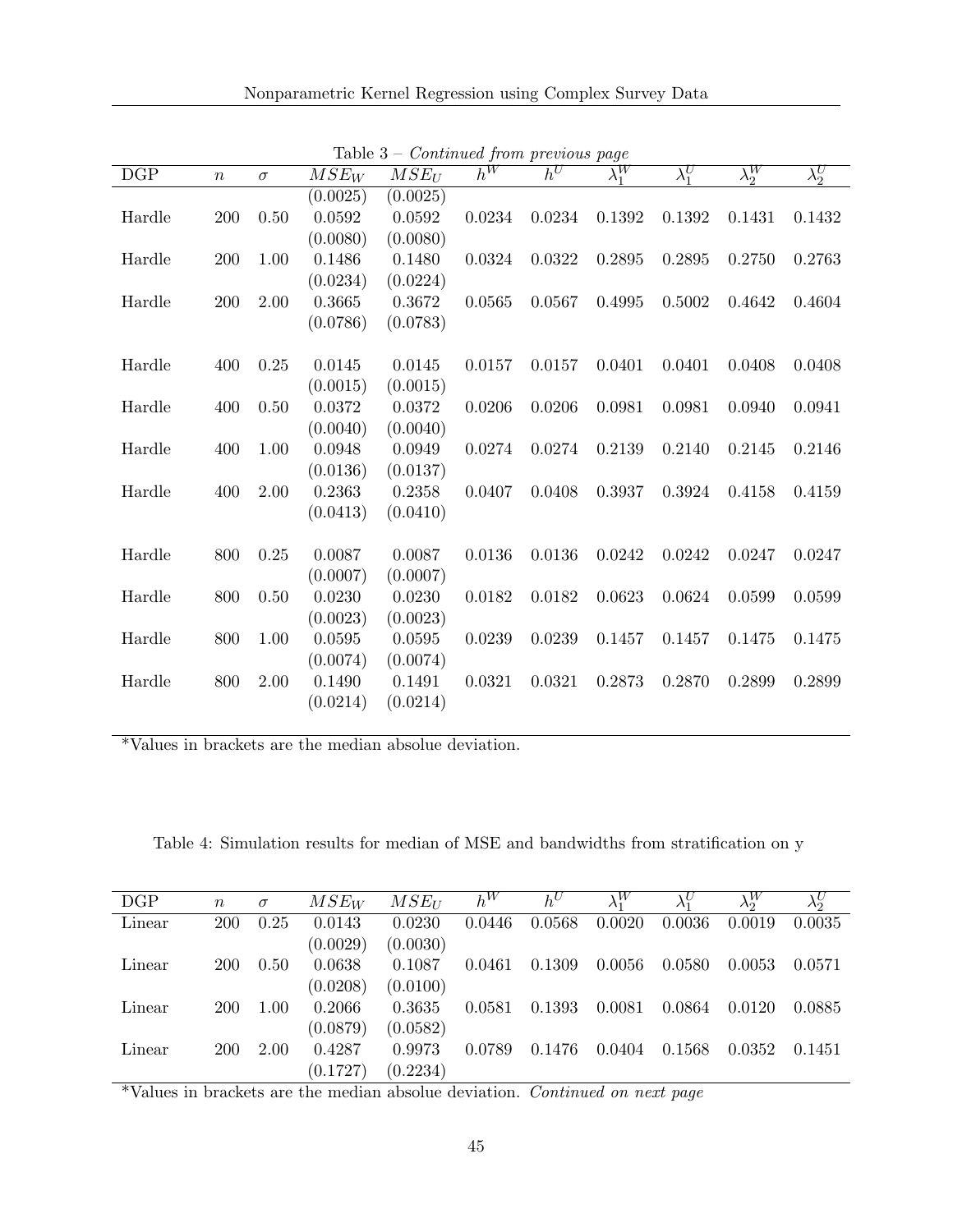| $\overline{DGP}$ | $\boldsymbol{n}$ | $\sigma$ | $\overline{M}SE_W$ | $\overline{M}\overline{S}E_U$ | $h^W$  | sonomaca from procedus page<br>$h^U$ | $\lambda_1^W$ | $\lambda_1^U$ | $\lambda_2^W$ | $\lambda_2^U$ |
|------------------|------------------|----------|--------------------|-------------------------------|--------|--------------------------------------|---------------|---------------|---------------|---------------|
|                  |                  |          |                    |                               |        |                                      |               |               |               |               |
| Linear           | 400              | 0.25     | 0.0088             | 0.0190                        | 0.0403 | 0.0481                               | 0.0005        | 0.0027        | 0.0005        | 0.0031        |
|                  |                  |          | (0.0019)           | (0.0019)                      |        |                                      |               |               |               |               |
| Linear           | 400              | 0.50     | 0.0344             | 0.1052                        | 0.0467 | 0.0903                               | 0.0005        | 0.0280        | 0.0005        | 0.0275        |
|                  |                  |          | (0.0099)           | (0.0081)                      |        |                                      |               |               |               |               |
| Linear           | 400              | 1.00     | 0.1161             | 0.3593                        | 0.0560 | 0.1234                               | 0.0005        | 0.0611        | 0.0005        | 0.0602        |
|                  |                  |          | (0.0381)           | (0.0399)                      |        |                                      |               |               |               |               |
| Linear           | 400              | 2.00     | 0.2520             | 0.9135                        | 0.0733 | 0.1365                               | 0.0005        | 0.0980        | 0.0005        | 0.1008        |
|                  |                  |          | (0.0974)           | (0.1458)                      |        |                                      |               |               |               |               |
|                  |                  |          |                    |                               |        |                                      |               |               |               |               |
| Linear           | 800              | 0.25     | 0.0051             | 0.0159                        | 0.0345 | 0.0411                               | 0.0005        | 0.0017        | 0.0005        | 0.0019        |
|                  |                  |          | (0.0009)           | (0.0013)                      |        |                                      |               |               |               |               |
| Linear           | 800              | 0.50     | 0.0196             | 0.0981                        | 0.0397 | 0.0730                               | 0.0005        | 0.0158        | 0.0005        | 0.0158        |
|                  |                  |          | (0.0044)           | (0.0055)                      |        |                                      |               |               |               |               |
| Linear           | 800              | 1.00     | 0.0681             | 0.3668                        | 0.0446 | 0.1055                               | 0.0005        | 0.0396        | 0.0005        | 0.0400        |
|                  |                  |          | (0.0180)           | (0.0273)                      |        |                                      |               |               |               |               |
| Linear           | 800              | 2.00     | 0.1513             | 0.9300                        | 0.0623 | 0.1192                               | 0.0005        | 0.0639        | 0.0005        | 0.0660        |
|                  |                  |          | (0.0463)           | (0.1031)                      |        |                                      |               |               |               |               |
|                  |                  |          |                    |                               |        |                                      |               |               |               |               |
| Quadratic        | 200              | 0.25     | 0.0174             | 0.0243                        | 0.0326 | 0.0423                               | 0.0018        | 0.0061        | 0.0021        | 0.0070        |
|                  |                  |          | (0.0028)           | (0.0031)                      |        |                                      |               |               |               |               |
| Quadratic        | 200              | 0.50     | 0.0793             | 0.1043                        | 0.0343 | 0.0715                               | 0.0029        | 0.0529        | 0.0028        | 0.0520        |
|                  |                  |          | (0.0187)           | (0.0103)                      |        |                                      |               |               |               |               |
| Quadratic        | 200              | 1.00     | 0.2427             | 0.3692                        | 0.0499 | 0.0805                               | 0.0022        | 0.0664        | 0.0005        | 0.0649        |
|                  |                  |          | (0.0776)           | (0.0585)                      |        |                                      |               |               |               |               |
| Quadratic        | 200              | 2.00     | 0.5112             | $1.0755\,$                    | 0.0737 | 0.0995                               | 0.0005        | 0.1043        | 0.0036        | 0.1062        |
|                  |                  |          | (0.1975)           | (0.1998)                      |        |                                      |               |               |               |               |
|                  |                  |          |                    |                               |        |                                      |               |               |               |               |
| Quadratic        | 400              | 0.25     | 0.0112             | 0.0188                        | 0.0272 | 0.0335                               | 0.0005        | 0.0043        | 0.0005        | 0.0042        |
|                  |                  |          | (0.0018)           | (0.0021)                      |        |                                      |               |               |               |               |
| Quadratic        | 400              | 0.50     | 0.0447             | 0.0976                        | 0.0341 | 0.0583                               | 0.0005        | 0.0375        | 0.0005        | 0.0374        |
|                  |                  |          | (0.0104)           | (0.0077)                      |        |                                      |               |               |               |               |
| Quadratic        | 400              | 1.00     | 0.1345             | 0.3618                        | 0.0451 | 0.0698                               | 0.0005        | 0.0484        | 0.0005        | 0.0479        |
|                  |                  |          | (0.0391)           | (0.0397)                      |        |                                      |               |               |               |               |
| Quadratic        | 400              | 2.00     | 0.2936             | 0.9694                        | 0.0657 | 0.0856                               | 0.0005        | 0.0735        | 0.0005        | 0.0752        |
|                  |                  |          | (0.0911)           | (0.1377)                      |        |                                      |               |               |               |               |
|                  |                  |          |                    |                               |        |                                      |               |               |               |               |
| Quadratic        | 800              | 0.25     | 0.0068             | 0.0152                        | 0.0236 | 0.0282                               | 0.0005        | 0.0031        | 0.0005        | 0.0030        |
|                  |                  |          | (0.0009)           | (0.0012)                      |        |                                      |               |               |               |               |
| Quadratic        | 800              | $0.50\,$ | 0.0254             | 0.0929                        | 0.0301 | 0.0478                               | 0.0005        | 0.0252        | 0.0005        | 0.0253        |
|                  |                  |          | (0.0048)           | (0.0052)                      |        |                                      |               |               |               |               |
| Quadratic        | 800              | $1.00\,$ | 0.0845             | 0.3606                        | 0.0353 | 0.0594                               | 0.0005        | 0.0347        | 0.0005        | 0.0340        |

Table  $4 - Centinued$  from previous page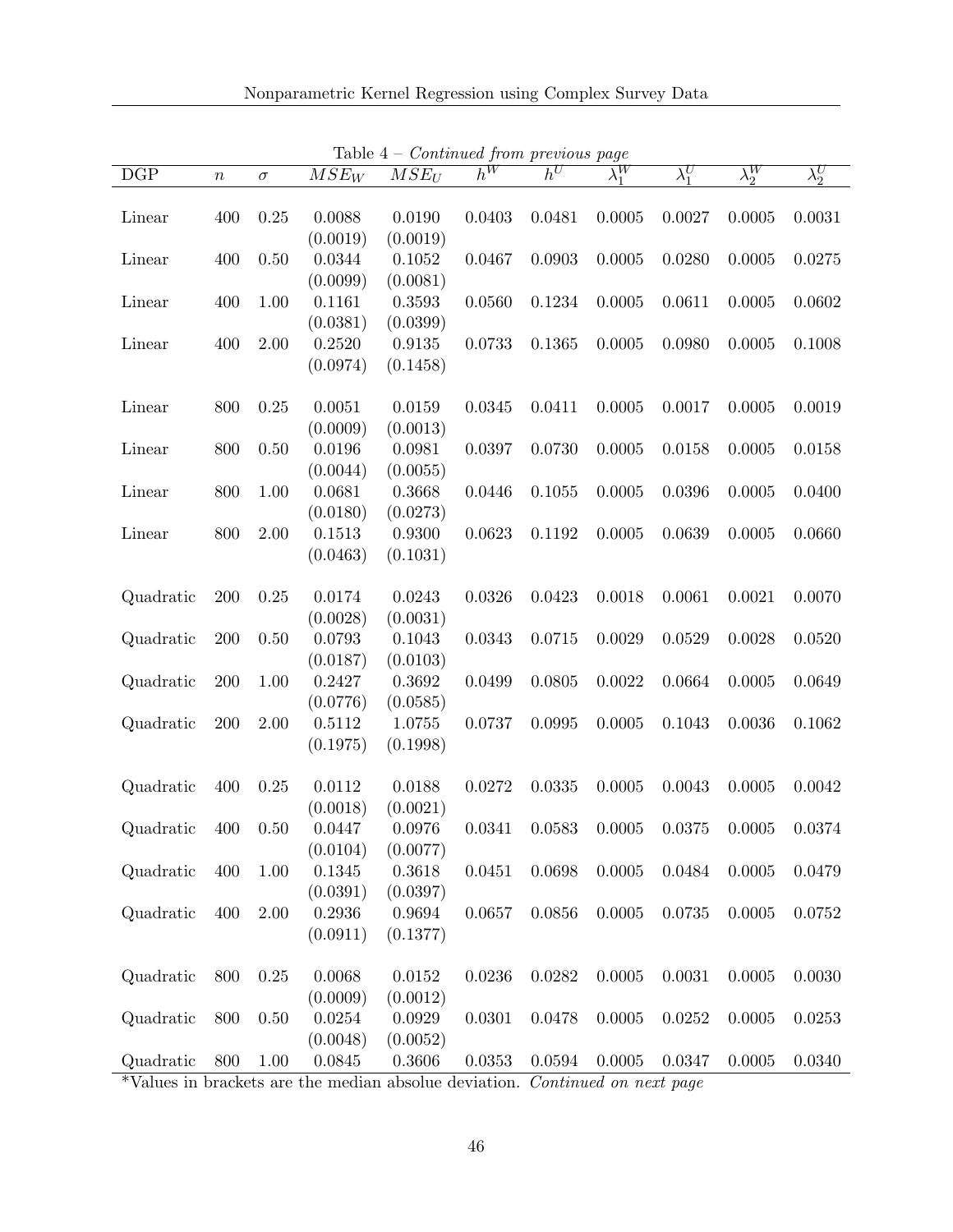| DGP                     | $\, n$  | $\sigma$ | $\overline{M}\overline{S}E_W$ | $\overline{MSE_U}$ | $\bar{h}^W$ | $h^U$  | ◡<br>$\lambda_1^W$ | $\lambda_1^U$ | $\lambda_2^W$ | $\lambda_2^U$ |
|-------------------------|---------|----------|-------------------------------|--------------------|-------------|--------|--------------------|---------------|---------------|---------------|
|                         |         |          | $\overline{(0.0201)}$         | (0.0274)           |             |        |                    |               |               |               |
| Quadratic               | 800     | 2.00     | 0.1834                        | 0.9575             | 0.0498      | 0.0733 | 0.0005             | 0.0495        | 0.0005        | 0.0487        |
|                         |         |          | (0.0471)                      | (0.0947)           |             |        |                    |               |               |               |
|                         |         |          |                               |                    |             |        |                    |               |               |               |
| <b>Bump</b>             | 200     | 0.25     | 0.0213                        | 0.0281             | 0.0219      | 0.0323 | 0.0479             | 0.1201        | 0.0526        | 0.1186        |
|                         |         |          | (0.0045)                      | (0.0030)           |             |        |                    |               |               |               |
| <b>Bump</b>             | 200     | 0.50     | 0.0985                        | 0.1274             | 0.0199      | 0.0443 | 0.0679             | 0.2620        | 0.0762        | 0.2755        |
|                         |         |          | (0.0353)                      | (0.0128)           |             |        |                    |               |               |               |
| <b>Bump</b>             | $200\,$ | 1.00     | 0.3187                        | 0.4853             | 0.0251      | 0.0481 | 0.1662             | 0.4613        | 0.1914        | 0.5034        |
|                         |         |          | (0.1245)                      | (0.0634)           |             |        |                    |               |               |               |
| <b>Bump</b>             | 200     | 2.00     | 0.5859                        | 1.1416             | 0.0423      | 0.0758 | 0.3663             | 0.5664        | 0.4686        | 0.6306        |
|                         |         |          | (0.2520)                      | (0.2232)           |             |        |                    |               |               |               |
|                         |         |          |                               |                    |             |        |                    |               |               |               |
| <b>Bump</b>             | 400     | 0.25     | 0.0136                        | 0.0240             | 0.0206      | 0.0289 | 0.0468             | 0.0780        | 0.0485        | 0.0809        |
|                         |         |          | (0.0026)                      | (0.0021)           |             |        |                    |               |               |               |
| <b>Bump</b>             | 400     | $0.50\,$ | 0.0538                        | 0.1196             | 0.0213      | 0.0396 | 0.0880             | 0.2012        | 0.0791        | 0.1934        |
|                         |         |          | (0.0163)                      | (0.0087)           |             |        |                    |               |               |               |
| <b>Bump</b>             | 400     | 1.00     | 0.1899                        | 0.4618             | 0.0214      | 0.0408 | 0.1464             | 0.3323        | 0.1570        | 0.3505        |
|                         |         |          | (0.0777)                      | (0.0398)           |             |        |                    |               |               |               |
| <b>Bump</b>             | 400     | 2.00     | 0.3524                        | 1.1102             | 0.0328      | 0.0566 | 0.3569             | 0.5048        | 0.3540        | 0.4561        |
|                         |         |          | (0.1430)                      | (0.1561)           |             |        |                    |               |               |               |
|                         |         |          |                               |                    |             |        |                    |               |               |               |
| <b>Bump</b>             | 800     | 0.25     | 0.0081                        | 0.0206             | 0.0194      | 0.0248 | 0.0363             | 0.0514        | 0.0361        | 0.0510        |
|                         |         |          | (0.0013)                      | (0.0015)           |             |        |                    |               |               |               |
| <b>Bump</b>             | 800     | $0.50\,$ | 0.0309                        | 0.1132             | 0.0205      | 0.0349 | 0.0718             | 0.1314        | 0.0736        | 0.1360        |
|                         |         |          | (0.0071)                      | (0.0063)           |             |        |                    |               |               |               |
| <b>Bump</b>             | 800     | 1.00     | 0.1049                        | 0.4512             | 0.0205      | 0.0357 | 0.1153             | 0.2488        | 0.1259        | 0.2567        |
|                         |         |          | (0.0352)                      | (0.0285)           |             |        |                    |               |               |               |
| <b>Bump</b>             | 800     | 2.00     | 0.1946                        | 1.0934             | 0.0292      | 0.0458 | 0.2843             | 0.3927        | 0.2859        | 0.3869        |
|                         |         |          | (0.0672)                      | (0.1130)           |             |        |                    |               |               |               |
|                         |         |          |                               |                    |             |        |                    |               |               |               |
| Hardle                  | 200     | 0.25     | 0.0352                        | 0.0392             | 0.0124      | 0.0124 | 0.0062             | 0.0019        | 0.0057        | 0.0028        |
|                         |         |          | (0.0038)                      | (0.0035)           |             |        |                    |               |               |               |
| $\operatorname{Hardle}$ | 200     | 1.00     | 0.1243                        | 0.1680             | 0.0165      | 0.0220 | 0.0325             | 0.0910        | 0.0296        | 0.0919        |
|                         |         |          | (0.0195)                      | (0.0151)           |             |        |                    |               |               |               |
| $\operatorname{Hardle}$ | 200     | 1.00     | 0.3320                        | 0.4723             | 0.0233      | 0.0459 | 0.0994             | 0.1831        | 0.0949        | 0.1769        |
|                         |         |          | (0.0815)                      | (0.0632)           |             |        |                    |               |               |               |
| Hardle                  | 200     | 2.00     | 0.7148                        | 1.1880             | 0.0312      | 0.0548 | 0.2420             | 0.3532        | 0.2383        | 0.3551        |
|                         |         |          | (0.2107)                      | (0.2186)           |             |        |                    |               |               |               |
|                         |         |          |                               |                    |             |        |                    |               |               |               |
| Hardle                  | 400     | 0.25     | 0.0246                        | 0.0316             | 0.0109      | 0.0108 | 0.0064             | 0.0016        | 0.0067        | 0.0014        |
|                         |         |          | (0.0025)                      | (0.0023)           |             |        |                    |               |               |               |

Table  $4$  – *Continued from previous page*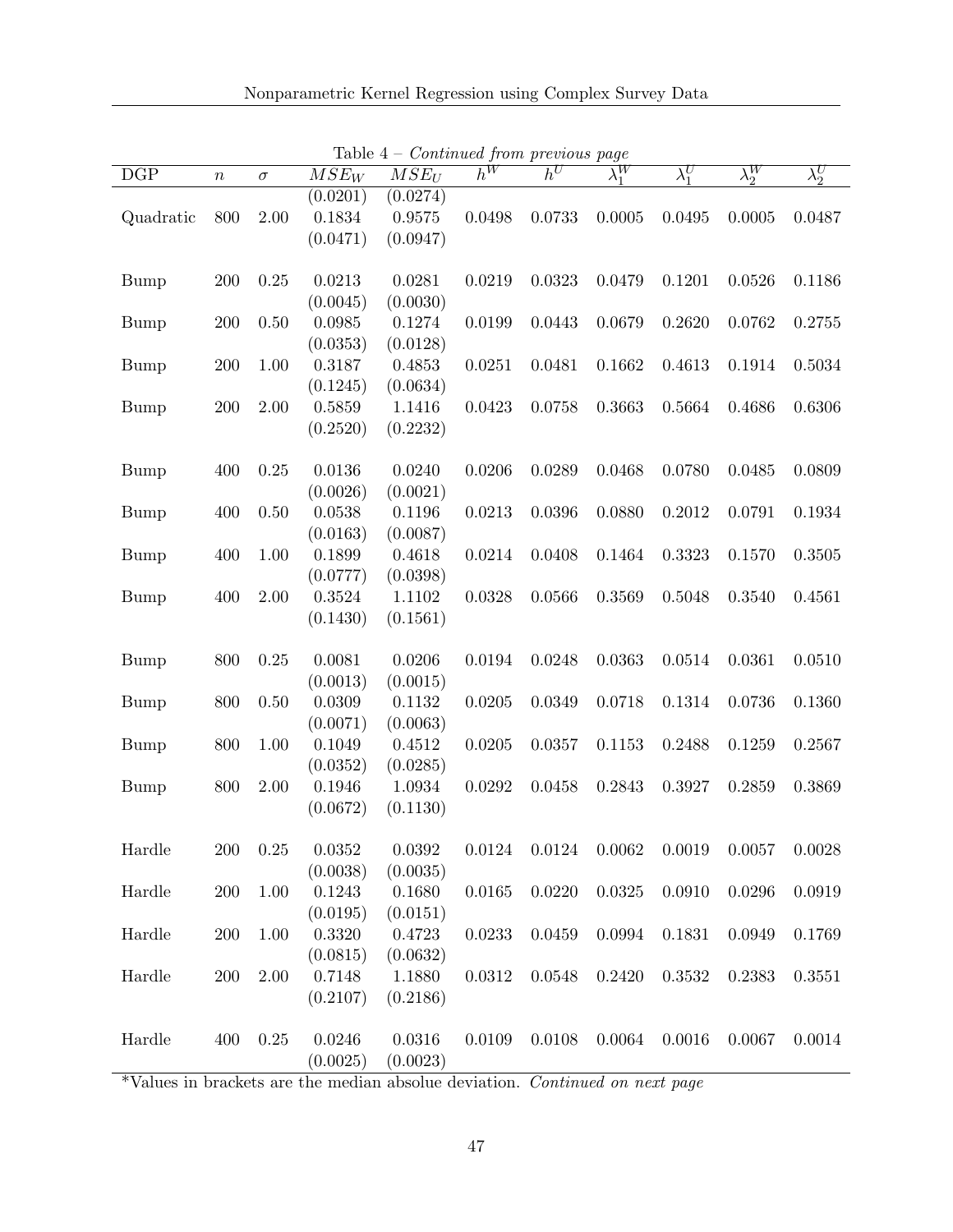| DGP    | $\boldsymbol{n}$ | $\sigma$ | $MSE_W$  | $MSE_U$  | $h^W$  | $h^U$  | $\lambda_1^W$ | $\lambda_1^U$ | $\lambda_2^W$ | $\overline{\lambda_2^U}$ |
|--------|------------------|----------|----------|----------|--------|--------|---------------|---------------|---------------|--------------------------|
| Hardle | 400              | 0.50     | 0.0822   | 0.1393   | 0.0152 | 0.0186 | 0.0281        | 0.0737        | 0.0273        | 0.0727                   |
|        |                  |          | (0.0132) | (0.0095) |        |        |               |               |               |                          |
| Hardle | 400              | 1.00     | 0.2137   | 0.4353   | 0.0200 | 0.0329 | 0.0725        | 0.1293        | 0.0694        | 0.1325                   |
|        |                  |          | (0.0480) | (0.0403) |        |        |               |               |               |                          |
| Hardle | 400              | 2.00     | 0.4427   | 1.0907   | 0.0263 | 0.0428 | 0.1814        | 0.2661        | 0.1709        | 0.2561                   |
|        |                  |          | (0.1169) | (0.1346) |        |        |               |               |               |                          |
|        |                  |          |          |          |        |        |               |               |               |                          |
| Hardle | 800              | 0.25     | 0.0156   | 0.0252   | 0.0102 | 0.0096 | 0.0052        | 0.0018        | 0.0057        | 0.0024                   |
|        |                  |          | (0.0016) | (0.0016) |        |        |               |               |               |                          |
| Hardle | 800              | 0.50     | 0.0505   | 0.1182   | 0.0150 | 0.0157 | 0.0133        | 0.0540        | 0.0144        | 0.0534                   |
|        |                  |          | (0.0071) | (0.0064) |        |        |               |               |               |                          |
| Hardle | 800              | 1.00     | 0.1340   | 0.3967   | 0.0189 | 0.0266 | 0.0331        | 0.0974        | 0.0318        | 0.0971                   |
|        |                  |          | (0.0256) | (0.0250) |        |        |               |               |               |                          |
| Hardle | 800              | 2.00     | 0.2860   | 1.0267   | 0.0216 | 0.0340 | 0.1113        | 0.1959        | 0.1064        | 0.1945                   |
|        |                  |          | (0.0606) | (0.0944) |        |        |               |               |               |                          |
|        |                  |          |          |          |        |        |               |               |               |                          |

Table  $4$  – *Continued from previous page* 

\*Values in brackets are the median absolue deviation.

| DGP    | $\boldsymbol{n}$ | $\sigma$ | $MSE_W$            | $MSE_U$            | $h^W$  | $h^U$  | $\overline{\lambda_1^W}$ | $\lambda_1^U$ | $\overline{\lambda_2^W}$ | $\lambda_2^U$ |
|--------|------------------|----------|--------------------|--------------------|--------|--------|--------------------------|---------------|--------------------------|---------------|
| Linear | <b>200</b>       | 0.25     | 0.0092             | 0.0092             | 0.0594 | 0.0557 | 0.0130                   | 0.0126        | 0.0125                   | 0.0124        |
|        |                  |          | (0.0015)           | (0.0014)           |        |        |                          |               |                          |               |
| Linear | <b>200</b>       | 0.50     | 0.0251             | 0.0251             | 0.0836 | 0.0811 | 0.0351                   | 0.0331        | 0.0340                   | 0.0327        |
|        |                  |          | (0.0052)           | (0.0050)           |        |        |                          |               |                          |               |
| Linear | <b>200</b>       | 1.00     | 0.0712             | 0.0712             | 0.1121 | 0.1251 | 0.0921                   | 0.0794        | 0.0878                   | 0.0794        |
|        |                  |          | (0.0178)           | (0.0166)           |        |        |                          |               |                          |               |
| Linear | <b>200</b>       | 2.00     | 0.2329             | 0.2329             | 0.1420 | 0.1800 | 0.2137                   | 0.1992        | 0.2229                   | 0.1961        |
|        |                  |          | (0.0758)           | (0.0586)           |        |        |                          |               |                          |               |
|        |                  |          |                    |                    |        |        |                          |               |                          |               |
| Linear | 400              | 0.25     | 0.0054             | 0.0054             | 0.0511 | 0.0468 | 0.0082                   | 0.0080        | 0.0081                   | 0.0080        |
| Linear |                  |          | (0.0008)           | (0.0008)           | 0.0720 |        |                          |               | 0.0212                   |               |
|        | 400              | 0.50     | 0.0146<br>(0.0026) | 0.0146<br>(0.0025) |        | 0.0681 | 0.0207                   | 0.0204        |                          | 0.0205        |
| Linear | 400              | 1.00     | 0.0417             | 0.0417             | 0.0994 | 0.1029 | 0.0577                   | 0.0508        | 0.0571                   | 0.0525        |
|        |                  |          | (0.0100)           | (0.0097)           |        |        |                          |               |                          |               |
| Linear | 400              | 2.00     | 0.1249             | 0.1249             | 0.1285 | 0.1585 | 0.1438                   | 0.1263        | 0.1383                   | 0.1250        |
|        |                  |          | (0.0334)           | (0.0323)           |        |        |                          |               |                          |               |
|        |                  |          |                    |                    |        |        |                          |               |                          |               |

Table 5: Simulation results for median of MSE and bandwidths from stratification on  $x_1^c$ 

 $*$ Values in brackets are the median absolute deviation. Continued on next page  $\overline{\phantom{a}}$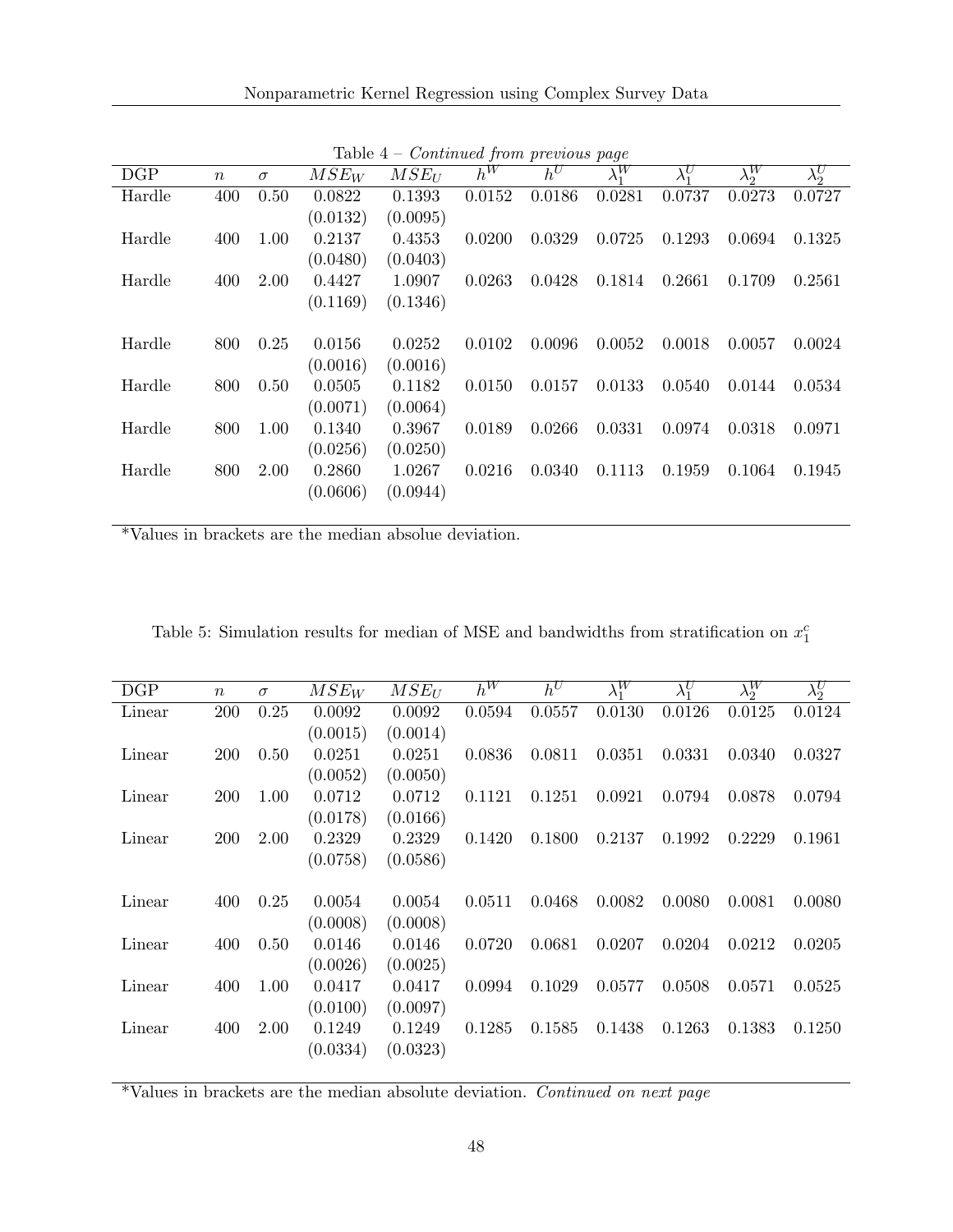| DGP         | $\boldsymbol{n}$ | $\sigma$ | $\overline{M}SE_W$ | $MSE_U$  | $h^W$  | $h^U$  | $\lambda_1^W$ | $\lambda_1^U$ | $\lambda_2^W$ | $\lambda_2^U$ |
|-------------|------------------|----------|--------------------|----------|--------|--------|---------------|---------------|---------------|---------------|
| Linear      | 800              | 0.25     | 0.0030             | 0.0030   | 0.0432 | 0.0394 | 0.0044        | 0.0046        | 0.0045        | 0.0049        |
|             |                  |          | (0.0004)           | (0.0005) |        |        |               |               |               |               |
| Linear      | 800              | 0.50     | 0.0084             | 0.0084   | 0.0617 | 0.0569 | 0.0119        | 0.0117        | 0.0122        | 0.0120        |
|             |                  |          | (0.0014)           | (0.0015) |        |        |               |               |               |               |
| Linear      | 800              | 1.00     | 0.0239             | 0.0239   | 0.0856 | 0.0840 | 0.0334        | 0.0318        | 0.0342        | 0.0323        |
|             |                  |          | (0.0046)           | (0.0048) |        |        |               |               |               |               |
| Linear      | 800              | 2.00     | 0.0702             | 0.0702   | 0.1161 | 0.1310 | 0.0916        | 0.0795        | 0.0901        | 0.0784        |
|             |                  |          | (0.0187)           | (0.0170) |        |        |               |               |               |               |
|             |                  |          |                    |          |        |        |               |               |               |               |
| Quadratic   | 200              | 0.25     | 0.0142             | 0.0141   | 0.0364 | 0.0348 | 0.0058        | 0.0058        | 0.0058        | 0.0057        |
|             |                  |          | (0.0018)           | (0.0018) |        |        |               |               |               |               |
| Quadratic   | 200              | $0.50\,$ | 0.0380             | 0.0383   | 0.0537 | 0.0511 | 0.0226        | 0.0221        | 0.0232        | 0.0236        |
|             |                  |          | (0.0060)           | (0.0061) |        |        |               |               |               |               |
| Quadratic   | 200              | 1.00     | 0.1060             | 0.1064   | 0.0764 | 0.0741 | 0.0609        | 0.0589        | 0.0612        | 0.0594        |
|             |                  |          | (0.0217)           | (0.0207) |        |        |               |               |               |               |
| Quadratic   | 200              | 2.00     | 0.2976             | 0.2967   | 0.1092 | 0.1092 | 0.1464        | 0.1380        | 0.1369        | 0.1293        |
|             |                  |          | (0.0764)           | (0.0738) |        |        |               |               |               |               |
|             |                  |          |                    |          |        |        |               |               |               |               |
| Quadratic   | 400              | 0.25     | 0.0083             | 0.0084   | 0.0311 | 0.0297 | 0.0050        | 0.0052        | 0.0055        | 0.0055        |
|             |                  |          | (0.0010)           | (0.0010) |        |        |               |               |               |               |
| Quadratic   | 400              | 0.50     | 0.0224             | 0.0228   | 0.0454 | 0.0430 | 0.0145        | 0.0144        | 0.0147        | 0.0150        |
|             |                  |          | (0.0034)           | (0.0034) |        |        |               |               |               |               |
| Quadratic   | 400              | 1.00     | 0.0639             | 0.0635   | 0.0654 | 0.0618 | 0.0390        | 0.0389        | 0.0390        | 0.0392        |
|             |                  |          | (0.0123)           | (0.0114) |        |        |               |               |               |               |
| Quadratic   | 400              | 2.00     | 0.1758             | 0.1749   | 0.0912 | 0.0890 | 0.0955        | 0.0928        | 0.0978        | 0.0954        |
|             |                  |          | (0.0393)           | (0.0381) |        |        |               |               |               |               |
|             |                  |          |                    |          |        |        |               |               |               |               |
| Quadratic   | 800              | 0.25     | 0.0048             | 0.0049   | 0.0264 | 0.0253 | 0.0031        | 0.0031        | 0.0033        | 0.0033        |
|             |                  |          | (0.0005)           | (0.0005) |        |        |               |               |               |               |
| Quadratic   | 800              | 0.50     | 0.0134             | 0.0135   | 0.0383 | 0.0362 | 0.0090        | 0.0093        | 0.0086        | 0.0087        |
|             |                  |          | (0.0018)           | (0.0019) |        |        |               |               |               |               |
| Quadratic   | 800              | 1.00     | 0.0374             | 0.0383   | 0.0551 | 0.0516 | 0.0231        | 0.0228        | 0.0232        | 0.0235        |
|             |                  |          | (0.0061)           | (0.0060) |        |        |               |               |               |               |
| Quadratic   | 800              | 2.00     | 0.1028             | 0.1043   | 0.0776 | 0.0749 | 0.0625        | 0.0596        | 0.0639        | 0.0609        |
|             |                  |          | (0.0202)           | (0.0186) |        |        |               |               |               |               |
|             |                  |          |                    |          |        |        |               |               |               |               |
| <b>Bump</b> | 200              | 0.25     | 0.0117             | 0.0115   | 0.0344 | 0.0338 | 0.1157        | 0.1142        | 0.1198        | 0.1195        |
|             |                  |          | (0.0018)           | (0.0017) |        |        |               |               |               |               |
| Bump        | 200              | 0.50     | 0.0300             | 0.0291   | 0.0463 | 0.0434 | 0.2390        | 0.2397        | 0.2426        | 0.2484        |
|             |                  |          | (0.0056)           | (0.0052) |        |        |               |               |               |               |
| <b>Bump</b> | <b>200</b>       | 1.00     | 0.0792             | 0.0699   | 0.0672 | 0.0614 | 0.4404        | 0.4787        | 0.4203        | 0.4478        |
|             |                  |          | (0.0195)           | (0.0152) |        |        |               |               |               |               |

Table  $5$  – *Continued from previous page*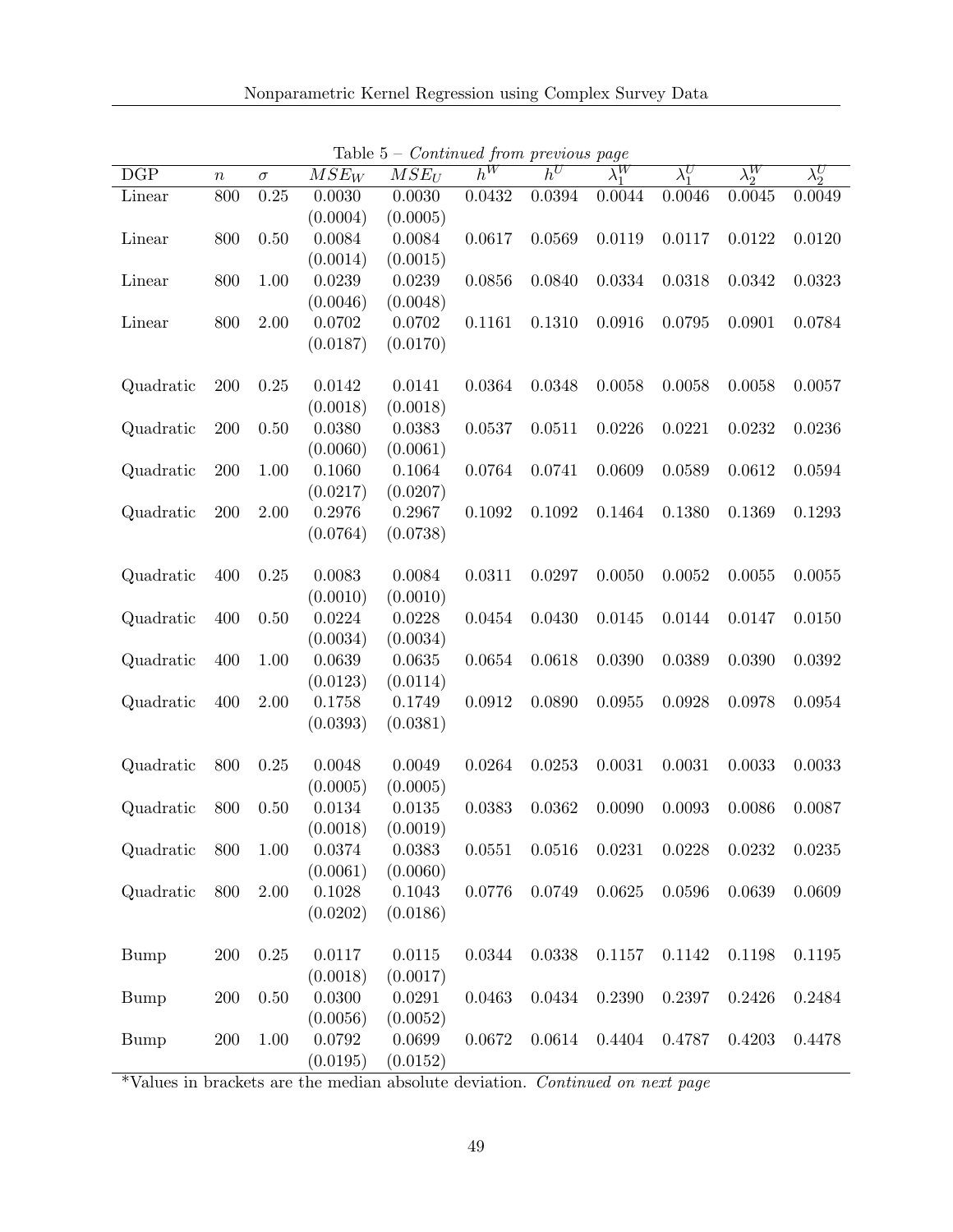| DGP                                                | $\boldsymbol{n}$ | $\sigma$ | $\overline{M}SE_W$ | $\overline{MSE_U}$ | continuou provisão pago<br>$h^W$ | $h^U$  | $\lambda_1^W$ | $\lambda_1^U$ | $\lambda_2^W$ | $\lambda_2^U$ |
|----------------------------------------------------|------------------|----------|--------------------|--------------------|----------------------------------|--------|---------------|---------------|---------------|---------------|
| <b>Bump</b>                                        | 200              | 2.00     | 0.2085             | 0.1720             | 0.0967                           | 0.1038 | 0.7204        | 0.7687        | 0.6967        | 0.7873        |
|                                                    |                  |          | (0.0626)           | (0.0535)           |                                  |        |               |               |               |               |
|                                                    |                  |          |                    |                    |                                  |        |               |               |               |               |
| <b>Bump</b>                                        | 400              | 0.25     | 0.0073             | 0.0071             | 0.0301                           | 0.0300 | 0.0771        | 0.0769        | 0.0778        | 0.0756        |
|                                                    |                  |          | (0.0009)           | (0.0009)           |                                  |        |               |               |               |               |
| <b>Bump</b>                                        | 400              | 0.50     | 0.0190             | 0.0188             | 0.0408                           | 0.0390 | 0.1620        | 0.1629        | 0.1669        | 0.1679        |
|                                                    |                  |          | (0.0030)           | (0.0028)           |                                  |        |               |               |               |               |
| <b>Bump</b>                                        | 400              | 1.00     | 0.0485             | 0.0461             | 0.0553                           | 0.0509 | 0.3219        | 0.3313        | 0.3348        | 0.3404        |
|                                                    |                  |          | (0.0105)           | (0.0089)           |                                  |        |               |               |               |               |
| <b>Bump</b>                                        | 400              | 2.00     | 0.1248             | 0.1119             | 0.0852                           | 0.0788 | 0.6133        | 0.6383        | 0.5458        | 0.5712        |
|                                                    |                  |          | (0.0341)           | (0.0286)           |                                  |        |               |               |               |               |
|                                                    |                  |          |                    |                    |                                  |        |               |               |               |               |
| <b>Bump</b>                                        | 800              | 0.25     | 0.0044             | 0.0043             | 0.0263                           | 0.0263 | 0.0476        | 0.0461        | 0.0482        | 0.0471        |
|                                                    |                  |          | (0.0005)           | (0.0005)           |                                  |        |               |               |               |               |
| <b>Bump</b>                                        | 800              | 0.50     | 0.0115             | 0.0114             | 0.0353                           | 0.0343 | 0.1126        | 0.1120        | 0.1115        | 0.1114        |
|                                                    |                  |          | (0.0016)           | (0.0016)           |                                  |        |               |               |               |               |
| <b>Bump</b>                                        | 800              | 1.00     | 0.0300             | 0.0300             | 0.0485                           | 0.0451 | 0.2415        | 0.2447        | 0.2342        | 0.2395        |
|                                                    |                  |          | (0.0055)           | (0.0058)           |                                  |        |               |               |               |               |
| <b>Bump</b>                                        | 800              | $2.00\,$ | 0.0769             | 0.0710             | 0.0676                           | 0.0614 | 0.4314        | 0.4516        | 0.4494        | 0.4724        |
|                                                    |                  |          | (0.0185)           | (0.0154)           |                                  |        |               |               |               |               |
|                                                    |                  |          |                    |                    |                                  |        |               |               |               |               |
| Hardle                                             | 200              | 0.25     | 0.0239             | 0.0238             | 0.0168                           | 0.0166 | 0.0522        | 0.0531        | 0.0547        | 0.0552        |
|                                                    |                  |          | (0.0027)           | (0.0027)           |                                  |        |               |               |               |               |
| Hardle                                             | 200              | 0.50     | 0.0635             | 0.0635             | 0.0217                           | 0.0215 | 0.1436        | 0.1436        | 0.1371        | 0.1368        |
|                                                    |                  |          | (0.0080)           | (0.0081)           |                                  |        |               |               |               |               |
| Hardle                                             | 200              | 1.00     | 0.1601             | 0.1561             | 0.0290                           | 0.0286 | 0.3086        | 0.3090        | 0.2959        | 0.3035        |
|                                                    |                  |          | (0.0238)           | (0.0223)           |                                  |        |               |               |               |               |
| Hardle                                             | 200              | 2.00     | 0.3952             | 0.3550             | 0.0491                           | 0.0458 | 0.5082        | 0.5260        | 0.5187        | 0.5261        |
|                                                    |                  |          | (0.0802)           | (0.0631)           |                                  |        |               |               |               |               |
|                                                    |                  |          |                    |                    |                                  |        |               |               |               |               |
| Hardle                                             | 400              | 0.25     | 0.0152             | 0.0151             | 0.0147                           | 0.0146 | 0.0374        | 0.0377        | 0.0363        | 0.0364        |
|                                                    |                  |          | (0.0015)           | (0.0015)           |                                  |        |               |               |               |               |
| Hardle                                             | 400              | 0.50     | 0.0400             | 0.0399             | 0.0193                           | 0.0192 | 0.0979        | 0.0973        | 0.0949        | 0.0950        |
|                                                    |                  |          | (0.0043)           | (0.0043)           |                                  |        |               |               |               |               |
| $\operatorname*{Hardle}% \mathcal{M}_{\mathbb{C}}$ | 400              | 1.00     | 0.1021             | 0.1010             | 0.0253                           | 0.0250 | 0.2147        | 0.2136        | 0.2296        | 0.2299        |
|                                                    |                  |          | (0.0133)           | (0.0133)           |                                  |        |               |               |               |               |
| Hardle                                             | 400              | 2.00     | 0.2540             | 0.2454             | 0.0353                           | 0.0341 | 0.4068        | 0.4059        | 0.3872        | 0.3940        |
|                                                    |                  |          | (0.0412)           | (0.0354)           |                                  |        |               |               |               |               |
|                                                    |                  |          |                    |                    |                                  |        |               |               |               |               |
| Hardle                                             | 800              | 0.25     | 0.0090             | 0.0090             | 0.0128                           | 0.0127 | 0.0255        | 0.0255        | 0.0251        | 0.0249        |
|                                                    |                  |          | (0.0007)           | (0.0007)           |                                  |        |               |               |               |               |
| Hardle                                             | 800              | $0.50\,$ | 0.0243             | 0.0241             | 0.0170                           | 0.0169 | 0.0646        | 0.0638        | 0.0654        | 0.0644        |

Table  $5$  – *Continued from previous page*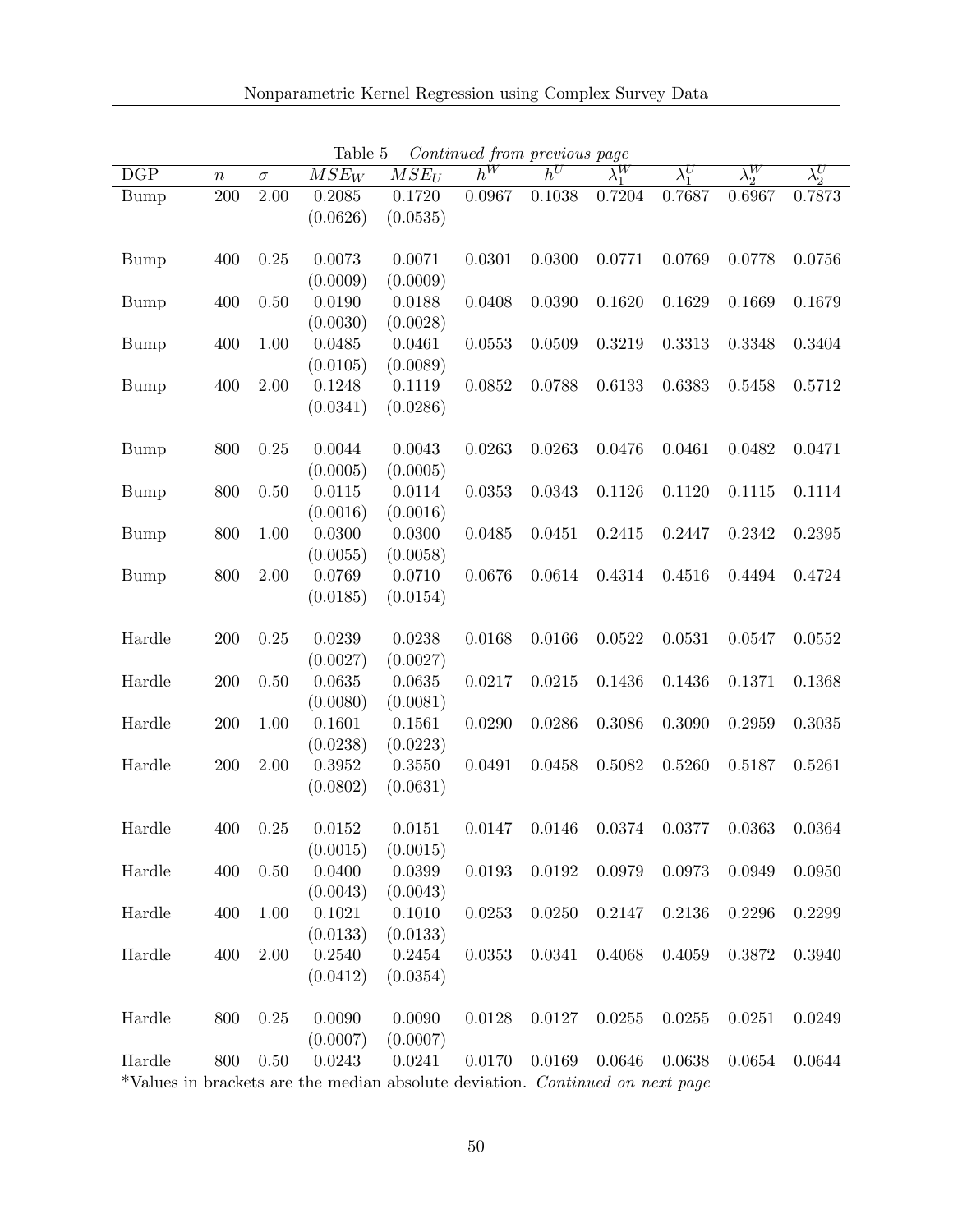| <b>Lable 5</b> Continued from previous page |       |          |          |            |        |       |                       |                                              |        |        |
|---------------------------------------------|-------|----------|----------|------------|--------|-------|-----------------------|----------------------------------------------|--------|--------|
| DGP                                         | $\,n$ | $\sigma$ | $MSE_W$  | $MSE_{II}$ | $h^W$  | $h^U$ | $\lambda_1^W$         |                                              |        |        |
|                                             |       |          | (0.0023) | (0.0023)   |        |       |                       |                                              |        |        |
| Hardle                                      | 800   | 1.00     | 0.0642   | 0.0635     | 0.0220 |       |                       | $0.0218$ $0.1530$ $0.1522$ $0.1523$ $0.1514$ |        |        |
|                                             |       |          | (0.0083) | (0.0081)   |        |       |                       |                                              |        |        |
| Hardle                                      | 800   | 2.00     | 0.1595   | 0.1581     | 0.0287 |       | $0.0282 \quad 0.3205$ | 0.3165                                       | 0.3040 | 0.3042 |
|                                             |       |          | (0.0216) | (0.0215)   |        |       |                       |                                              |        |        |

Table  $5 -$  Continued from previous page

\*Values in brackets are the median absolute deviation.

|  | Table 6: Bandwidths from Nonparametric Regressions |  |
|--|----------------------------------------------------|--|
|  |                                                    |  |
|  |                                                    |  |

| Estimator | Age    | Gender |
|-----------|--------|--------|
| WLC       | 6.1220 | 0.0005 |
| LC        | 4.0602 | 0.0119 |

# C Figures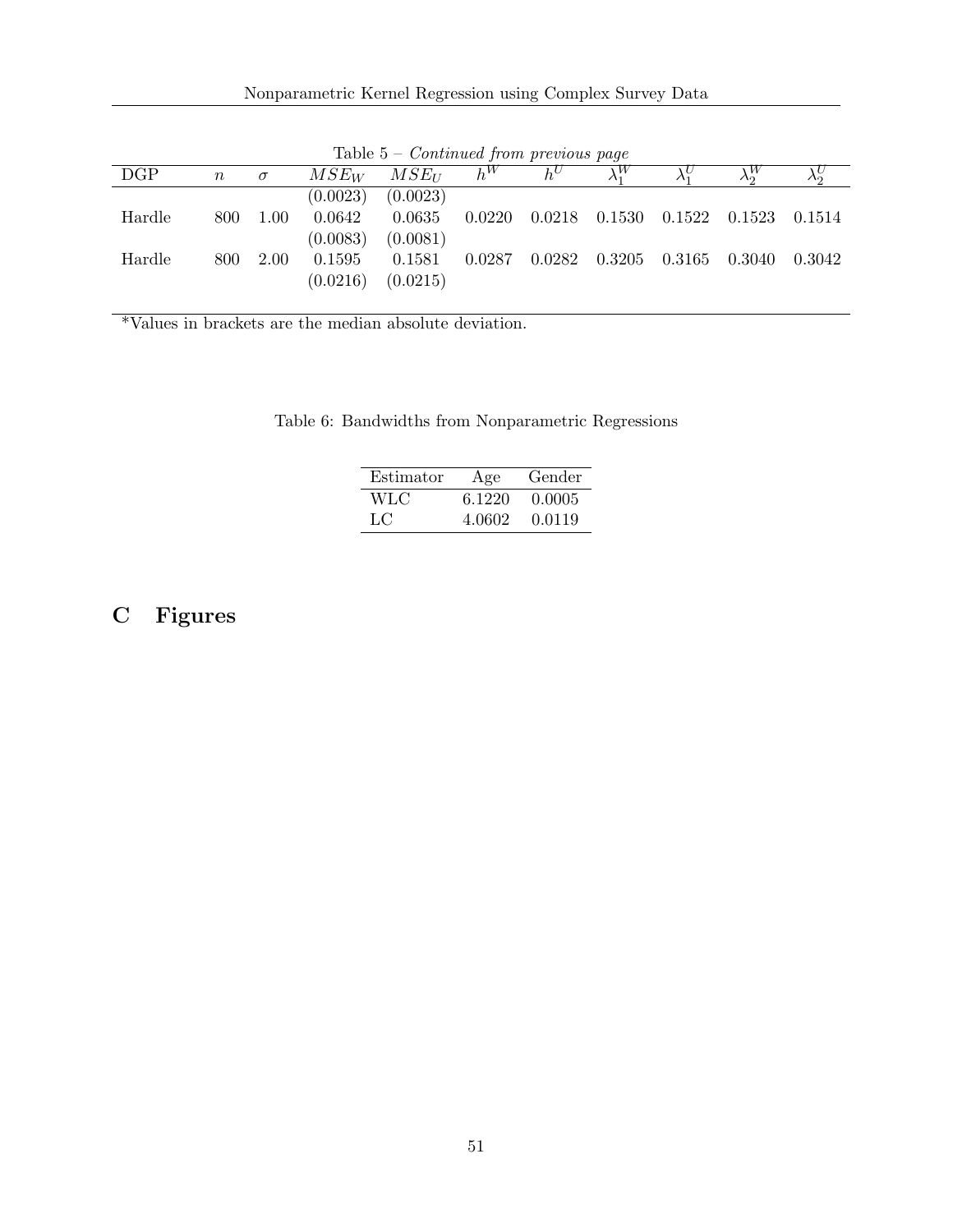

Figure 1: Population DGPs considered for simulations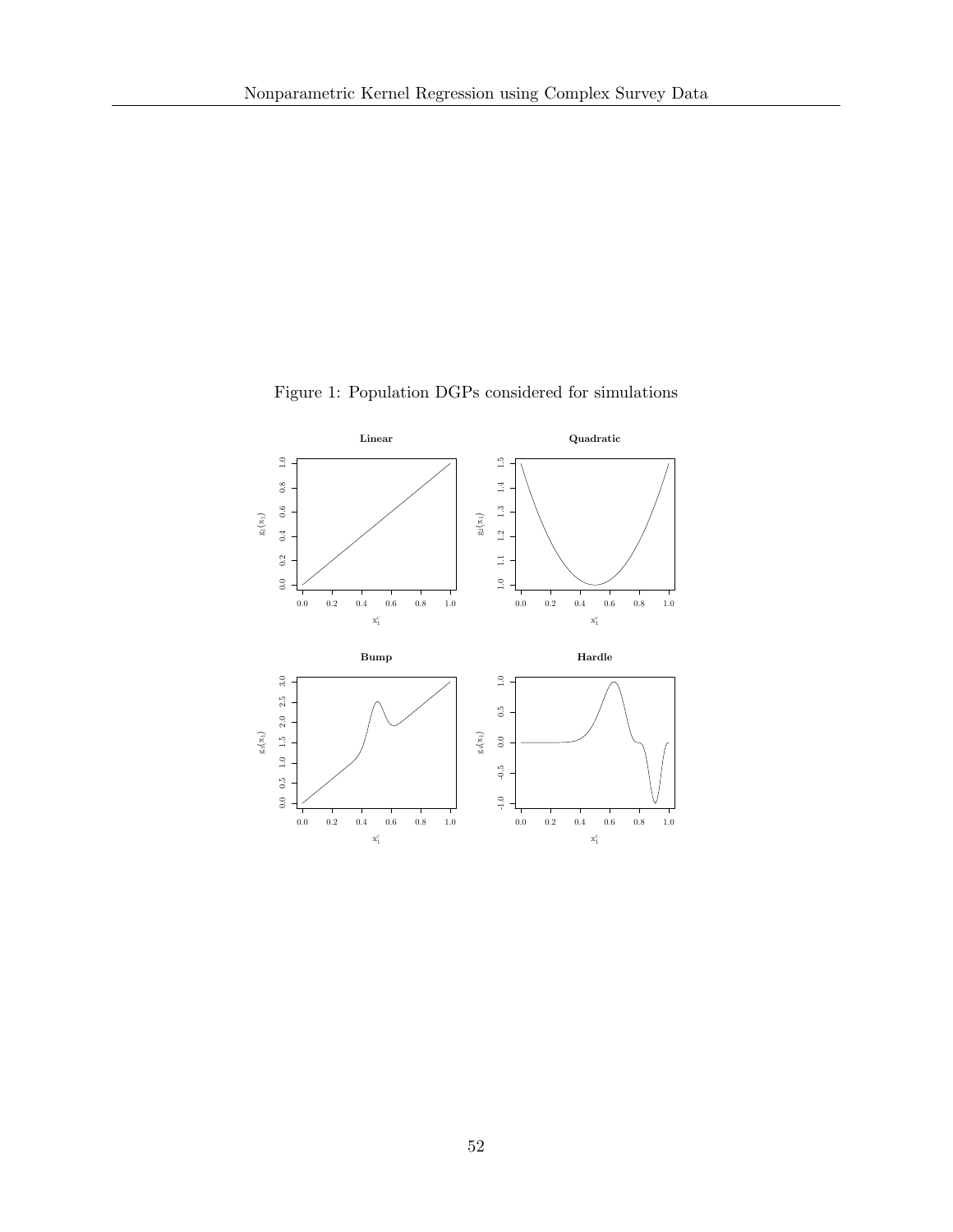Figure 2: Boxplot of MSE for OLS, WLS,  $\hat{g}(x)$ , and  $\tilde{g}(x)$  under SRS for  $n = 400$  and  $\sigma = 1.00$ 

(a) Linear

 $\mathrm{OLS} = 0.0079$  ,  $\mathrm{WLS} = 0.0079$  ,  $\mathrm{LC} = 0.038$  ,  $\mathrm{WLC} = 0.038$ 



(b) Quadratic

 $\mathrm{OLS} = 0.42$  ,  $\mathrm{WLS} = 0.42$  ,  $\mathrm{LC} = 0.0575$  ,  $\mathrm{WLC} = 0.0575$ 

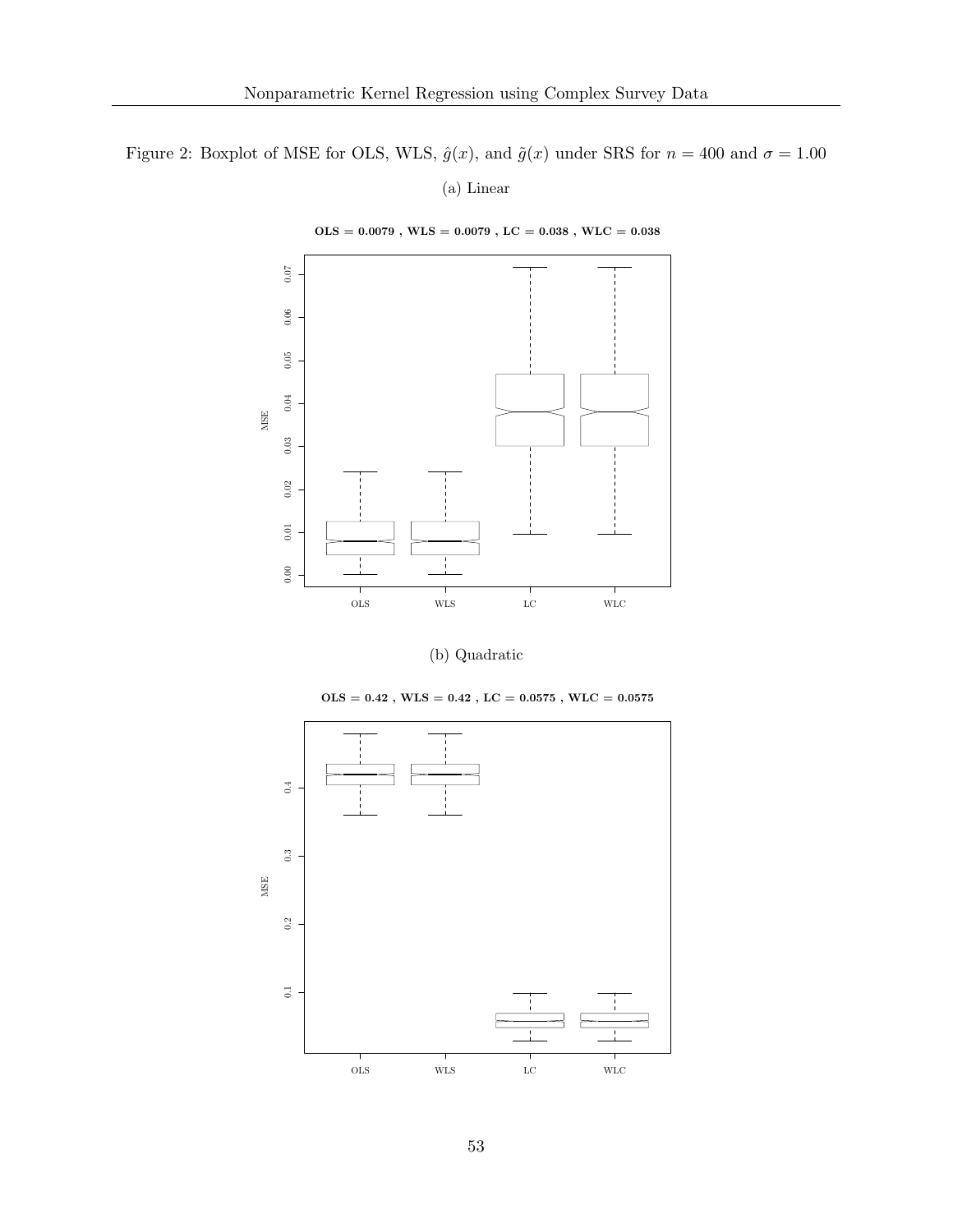









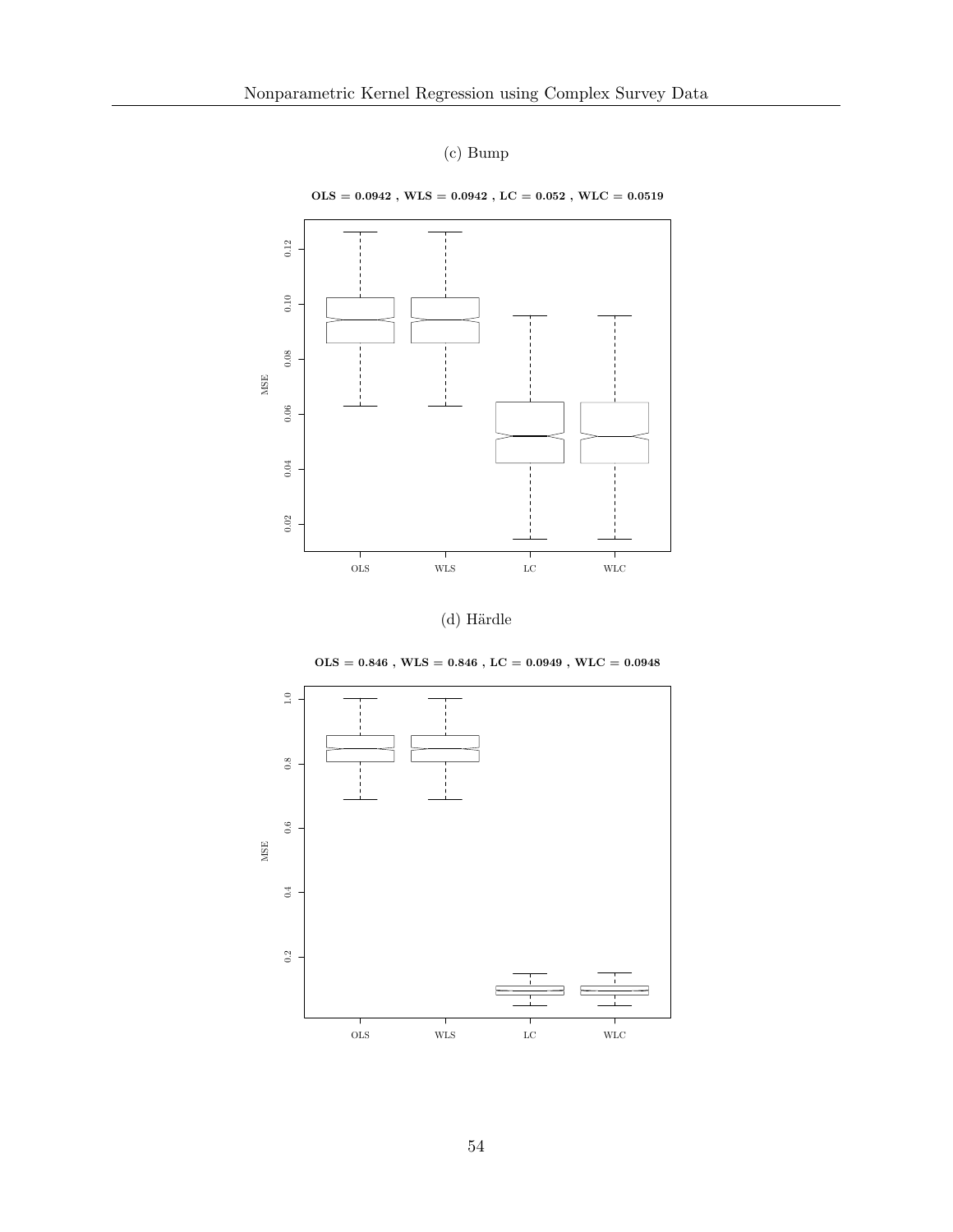Figure 3: Boxplots for  $MSE(\hat{g}(x))$  and  $MSE(\tilde{g}(x))$  under endogenous Stratification,  $\sigma = 0.50$ 

(a) Linear,  $n=200$ 



 $\text{WLC} = 0.0638$  ,  $\text{LC} = 0.109$ 

(b) Linear,  $n = 800$ 

 $\text{WLC} = 0.0196$  ,  $\text{LC} = 0.0981$ 

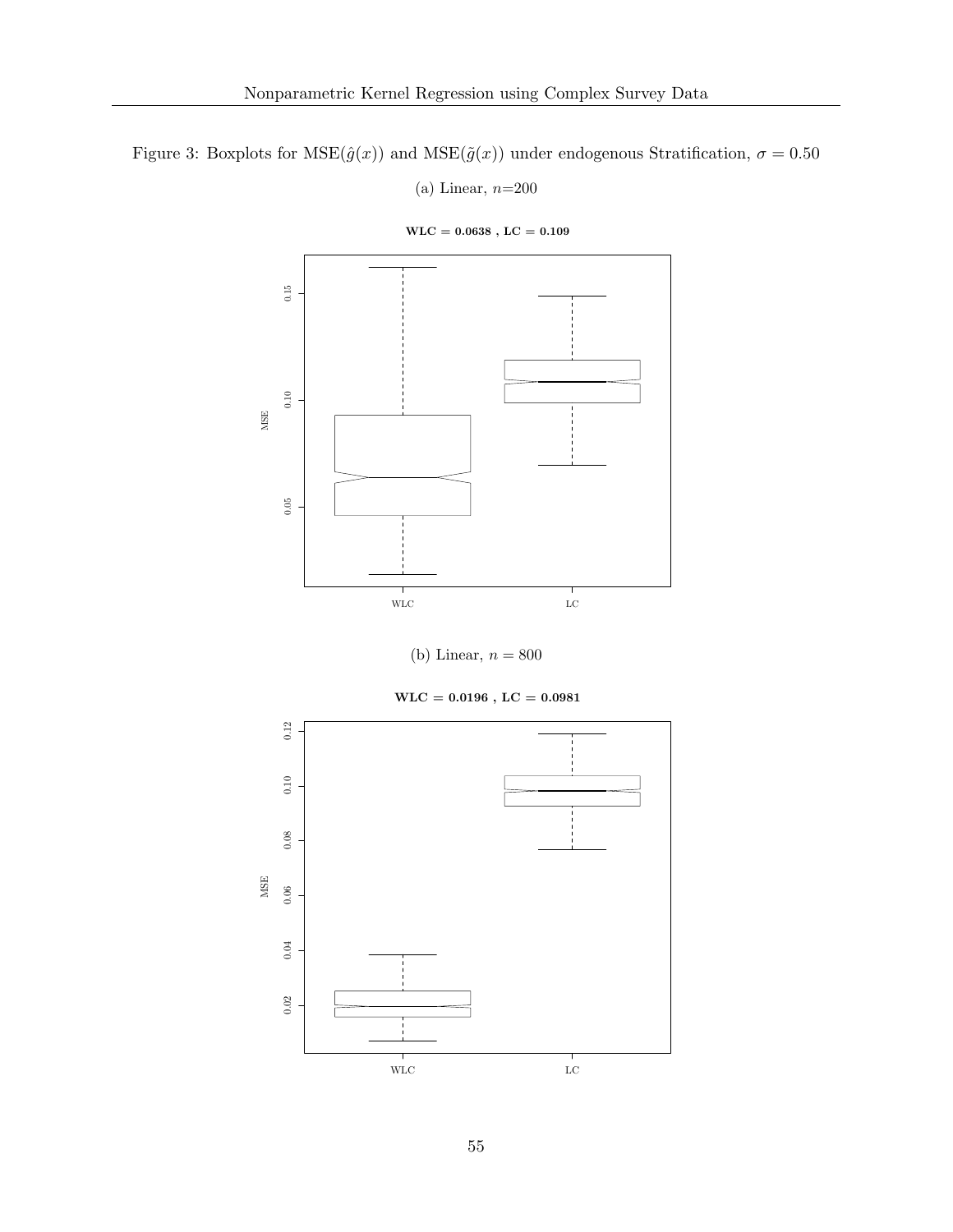- (c) Quadratic,  $n = 200$
- $\text{WLC} = 0.0793$  ,  $\text{LC} = 0.104$



(d) Quadratic,  $n = 800$ 

 $\text{WLC} = 0.0254$  ,  $\text{LC} = 0.0929$ 

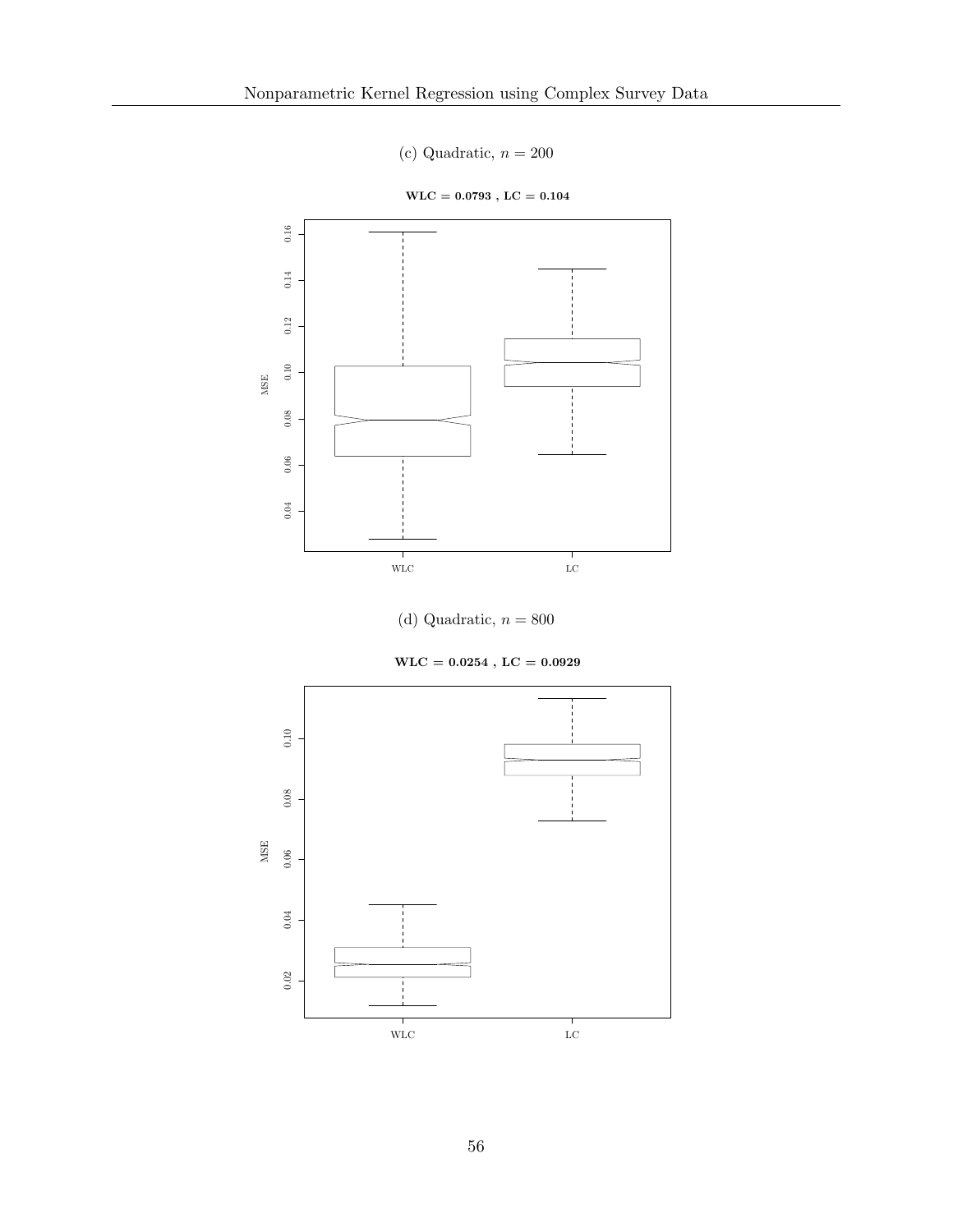(e) Bump,  $n = 200$ 

 $\text{WLC} = 0.0985$  ,  $\text{LC} = 0.127$ 



(f) Bump,  $n = 800$ 

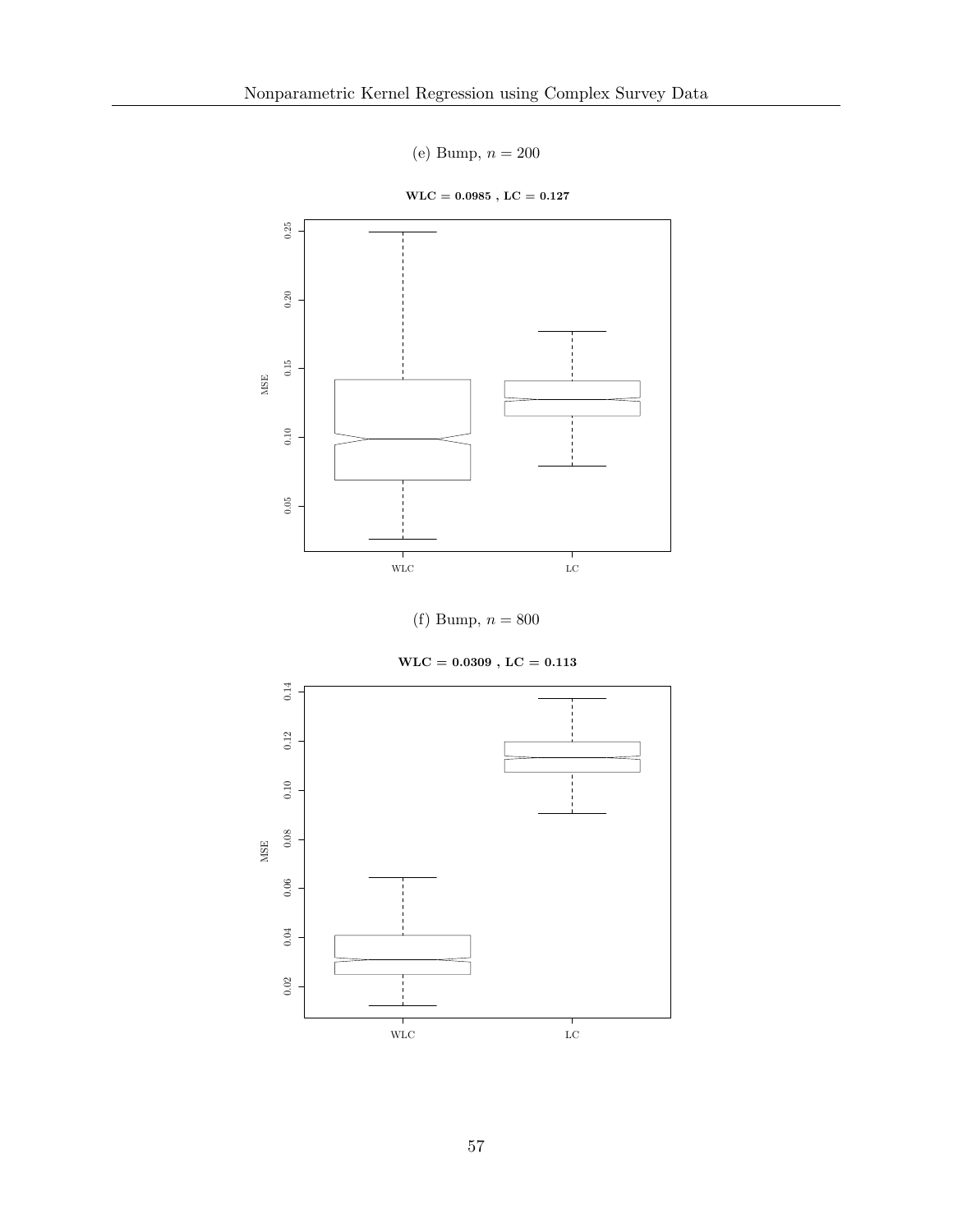(g) Härdle,  $n = 200$ 

 $\mathrm{WLC} = 0.124$  ,  $\mathrm{LC} = 0.168$ 



(h) Härdle,  $n = 800$ 

 $\mathrm{WLC} = 0.0505$  ,  $\mathrm{LC} = 0.118$ 

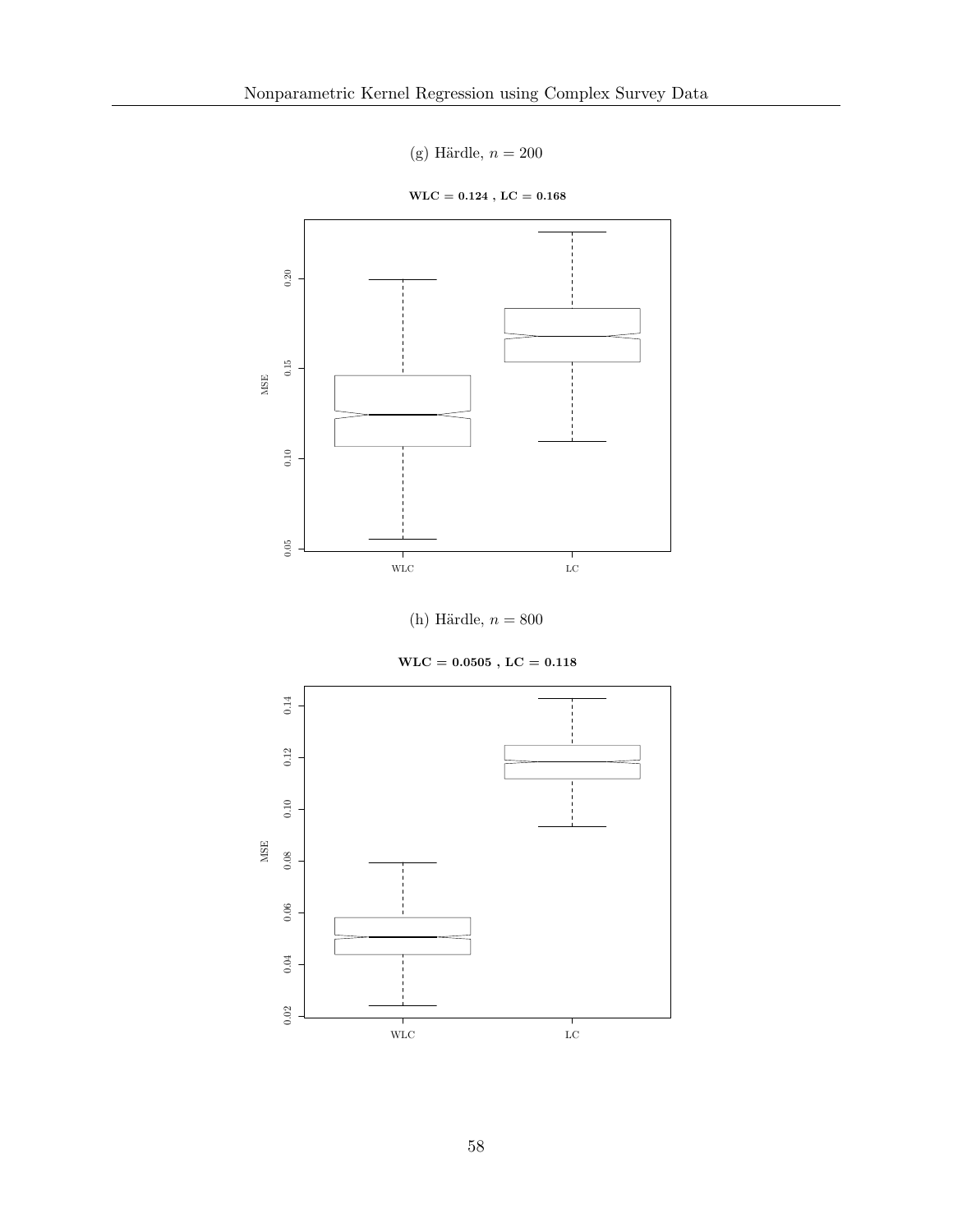Figure 4: Boxplots for MSE of OLS, WLS,  $\hat{g}(x)$ , and  $\tilde{g}(x)$  under endogenous Stratification,  $n = 800$ and  $\sigma=0.50$ 

(a) Linear

 $\mathrm{OLS}=0.044$  ,  $\mathrm{WLS}=0.00231$  ,  $\mathrm{LC}=0.0981$  ,  $\mathrm{WLC}=0.0196$ 



(b) Quadratic

 $\mathrm{OLS}=0.392$  ,  $\mathrm{WLS}=0.462$  ,  $\mathrm{LC}=0.0929$  ,  $\mathrm{WLC}=0.0254$ 

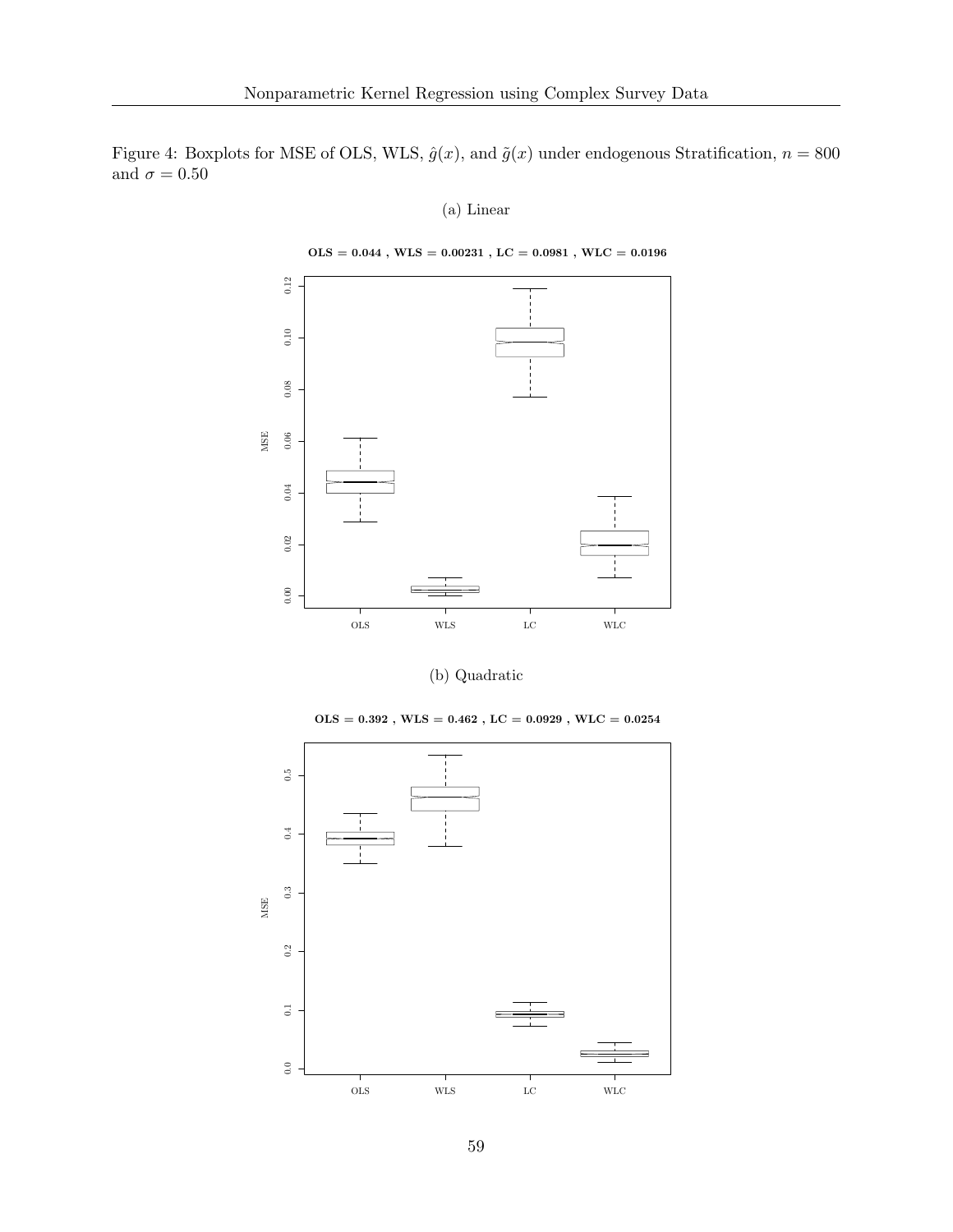### (c) Bump









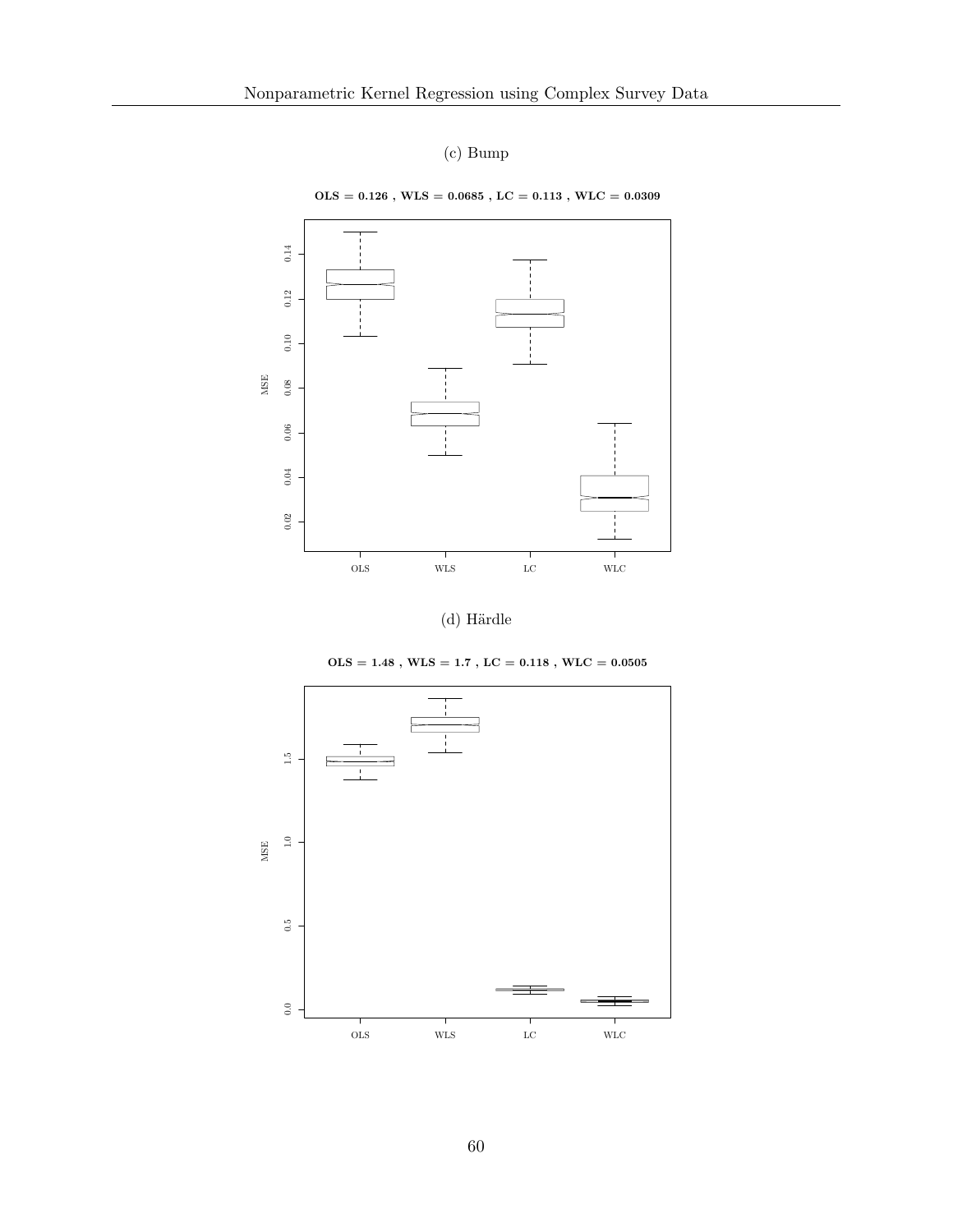Figure 5: Boxplots for  $MSE(\hat{g}(x))$  and  $MSE(\tilde{g}(x))$  under exogenous Stratification for Linear DGP

(a)  $n = 200$  and  $\sigma = 0.25$ 



 $\text{WLC} = 0.00918$  ,  $\text{LC} = 0.00935$ 

(b)  $n = 200$  and  $\sigma = 1.00$ 

 $\text{WLC} = 0.0712$  ,  $\text{LC} = 0.0687$ 

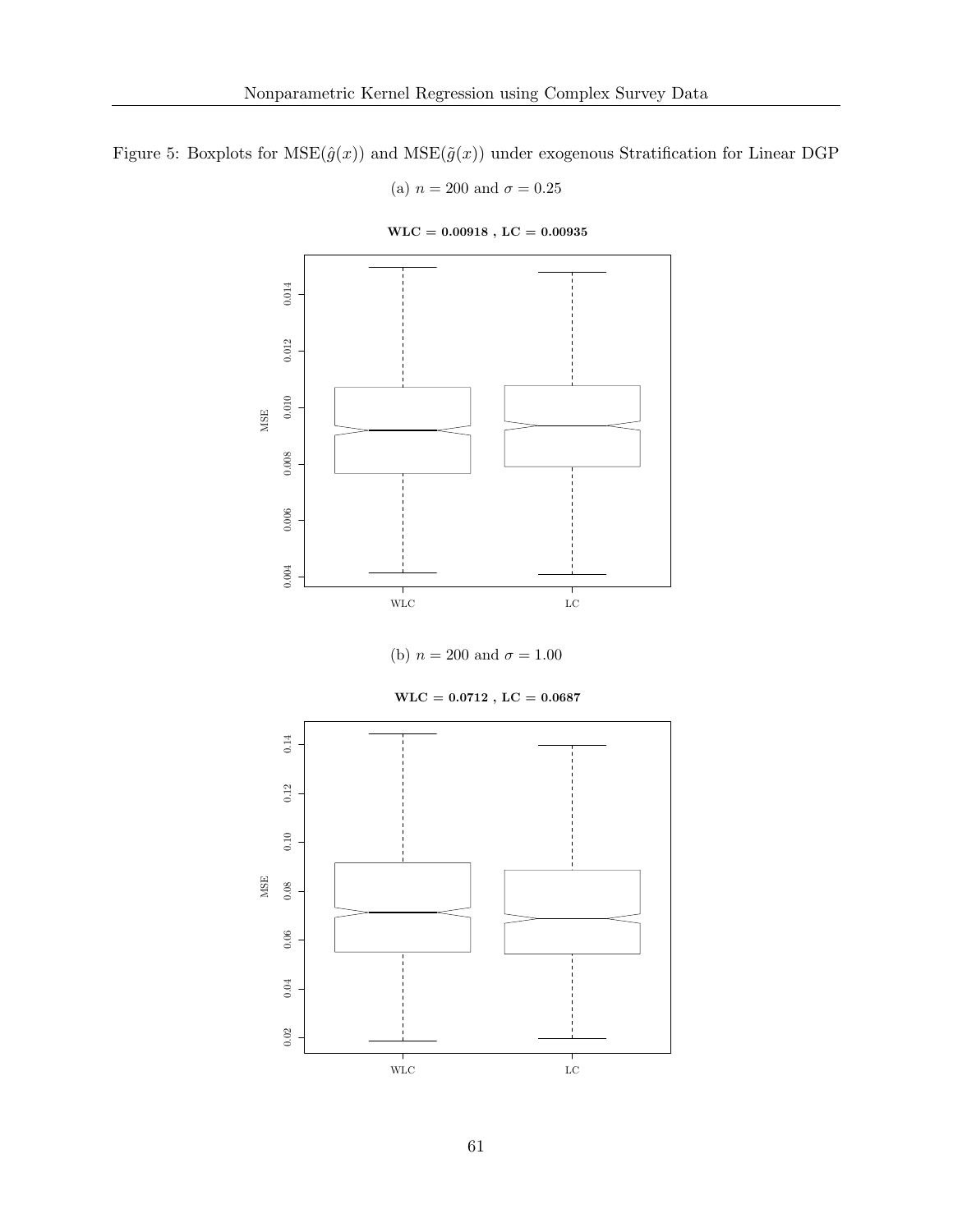(c)  $n = 400$  and  $\sigma = 0.25$ 



 $\text{WLC} = 0.00537$  ,  $\text{LC} = 0.00561$ 





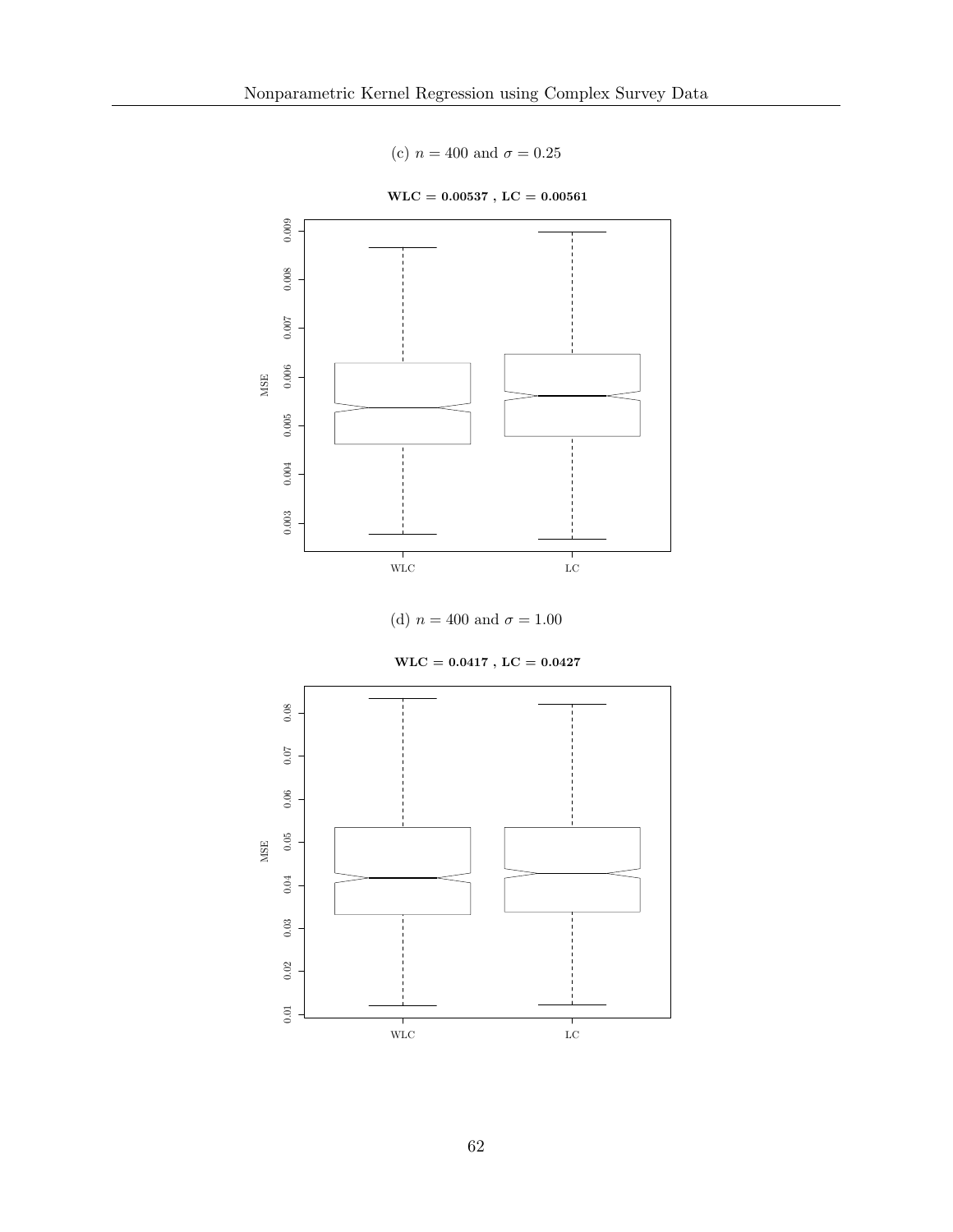(e)  $n = 800$  and  $\sigma = 0.25$ 



 $\text{WLC} = 0.00304$  ,  $\text{LC} = 0.0032$ 





 $\text{WLC} = 0.0239$  ,  $\text{LC} = 0.0246$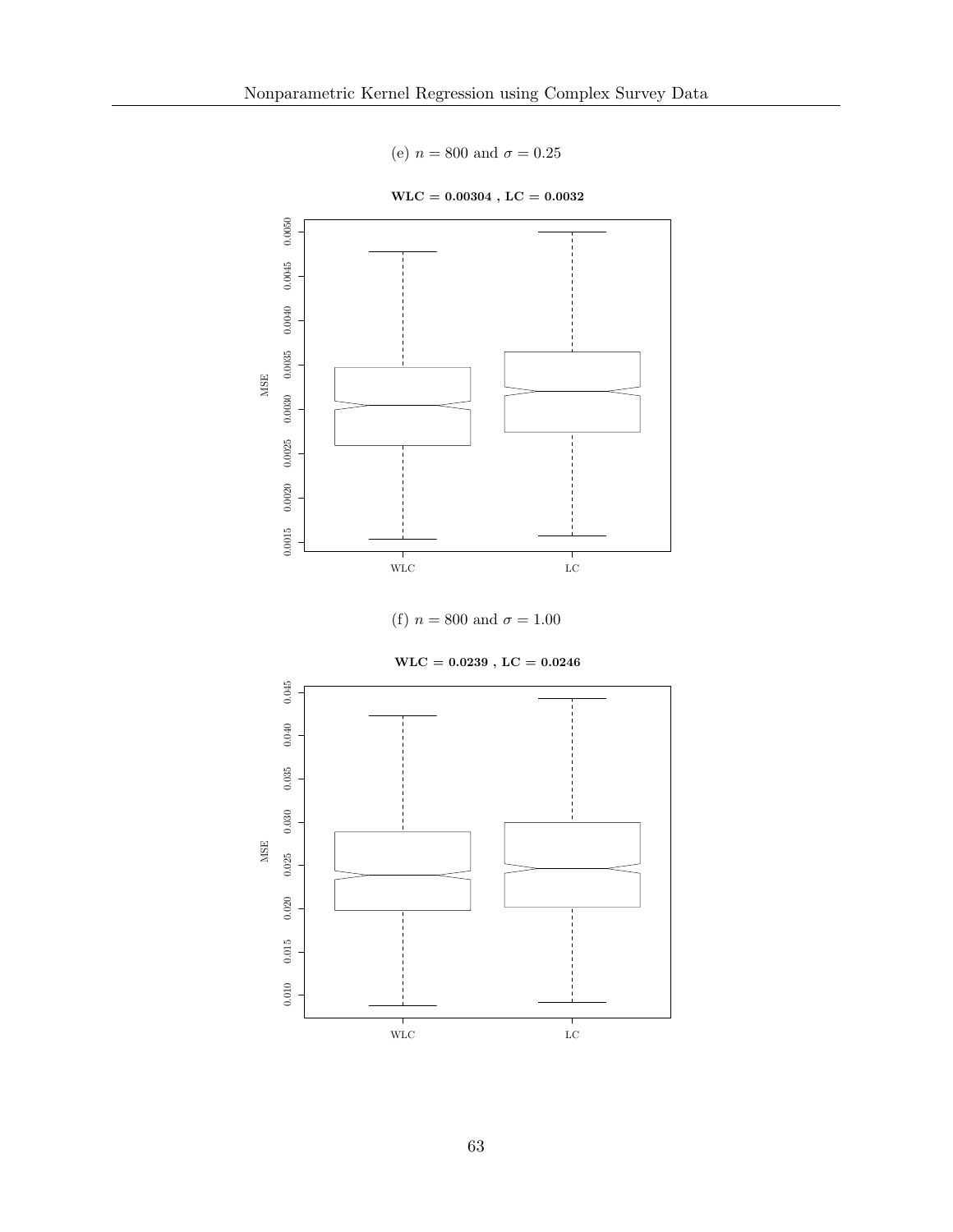Figure 6: Boxplots for  $MSE(\hat{g}(x))$  and  $MSE(\tilde{g}(x))$  under exogenous Stratification for Quadratic DGP

(a) 
$$
n = 200
$$
 and  $\sigma = 0.25$ 

 $0.022$ 0.008 0.009 0.010 0.010 0.010 0.010 0.010 0.010 0.010 0.016 0.017 0.022<br>0.022<br>0.021  $0.020$  $0.018\,$  $0.016\,$ MSE  $0.014\,$  $0.012\,$  $0.010\,$  $0.008$  $$\tt MC$$ 

 $\text{WLC} = 0.0142$  ,  $\text{LC} = 0.0141$ 



 $\mathrm{WLC} = 0.106$  ,  $\mathrm{LC} = 0.106$  $0.20\,$ 0.05 0.10 0.10 0.15 0.20  $0.15$ MSE  $\rm 0.10$  $0.05\,$  $$\tt MLC$$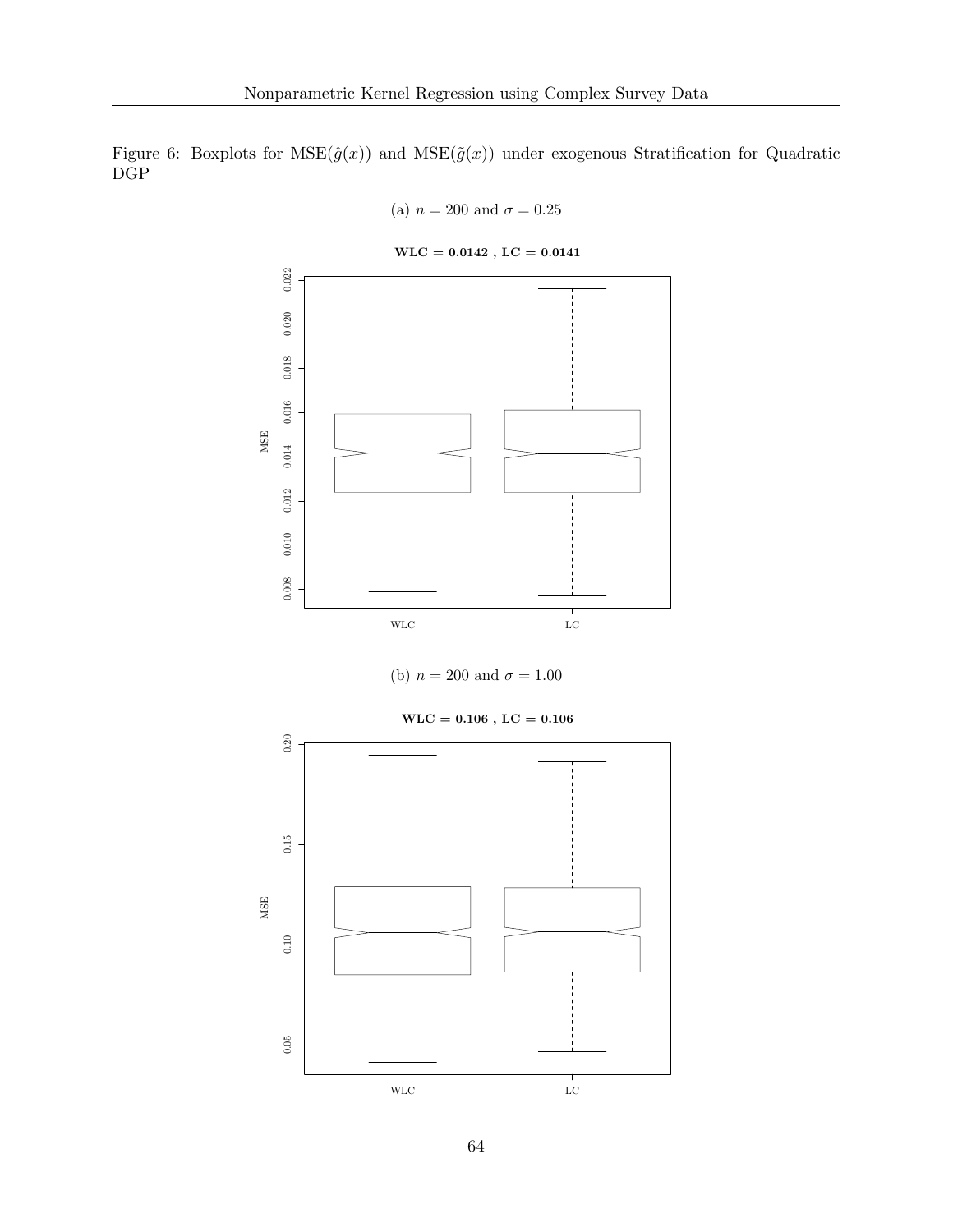(c)  $n = 400$  and  $\sigma = 0.25$ 



 $\text{WLC} = 0.00833$  ,  $\text{LC} = 0.00843$ 



 $\text{WLC} = 0.0639$  ,  $\text{LC} = 0.0635$ 

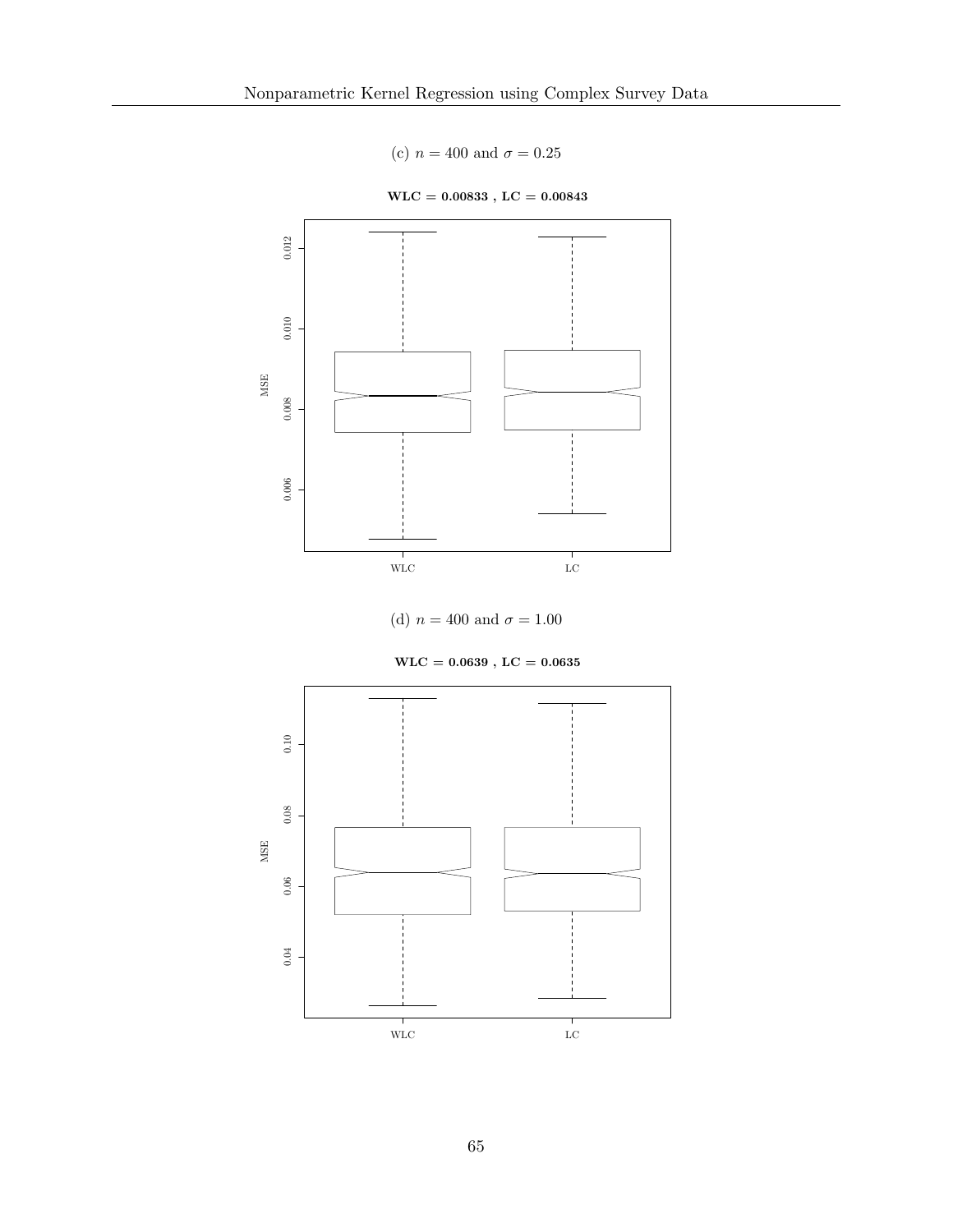(e)  $n = 800$  and  $\sigma = 0.25$ 









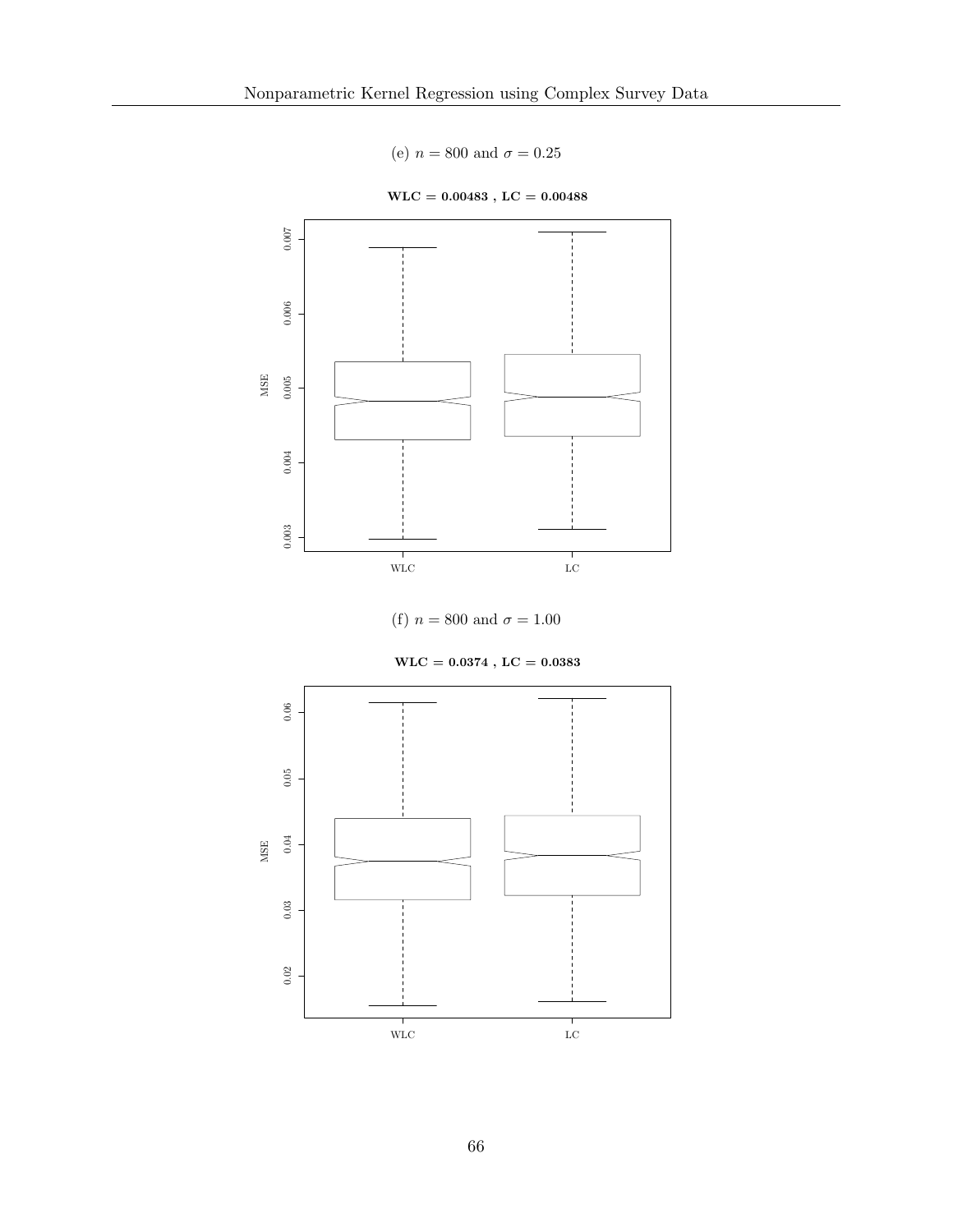Figure 7: Boxplots for  $MSE(\hat{g}(x))$  and  $MSE(\tilde{g}(x))$  under exogenous Stratification for Bump DGP

(a)  $n = 200$  and  $\sigma = 0.25$ 



 $\text{WLC} = 0.0117$  ,  $\text{LC} = 0.0115$ 

(b)  $n = 200$  and  $\sigma = 1.00$ 



 $\text{WLC} = 0.0792$  ,  $\text{LC} = 0.0699$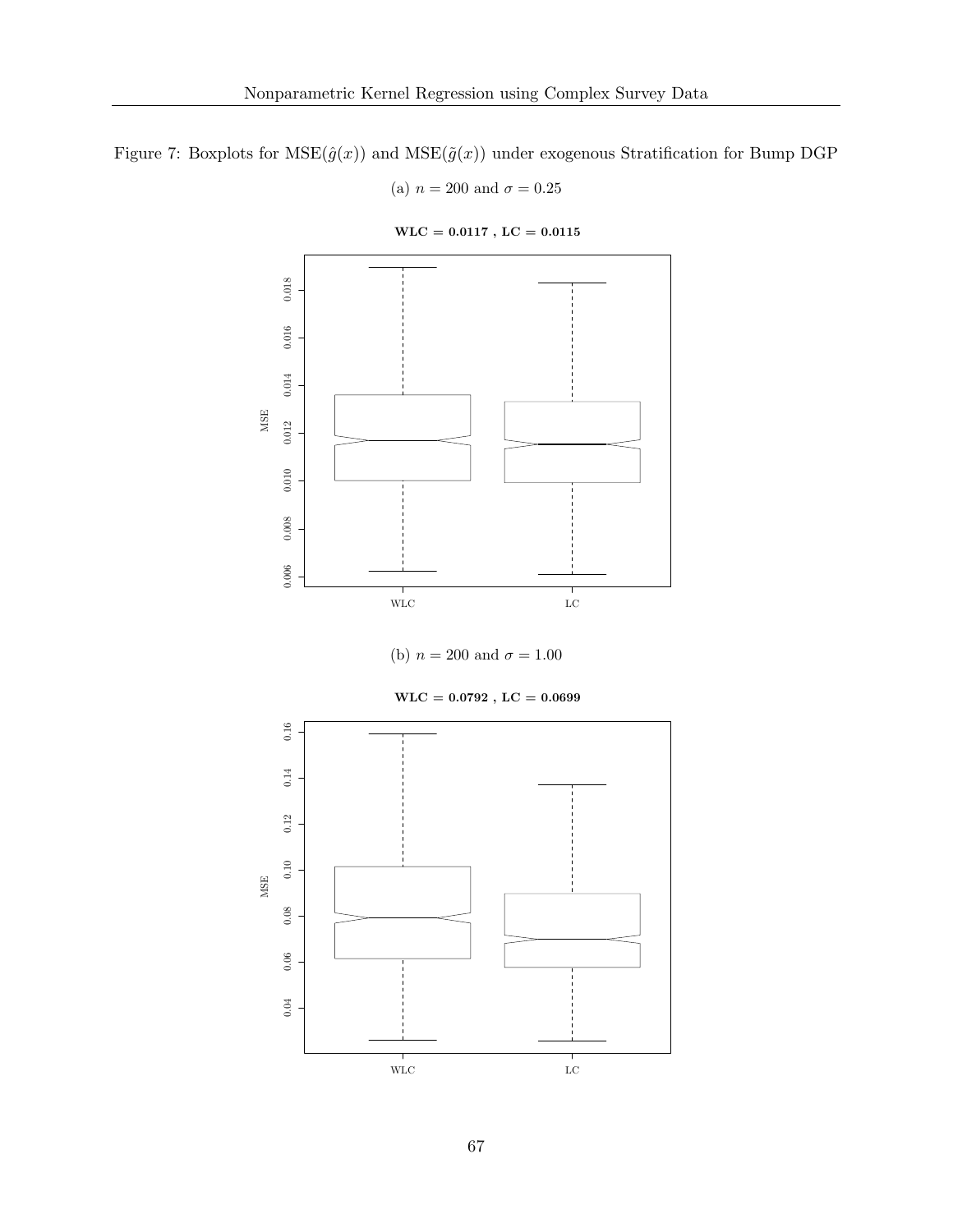(c)  $n = 400$  and  $\sigma = 0.25$ 



 $\text{WLC} = 0.00728$  ,  $\text{LC} = 0.00707$ 



 $\text{WLC} = 0.0485$  ,  $\text{LC} = 0.0461$ 

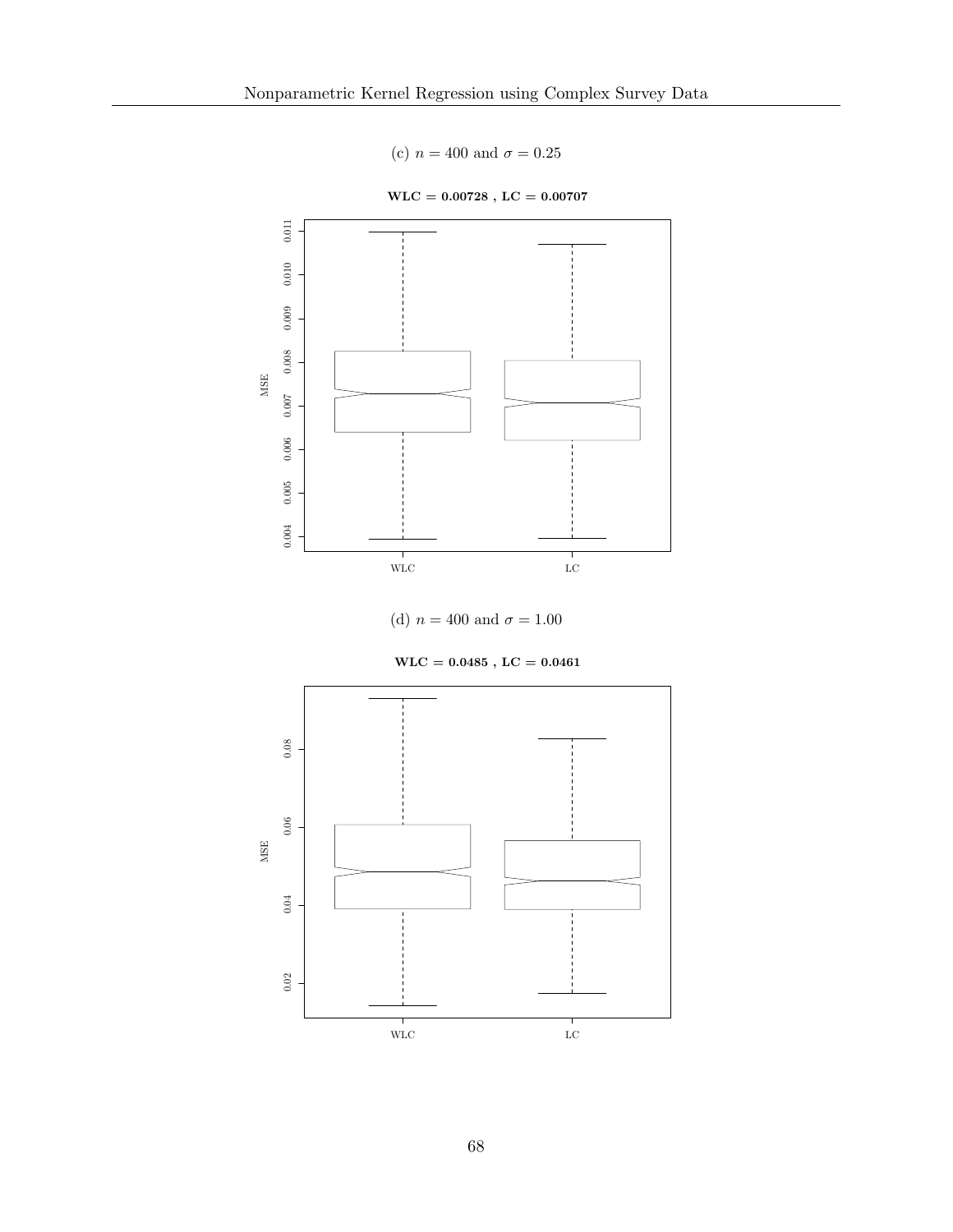(e)  $n = 800$  and  $\sigma = 0.25$ 



 $\text{WLC} = 0.0044$  ,  $\text{LC} = 0.0043$ 



 $\mathrm{WLC} = 0.03$  ,  $\mathrm{LC} = 0.03$ 

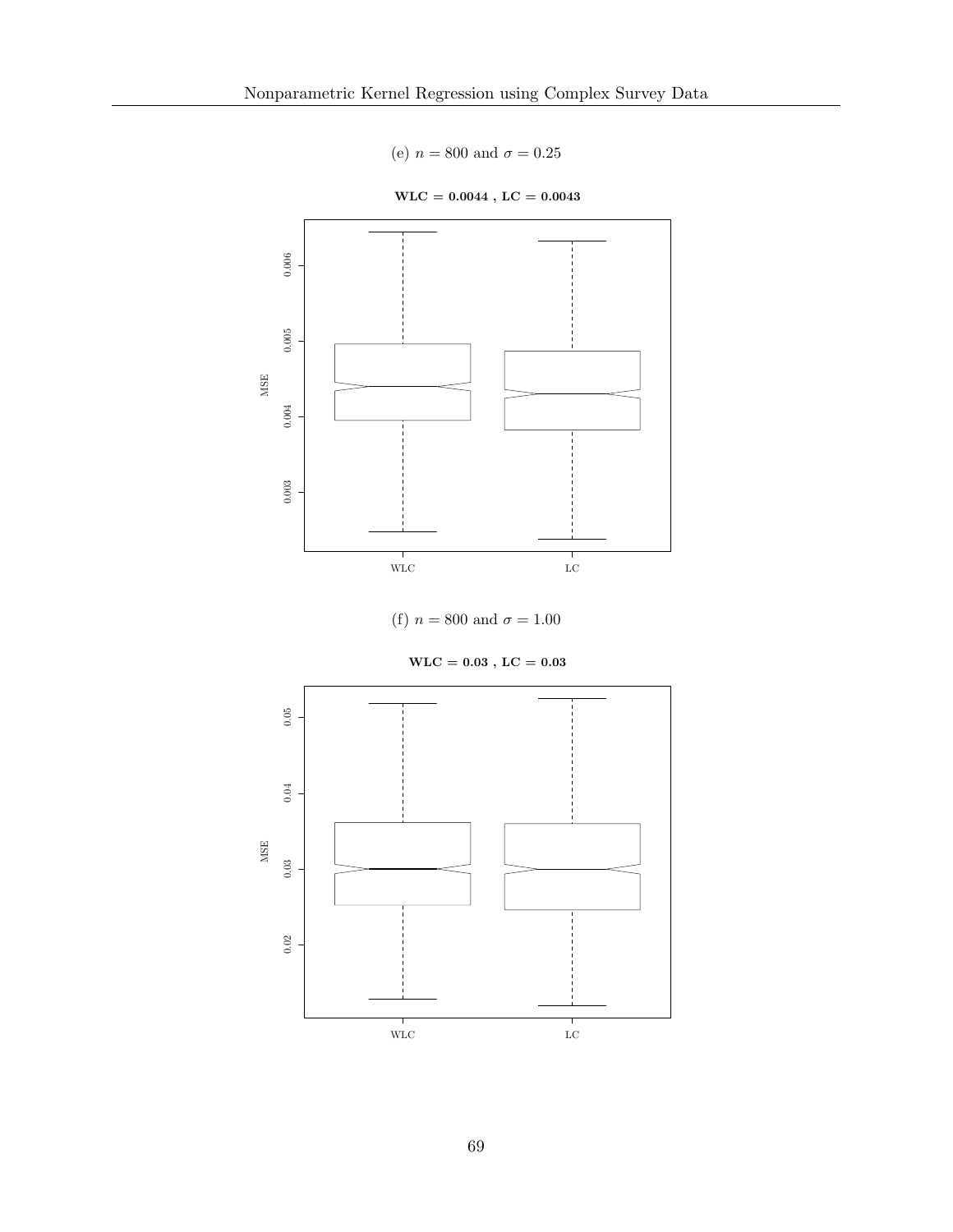Figure 8: Boxplots for  $MSE(\hat{g}(x))$  and  $MSE(\tilde{g}(x))$  under exogenous Stratification for Härdle DGP

(a)  $n = 200$  and  $\sigma = 0.25$ 



 $\text{WLC} = 0.0239$  ,  $\text{LC} = 0.0238$ 

(b)  $n = 400$  and  $\sigma = 1.00$ 

 $\mathrm{WLC} = 0.16$  ,  $\mathrm{LC} = 0.156$ 

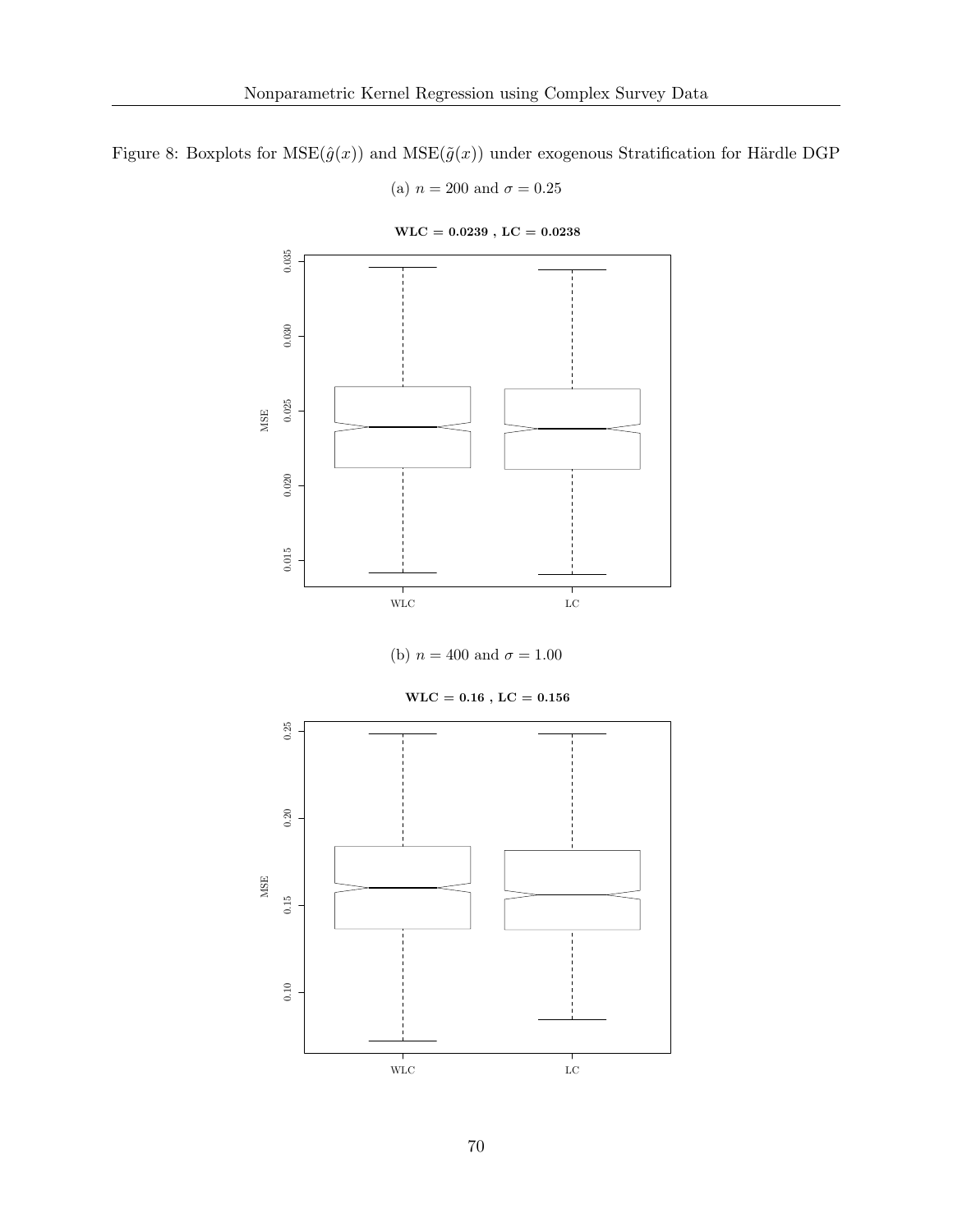(c)  $n = 400$  and  $\sigma = 0.25$ 



 $\text{WLC} = 0.0152$  ,  $\text{LC} = 0.0151$ 



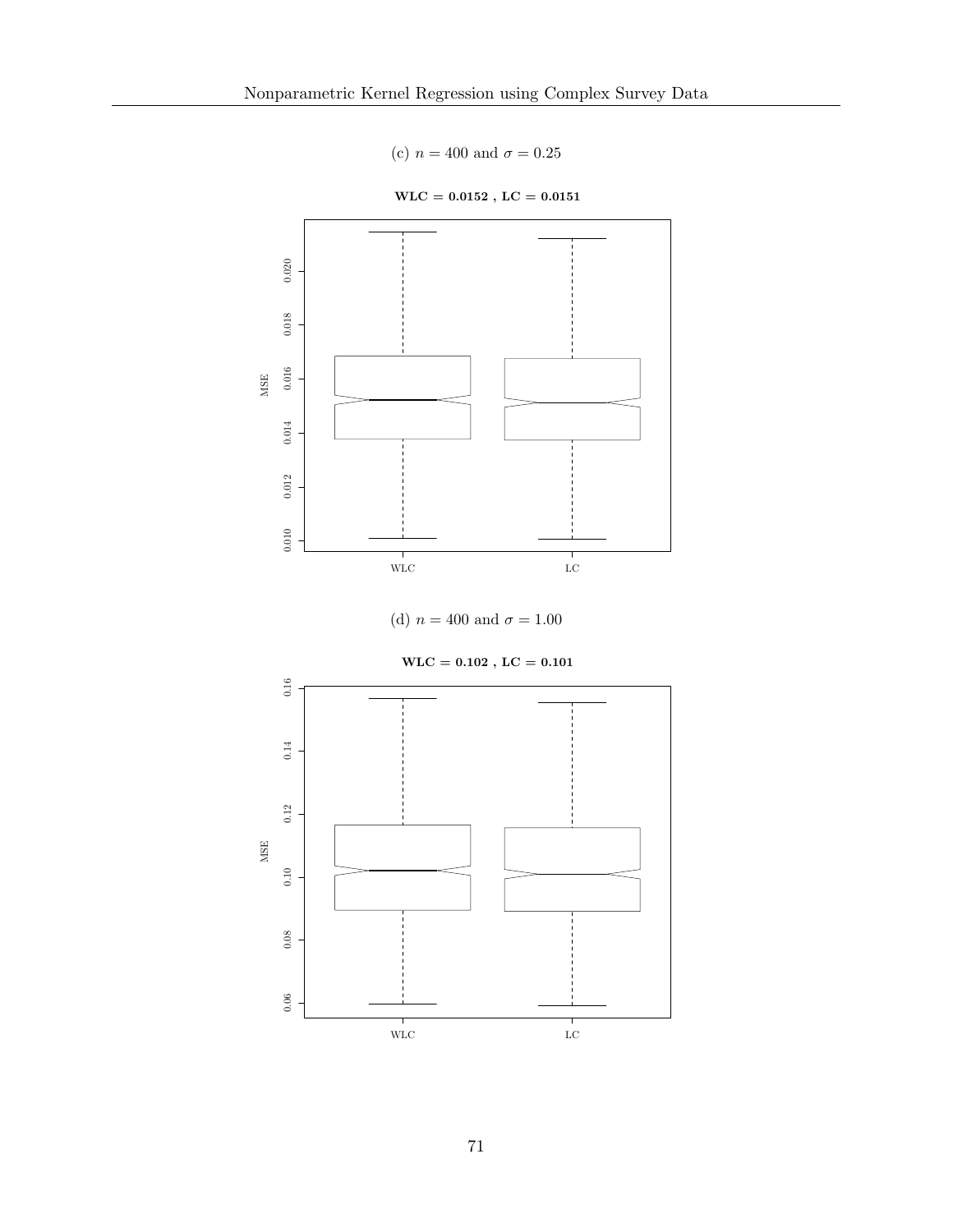(e)  $n = 800$  and  $\sigma = 0.25$ 



 $\text{WLC} = 0.00901$  ,  $\text{LC} = 0.00897$ 



 $\text{WLC} = 0.0642$  ,  $\text{LC} = 0.0635$